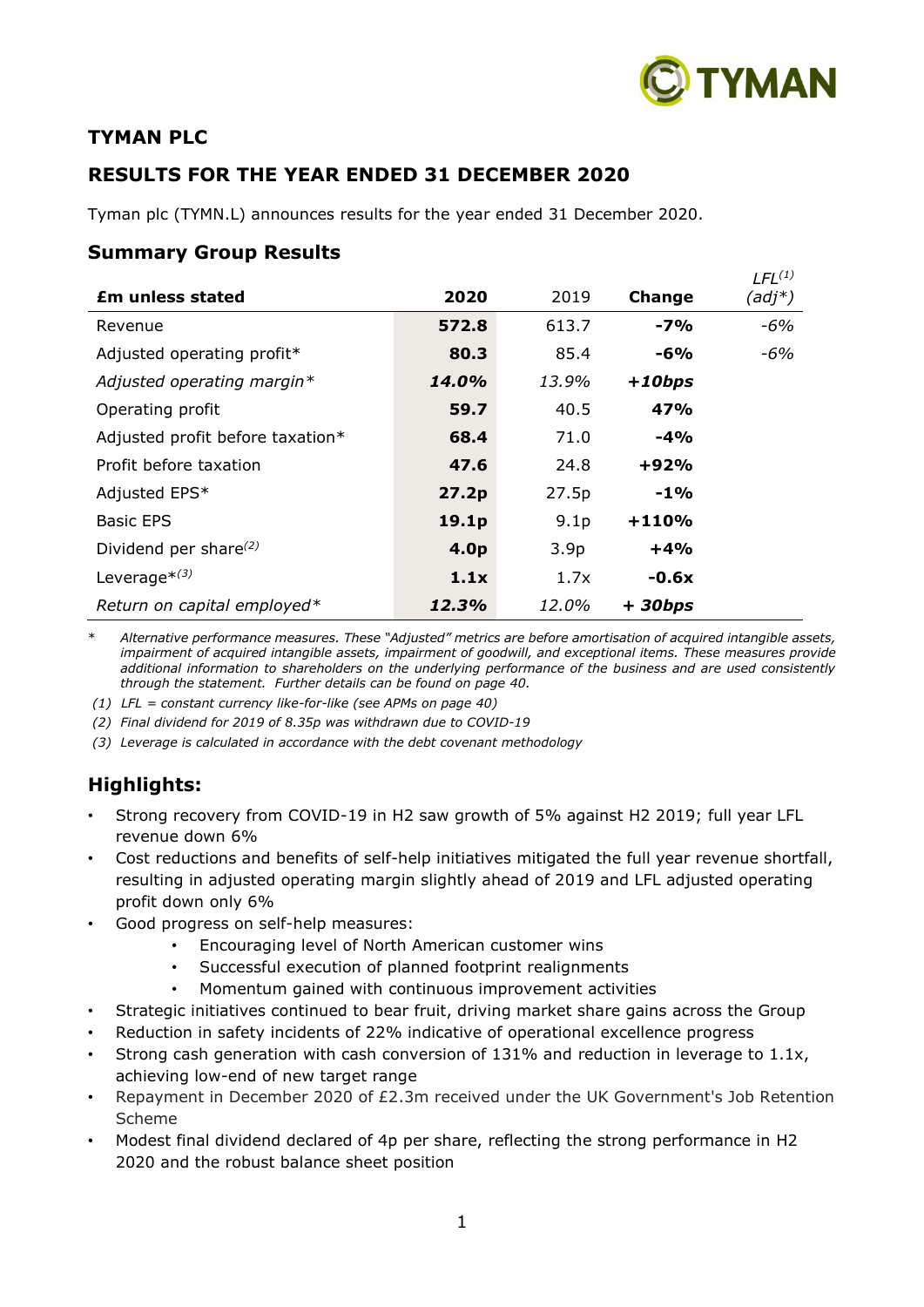

*Jo Hallas, Chief Executive Officer, commented: "2020 was a year of unprecedented challenges due to COVID-19 and I am incredibly proud of our people who continue to work tirelessly and show tremendous commitment in navigating the pandemic to serve our customers.*

*"After being significantly impacted in the first half of the year, the strength of demand recovery through the second half exceeded our expectations. Our agility in responding to the rebound in demand demonstrated the robustness of the Tyman business model.*

*"We are cautiously optimistic that the momentum seen at the end of 2020 will continue through the first half of 2021. Beyond this there remains uncertainty over the ongoing impact of the pandemic on the macroeconomic environment. However, we are reassured by long-term structural industry growth drivers remaining favourable, and Tyman is well positioned to capitalise on a number of emerging trends as we exit the crisis. Our strategic initiatives continue to position the business well for future growth, building on our portfolio of differentiated products, market-leading brands and deep customer relationships."*

## **4 March 2021**

## **Enquiries**

Tyman plc investor.relations@tymanplc.com Jo Hallas – Chief Executive Officer Jason Ashton – Chief Financial Officer

MHP Communications 020 3128 8100 Reg Hoare / Rachel Farrington / Ailsa Prestige tyman@mhpc.com

## **Analyst and investor presentation**

Tyman will host an analyst and investor presentation at 9.30 a.m. today, Thursday 4 March 2021, which will be webcast at:

[https://webcasting.brrmedia.co.uk/broadcast/602e9bef1fc46330548faaee](https://eur01.safelinks.protection.outlook.com/?url=https%3A%2F%2Fwebcasting.brrmedia.co.uk%2Fbroadcast%2F602e9bef1fc46330548faaee&data=04%7C01%7Cjuliette.lowes%40tymanplc.com%7C7fddf48d00cd464adfcd08d8de3eb1e2%7C4f7adb5b083a417596749783fd8af0a5%7C1%7C0%7C637503708189025609%7CUnknown%7CTWFpbGZsb3d8eyJWIjoiMC4wLjAwMDAiLCJQIjoiV2luMzIiLCJBTiI6Ik1haWwiLCJXVCI6Mn0%3D%7C1000&sdata=Tk2%2FQyrDZ5WhiCRP%2Bd2%2FYQjlXZrPQMN7aaaAQVxa9Dw%3D&reserved=0)

The audio conference call details are:

Number +44 (0) 330 336 9411 Confirmation code 5302055

## **Notes to editors**

Tyman (TYMN: LSE) is a leading international supplier of engineered fenestration components and access solutions to the construction industry. The company designs and manufactures products that enhance the comfort, sustainability, security, safety and aesthetics of residential homes and commercial buildings. Tyman's portfolio of leading brands serve their markets through three divisions: Tyman North America, Tyman UK and Ireland and Tyman International. Headquartered in London, the Group employs approximately 4,130 people with facilities in 17 countries worldwide. Further information is available at [www.tymanplc.com.](http://www.tymanplc.com/)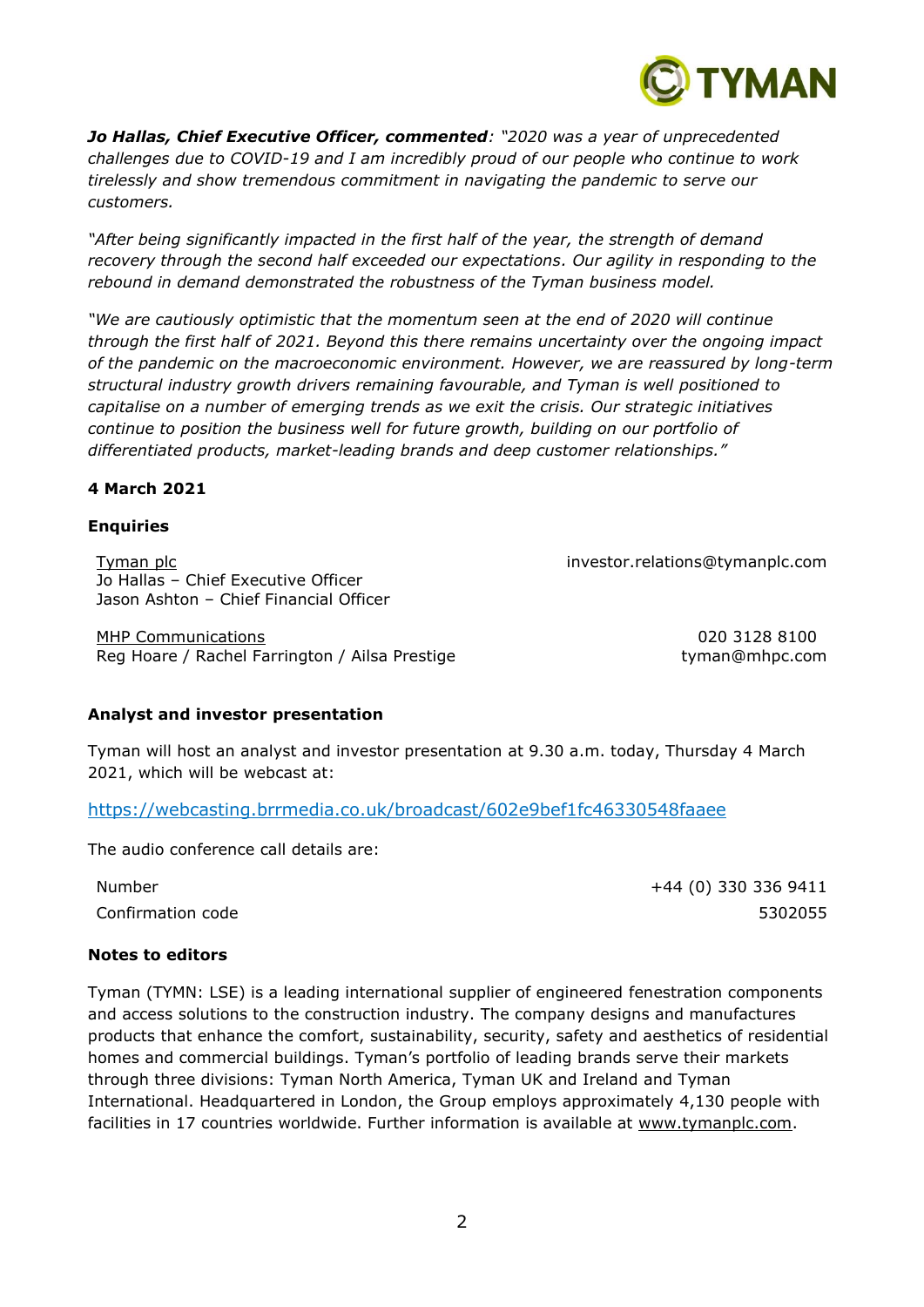

## **Overview of results**

## **Performance in 2020**

The Group's performance in 2020 was inevitably impacted by COVID-19. Revenue for the year was £572.8 million (2019: £613.7 million), a decrease of 7% on a reported basis, and 6% on a LFL basis. Reported revenue was impacted by the slight strengthening of Sterling compared with 2019 and the divestment of the Ventrolla business in November 2020.

The Group had a solid start to the year before the impact of COVID-19 took effect, achieving LFL growth of 2% in Q1 in North America, where the housing market continued to be buoyant in line with the momentum experienced in Q4 2019. The UK reported LFL sales growth across January and February of 8% following the decisive election result in December 2019. The International division had a more challenging start to the year, with markets continuing to be weak coming into the year, and China and Italy impacted by COVID-19 earlier than other territories.

From mid-March until early May, trading was progressively impacted as increasingly stringent lockdowns took effect in our core markets. We responded accordingly, temporarily closing our facilities in Italy from the middle of March until the middle of April and in the UK from late March until early May. Our North American sites continued to operate throughout the period, apart from the two facilities in Juarez which were closed for most of May. However, we experienced a marked reduction in order intake through April and May. Most of the International division distribution and sales office sites were closed for various time periods in accordance with local guidelines.

From the resumption of operations in late April, trading rebounded strongly. This was driven in part by the pent-up demand created during lockdown, but underlying market dynamics were also very strong. Furthermore, in North America the normal peak season continued later into the year than usual, leading to exceptional growth of 20% in December for the Group. With the strength of recovery since initial lockdowns were eased, no government support was taken after 31 July, and in December the Group repaid the funds received under the UK government scheme of £2.3 million. The Group was also pleased to be able to repay the salary and benefit reductions taken by our employees below Board level. This included repaying government receipts and salary reductions in respect of Ventrolla business which had been divested in November 2020.

| <b>LFL revenue vs 2019</b> | Q1     | Q <sub>2</sub> | Q3     | O4     | <b>FY 2020</b> |
|----------------------------|--------|----------------|--------|--------|----------------|
| North America              | $+2%$  | $-24%$         | $+1\%$ | $+11%$ | $-3%$          |
| UK & Ireland               | $-1\%$ | -54%           | $+3%$  | Flat   | $-13%$         |
| International              | $-17%$ | -27%           | $+9%$  | $-1\%$ | $-9%$          |
| Group                      | $-2%$  | $-29%$         | $+3%$  | $+7%$  | $-6%$          |

In the US, the combination of low mortgage rates, the lack of inventory for both new and existing homes and the increasing rate of millennial household formation has driven strong momentum in both single-family starts and RMI activity through the year. On top of this, the pandemic has created additional momentum with the increased time at home and reduced expenditure on travel and entertainment leading to expenditure on the home being prioritised, further heightened by a so-called "urban flight" trend as people seek to move out of cities into suburbs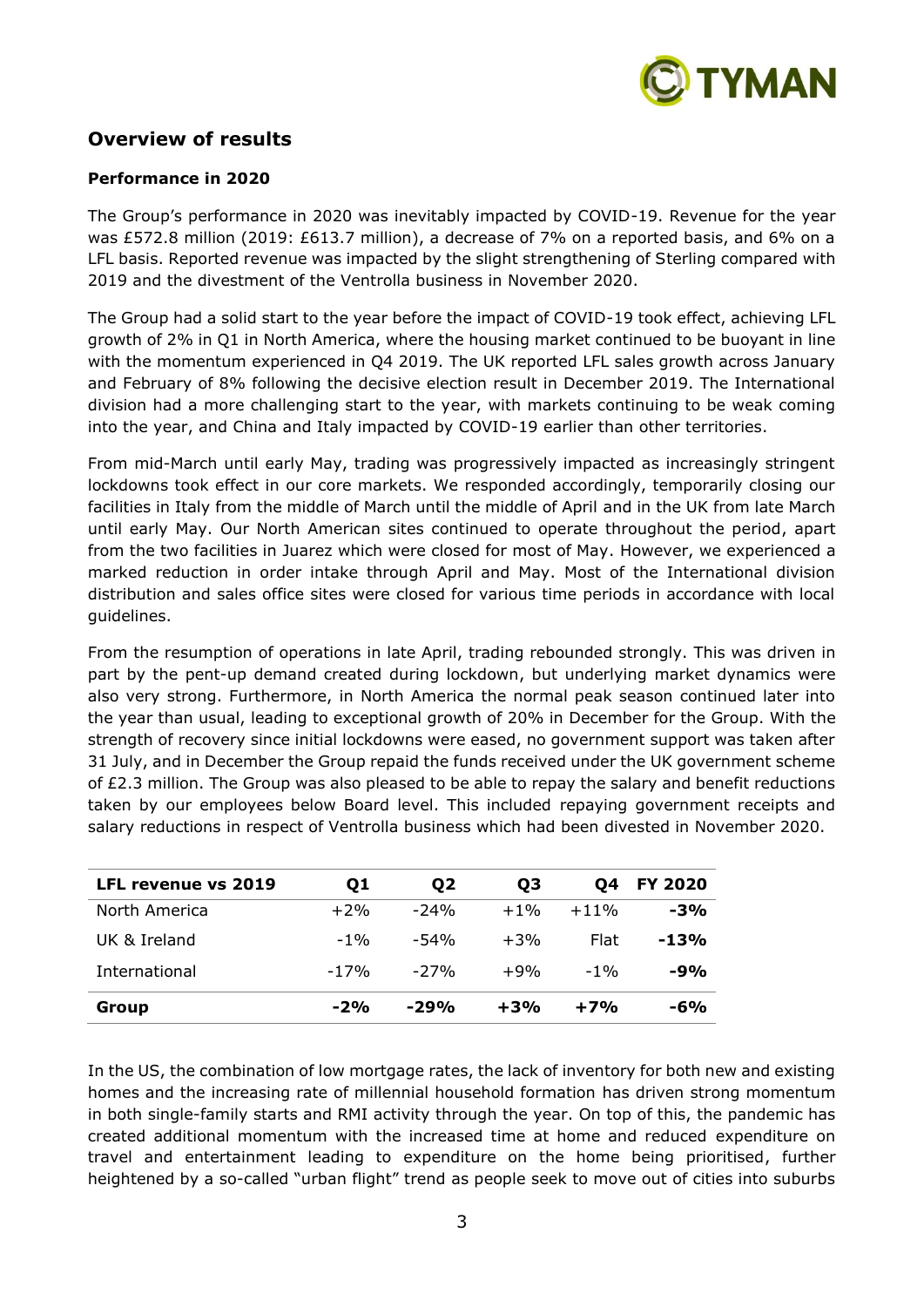

and more rural areas. Finally, fiscal stimulus is also supportive in many markets, for example the 'green' schemes and stamp duty holiday in the UK. We have taken steps to increase production levels and are engaging closely with customers and suppliers to manage demand, as the rapid recovery in demand has put pressure on inventory and service levels industry-wide.

Implementation of COVID-safe working practices, production continuity and ramp-up measures, and global shipping disruptions resulted in additional costs being incurred as demand increased rapidly. The impact of this and the sales shortfall was partially mitigated by the swift cost management actions taken, as well as the benefits of self-help initiatives. Consequently, LFL adjusted operating profit declined  $6\%$  to  $£80.3$  million. Reported adjusted operating profit decreased 6%, with the slightly unfavourable impact of exchange rates offset by a benefit from the disposal of the loss-making Ventrolla business. Adjusted operating margin increased from 13.9% to 14.0%, a pleasing result under the circumstances.

The close management of expenditure generated another year of strong operating cash conversion of 131% (2019: 132%). Combined with the savings from the cancellation of dividends, this resulted in a reduction in leverage to 1.1x adjusted EBITDA (2019: 1.7x), towards the bottom end of the target range announced in H2 2019.

## **Health and safety**

The health and safety of our people is our top priority. We have continued to make good progress embedding this focus on safety within our culture through the 'safety is our first language' engagement programme. Pleasingly, the lost time incident frequency rate reduced by 22% to 3.1 incidents per million hours worked (2019: 4.0). This includes 12 positive COVID-19 cases resulting from transmission in the workplace. Excluding these COVID-19 cases, the lost time incident frequency rate was 1.5, a 63% reduction.

## **Strategic progress**

Tyman's strategy of focus, define, grow will strengthen the Group and further enhance our portfolio of world class brands and differentiated products to deliver meaningful value to our stakeholders. The Group's strategy is underpinned by our three sustainability pillars – sustainable operations, sustainable culture, and sustainable solutions. Embedding sustainability and developing our action plan was a key focus during the year, and the importance of this to the Group and our stakeholders has only been heightened by COVID-19. A set of targets has been defined to help us increase our contribution to sustainability and our disclosures have been expanded as we take steps towards implementing the recommendations of the Task Force on Climate-Related Financial Disclosures (TCFD). Further work will be completed during 2021.

Although the primary focus during the year has inevitably been intensive management of the COVID-19 crisis and the recovery in demand, good progress has also been made with our strategic priorities. The Group believes the strategy continues to be the right one in the context of COVID-19 and that there are opportunities to accelerate aspects of the strategy as we emerge from the crisis.

The *Focus* strategic pillar aims to streamline and strengthen the base for future growth. Over 2020, this pillar has progressed as planned. The activities to optimise the Statesville facility have delivered the improvements targeted for the year, with the benefits accelerating through the second half. Elsewhere in the Group, the various initiatives to streamline operations, which included closure of facilities and several inter-site production line transfers, have been executed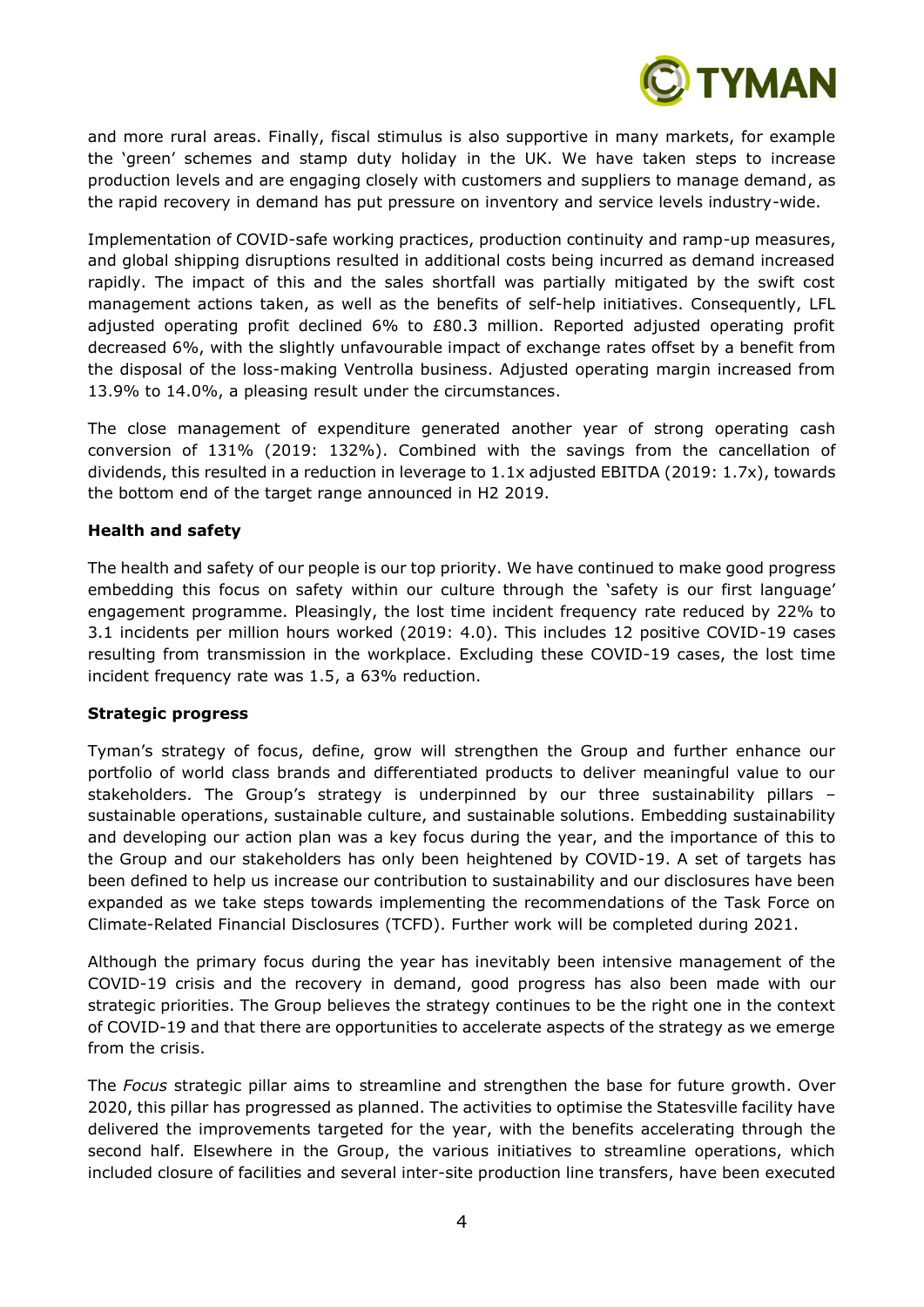

as planned with no customer disruption. The small Ventrolla business, which was non-core to our portfolio, was divested in November 2020.

The *Define* strategic pillar centres on building cultural cohesion across the Group to facilitate ongoing synergy extraction. This has continued to gain momentum, with all employee participation in the development of a shared purpose and set of values. Work is underway to deploy and embed our new 'One Tyman' culture and this will continue through 2021. Development of the 'Tyman Excellence System' which seeks to develop and share best practice has also progressed well, with Safety Excellence now well-embedded and a groupwide Lean Excellence programme now defined. Working groups have been established to progress other areas, including IT Excellence.

The *Grow* strategic pillar will in the near-term have the most impact from the divisional organic initiatives underway, including market share gains as a result of superior customer execution, accelerating new product launches and expansion of our existing channels to market. Despite COVID-19 headwinds, we have continued to progress the various initiatives, with the strengthened North America sales team delivering net customer wins of c. \$4 million annualised revenue, and cross-divisional teams established to identify specific opportunities in order to better leverage the Group's portfolio. There were inevitably some delays to new product development and launches, but products launched in 2019 are continuing to gain traction and there is a strong 2021 pipeline.

Mid-term, Tyman continues to be the natural consolidator in a fragmented market and we would intend to supplement our organic growth with acquisitions that either bring products and technologies of future strategic importance, or balance out our geographic presence across our core markets.

We will present more about our mid-term plans at a Capital Markets Day, which we are planning to hold in May.

## **Changes to the Executive Committee**

Helen Downer has been appointed to lead the UK & Ireland division from April 2021, replacing Darren Waters who is leaving to join Ibstock plc. Helen joined Tyman as the Commercial Director for the UK & Ireland division in 2019. She has over 20 years of experience in the building products industry across a range of functional and general management roles.

## **Outlook**

The strength of the recovery has continued to exceed expectations, particularly in residential markets, supported by the positive market trends and low interest rates in core markets. This momentum has continued into early 2021, with order levels remaining robust. There is optimism that this will continue through at least the first half of the year. Beyond this, there remains uncertainty given the macro-economic impact of the crisis is currently masked by government support measures, and policy changes by the new US Administration are as yet unclear.

The recovery of commercial markets has lagged behind residential, with project planning activity being delayed through the crisis, reduced investment in retail and leisure infrastructure and multi-family housing starts falling, in favour of single-family. This slower recovery is expected to continue in 2021, although there may be benefit from further infrastructure stimulus.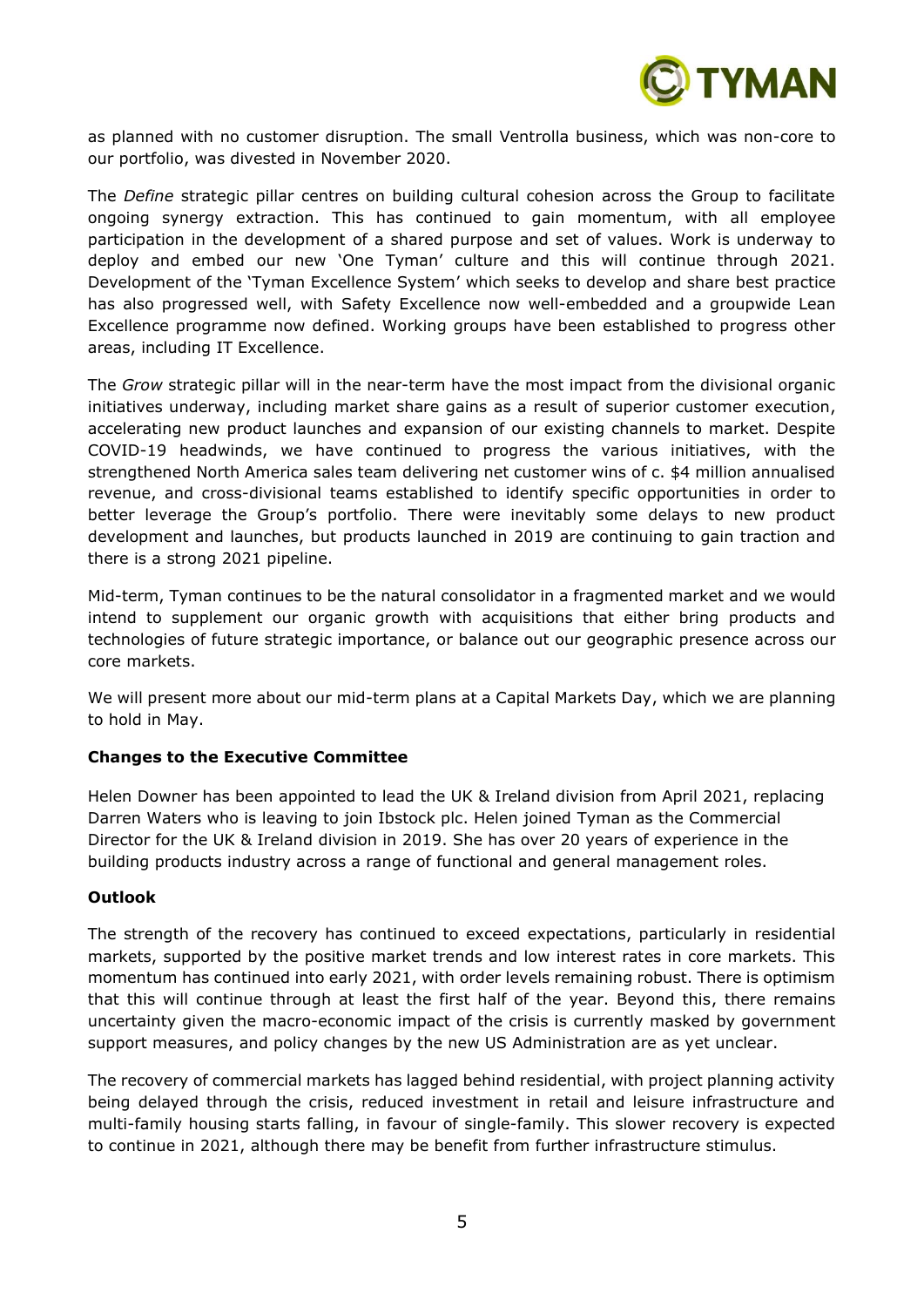

Pressure on logistics and rising freight costs due to the level of disruption to global shipping caused by COVID-19 will create a headwind in 2021. The spike in demand for goods globally has also begun to impact raw material availability and costs. We are working closely with suppliers and customers to manage the impact. Pricing actions are being implemented where necessary to recover cost inflation.

Longer-term, structural trends are favourable to the Group, with some new and accelerated trends emerging as a result of the pandemic. These include increased time spent at home, "urban flight" driving more premium single-family housing activity, and accelerated adoption of ecommerce. The Group is well-placed to capitalise on these opportunities.

## **Summary**

Whilst COVID-19 had a significant impact on the Group in 2020, the strength of the market recovery through the second half of the year significantly exceeded our expectations. The crisis has emphasised the strength of the Tyman business model, with the diversification across geographies and markets providing resilience, our innovation capabilities allowing us to quickly adapt to changing trends, and the cash generative nature of the business supporting our balance sheet. Despite the impact of COVID-19, good progress has been made on our self-help measures and strategic initiatives, including successful execution of footprint realignments, divestment of Ventrolla, development of our sustainability roadmap and launch of the 'One Tyman' culture platform.

In 2021, the focus will be on navigating the challenges and opportunities as the COVID-19 crisis recedes, implementing further self-help measures, and driving market share gains through new product launches and excellent execution. The resilience of our business model and inherent strengths including market-leading brands, innovation capabilities and deep customer relationships continue to position Tyman well for future growth.

## **Jo Hallas**

## *Chief Executive Officer*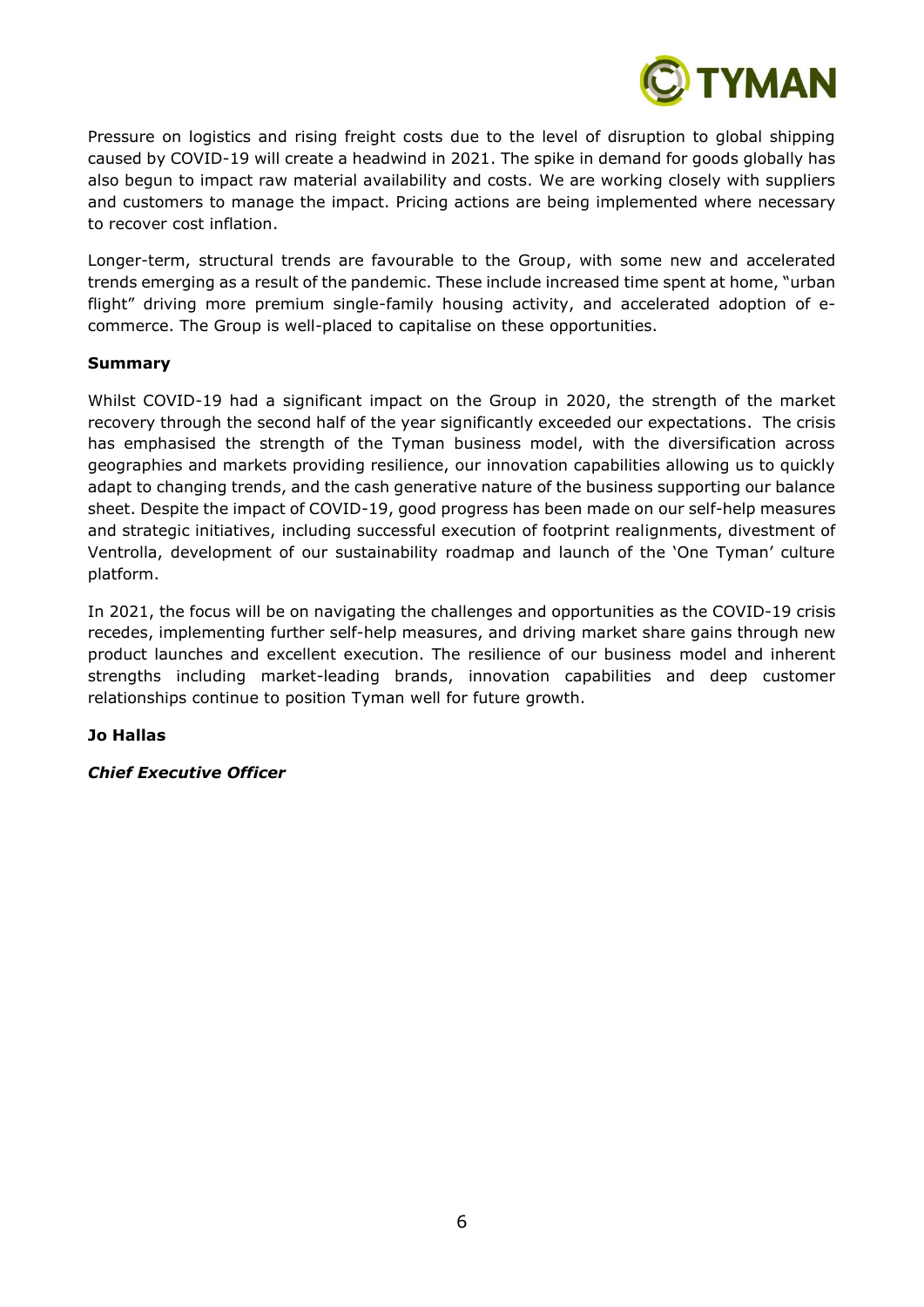

## **Tyman North America**

| 2020  | 2019  | Change      | LFL   |
|-------|-------|-------------|-------|
| 372.1 | 386.0 | $-4%$       | $-3%$ |
| 64.5  | 64.5  | <b>Flat</b> | $+1%$ |
| 17.3% | 16.7% | $+60bps$    |       |
|       |       |             |       |

## **LFL revenue growth by quarter vs 2019**

|                    |       | 02     | 03     | 04      |
|--------------------|-------|--------|--------|---------|
| LFL revenue growth | $+2%$ | $-24%$ | $+1\%$ | $+11\%$ |

## **Markets**

The US residential market had a solid start to the year, with growth until late March when COVID-19 began to impact demand. Since mid-May, the market has rebounded strongly. Total housing starts for the year grew 7%, with single family starts, to which the division has proportionally higher exposure, increasing 12%. This has been driven in part by pent-up demand and the "urban flight" and "nesting" trends as people seek more space or to upgrade existing spaces due to increased time being spent at home. The US residential repair and renovation market also recovered well in the second half, driven by a combination of increased housing transactions and home values, supported by low interest rates, and a surge in DIY activity as homeowners prioritised investment in the home. The NAHB RMI average index for Q4 was significantly higher at 85 (2019: 54).

Commercial construction markets have not seen the same level of recovery, with non-residential building starts down 24% compared to 2019.

The Canadian construction market began the year with challenges in western Canada due to a weaker energy sector and concerns on elevated house prices in Toronto and Vancouver. Q2 was subject to restrictions in some provinces, resulting in a weak first half, but once restrictions were eased, the market recovered well, supported by lower interest rates, government support during the pandemic and low inventory. Total housing starts increased 4% in the year.

## **Business performance and developments**

The North America division had a strong start to the year, with LFL growth of 2% in the first quarter, despite the carry-over effect of the 2019 customer losses associated with the previous door seal product and footprint-related issues. In April, there was a marked reduction in demand due to COVID-19 and the facilities in Juarez, Mexico were closed for most of May, although the business was able to quickly adapt and move production to other facilities. The recovery that began in June accelerated through the second half and momentum continued with new business wins, resulting in LFL revenue growth for H2 2020 of 5% against H2 2019. This growth was achieved despite the rapid increase in demand putting pressure on stock availability and service levels throughout the whole industry. Production levels in certain facilities were also impacted by high-levels of COVID-related absenteeism due to employees self-isolating. Further, there was difficulty in recruiting due to tight manufacturing labour markets throughout H2. There was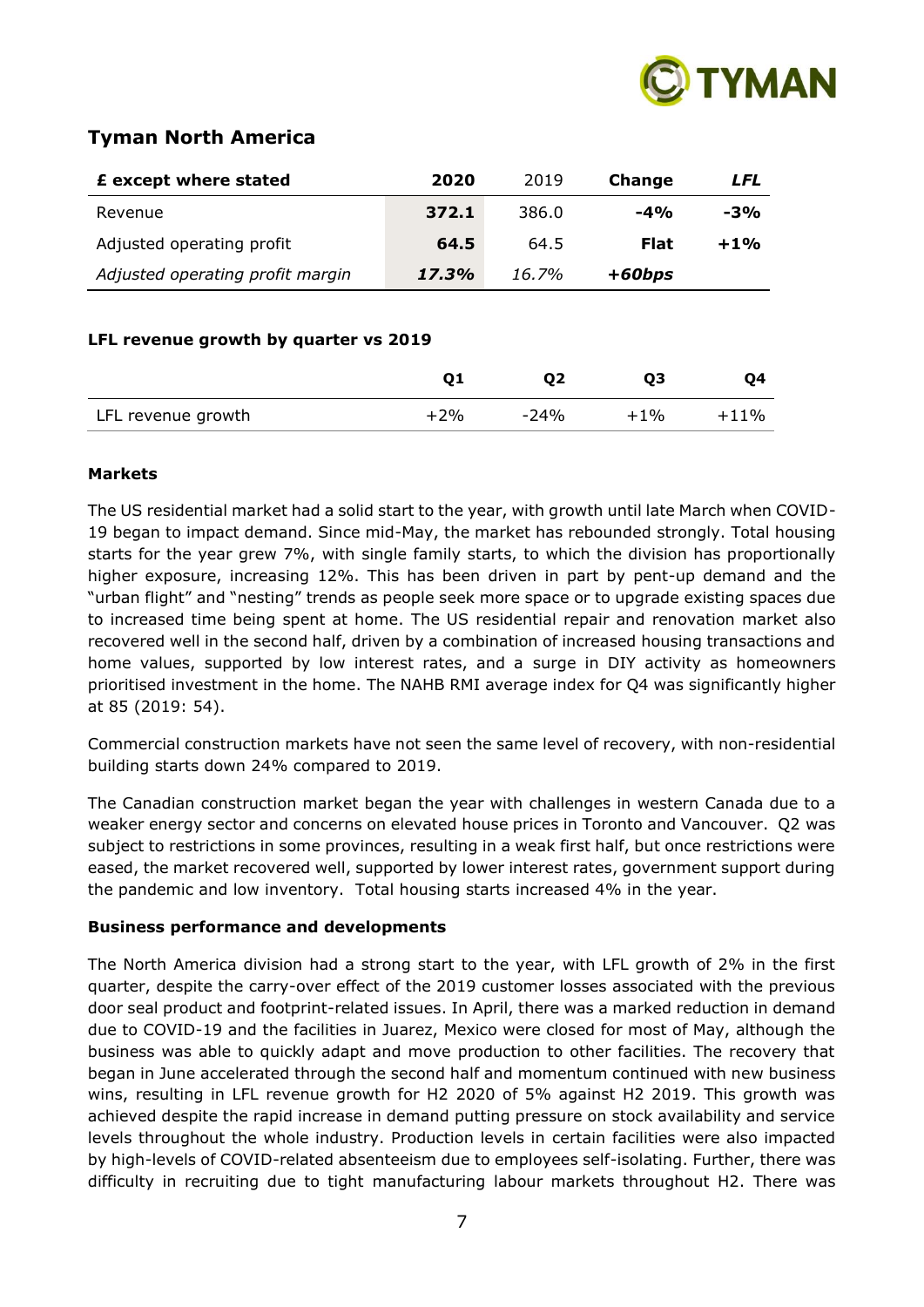

overall price deflation during the year due to a fall in tariffs and realignment of pricing with certain customers. Full year LFL revenue for 2020 was just 4% behind 2019. The slight unfavourable impact of exchange rates resulted in reported revenue of £370.3m, 4% below 2019.

The benefits generated from self-help initiatives, lower materials costs, as well as the swift action taken to manage production levels and costs in line with demand outweighed additional costs incurred as a result of COVID-19. LFL adjusted operating profit increased 1% and adjusted operating margin expanded 60bps to 17.3%. Cost management actions included savings in employee, marketing, travel, and bonus expenses. The additional costs incurred as a result of COVID-19 included implementing COVID-secure measures (e.g. enhanced sanitisation), as well as the cost of temporarily transferring production from Juarez to other facilities to ensure continuity of supply through the shutdown. In line with government requirements in Mexico, the division continued to pay salaries for all employees during the shutdown period. In addition, the rapid rebound in demand in the second half, effect of COVID-related absenteeism, and industrywide shipping pressures resulted in higher levels of overtime and freight costs. The slight unfavourable impact of exchange rates resulted in reported adjusted operating profit of £64.5m, flat against 2019.

Despite the disruption caused by COVID-19, the results from the activities to resolve the operational inefficiencies at the Statesville facility accelerated through the year. The strengthened leadership team, continuous improvement activities undertaken and improved production scheduling methods generated improvements in yield and quality, in turn delivering gross margin expansion of 110 bps with upward trends across H2. Improvement activities are ongoing and further benefits will be realised in 2021.

Following the strengthening and realignment of the sales team, the momentum generated with new business wins in late 2019 continued in 2020, although the pace slowed in the second half as customers focused on serving their own market demand. The wins were achieved in part due to the strength of service provided through the crisis relative to peers. This enabled the division to capture share, generating net wins of c. \$4 million annualised revenue. In addition, capacity of urethane window seals was expanded through incremental production as well as partnering with the Tyman International division. This capacity is being used to support existing customers and win new business for high-value, differentiated applications, with incremental revenue of \$1 million generated in 2020.

Other self-help initiatives, including footprint realignments covering \$20 million of revenue, were successfully executed with minimal customer disruption. This included the closure of the Fremont, Nebraska facility, through which c. \$3m of low margin, non-fenestration business was exited. In addition, planned transfers of manufacturing activities between four facilities were accelerated due to COVID-19, as the North American "centres of excellence" were further optimised. These initiatives generated cost-savings in 2020 of c. \$4 million.

Lean excellence initiatives completed in the year are delivering further cost reductions. The product rationalisation and repositioning initiative is also progressing as planned, with work well underway in the sash window hardware and sliding patio door hardware categories. This initiative will continue in 2021, eliminating product overlap and thereby allowing manufacturing and warehousing cost efficiencies, better engineering focus on innovation, and clearer range positioning to our customers; combined, these measures should continue to deliver market share gains.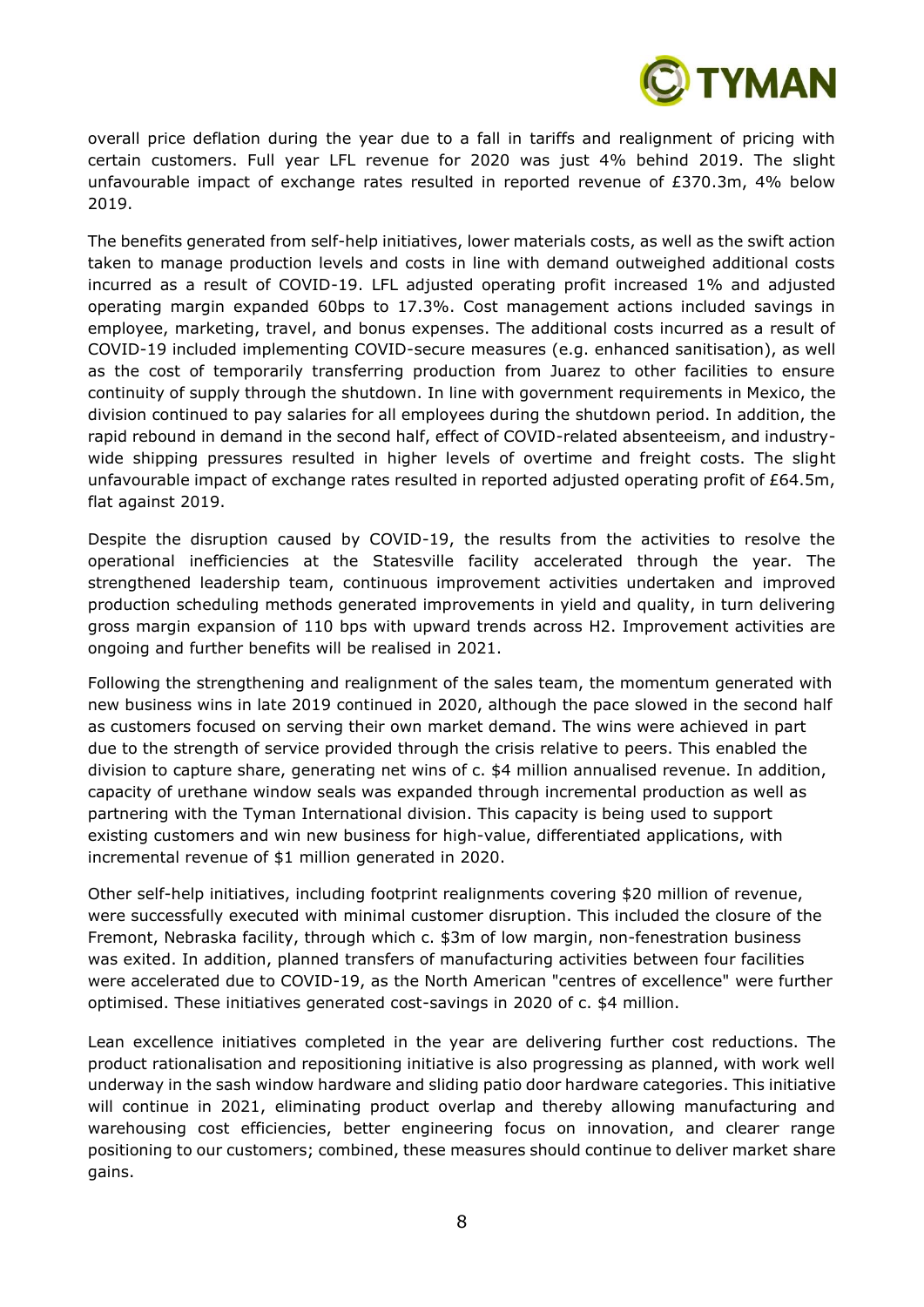

The division's access solutions business, Bilco, was more resilient in the period as commercial construction largely continued through the COVID-19 crisis and our success in winning longterm, high visibility projects insulated us against softer overall markets. There was some impact from destocking by distributors as well as project delays and cancellations, but good growth in safety accessories and smoke vents was achieved, resulting in LFL revenue for the year declining just 2%.

## *New product development*

The division continues to bring new products to market, with recent product launches delivering incremental revenue ahead of expectations. During 2020, two commercial access products were introduced, including an enhanced acoustical smoke vent and a new thermally broken smoke vent, which provide enhanced sound insulation and improve safety. The Quad Roller product, which provides easy gliding to address the trend towards larger doors with greater expanses of glass, was also brought to market, along with a variety of customer-specific product innovations. The main focus of development activity in the year was the pawl lock, a next generation inverted block and tackle balance that is expected to achieve significant revenue over the coming years as the intellectual property expires on the prior generation product. The pawl lock is designed to minimise customer SKUs and reduce space in the window jamb, enabling customers to add features or remove material and thereby cost from the window. The division is partnering with two industry leaders and will launch in early 2021.

## **Outlook**

The momentum seen at the end of 2020 is expected to continue into Q1 2021, supported by high levels of backlog, providing cautious optimism. There remains uncertainty beyond this, given the potential impact on demand from the ongoing COVID-19 crisis and wider macroeconomic conditions. Single family residential starts are projected to increase 6% in 2021, supported by the "urban flight" trend. The strong growth in repair and remodelling spend is expected to continue in early 2021, with the growth rate tempering in the second half of the year. The commercial market recovery is expected to lag behind residential, with non-residential building starts forecast to increase 3% in 2021. The Canadian market is expected to be mixed, with support from low interest rates and higher household savings tempered by government support measures coming to an end.

Rising commodity costs, tight labour markets and continued pressures on global shipping lead times and costs will provide a headwind in 2021. The division will seek to manage these costs through pricing actions and productivity initiatives.

The division's main areas of focus in 2021 will continue to be strengthening operational excellence to expand margin, driving share gains, and completing the next phase of the product portfolio harmonisation and repositioning initiative.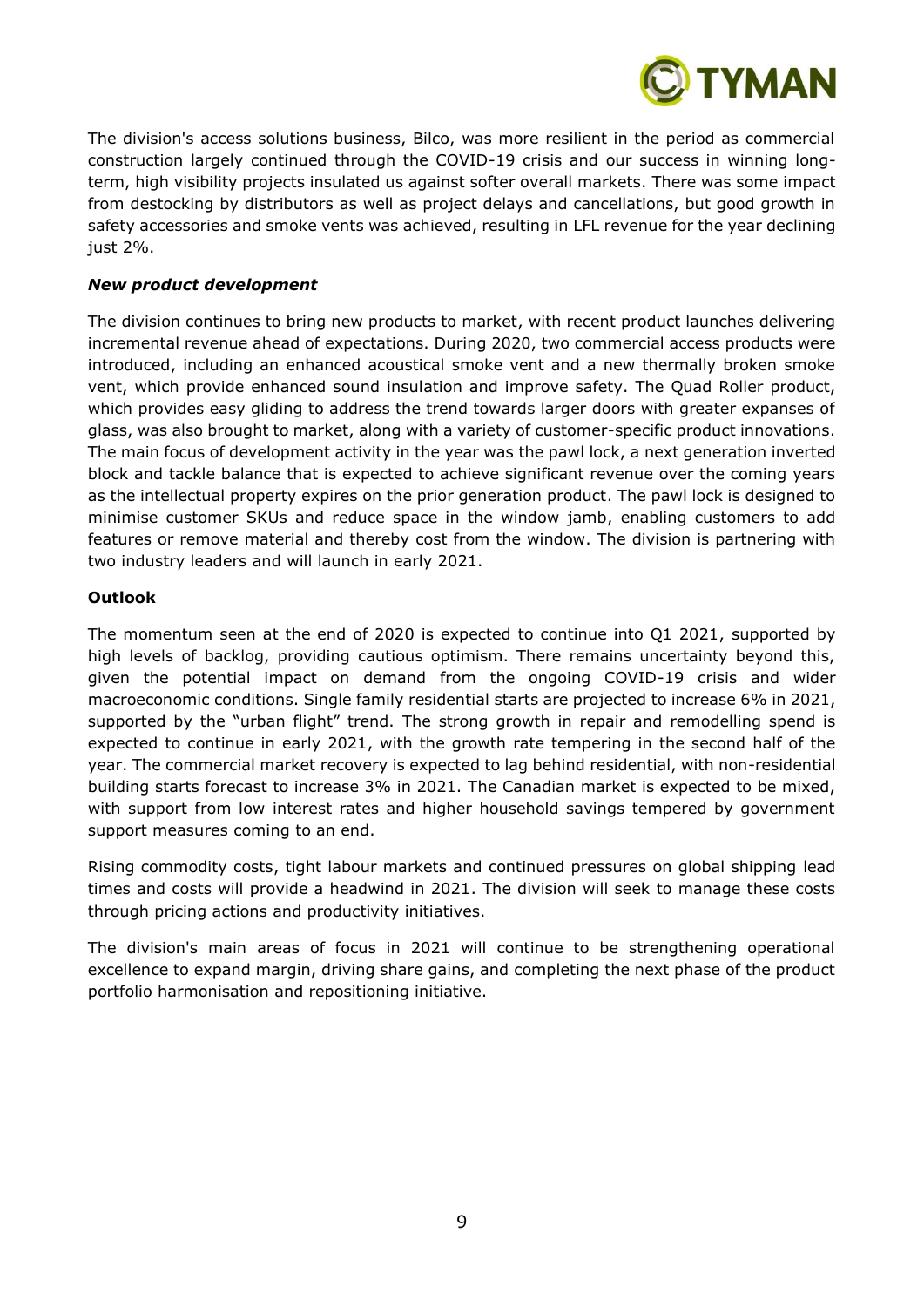

# **Tyman UK and Ireland**

| <b>Em except where stated</b>         | 2020           | 2019   | Change  | LFL     |
|---------------------------------------|----------------|--------|---------|---------|
| Revenue                               | 92.2           | 107.2  | $-14%$  | $-1.3%$ |
| <b>Adjusted Operating Profit</b>      | 8.8            | 13.8   | $-36%$  | $-37%$  |
| <b>Adjusted Operating Margin</b>      | 9.5%           | 12.9%  | -340bps |         |
| LFL revenue growth by quarter vs 2019 | Q <sub>2</sub> | Q3     | Q4      |         |
| LFL revenue growth                    | $-1\%$         | $-54%$ | $+3%$   | Flat    |

## **Markets**

The UK market for doors and windows started the year positively, following the decisive election result in December 2019. Over the first two months of the year, the IHS Markit/CIPS UK Construction PMI rose to 53 in February 2020 and residential property transactions were up 4%. The COVID-19 lockdown measures introduced in late March led to the temporary closure of the majority of construction sites and prevented all but essential RMI activity. In early May, construction activity began to resume with social-distancing measures in place and the market gathered momentum very quickly through the second half. The PMI recovered to a level of 55 in December and the number of housing transactions are at the highest level since 2007. This has been supported by the UK Government stamp duty holiday as well as the additional time people are spending at home driving increased RMI activity. The recovery of the commercial market, to which the division is less exposed, has lagged behind the residential market. Overall, COVID-19 has led to a significant contraction in the UK and Ireland market in 2020 compared to 2019.

## **Business performance and developments**

The UK and Ireland division had a strong start to the year, achieving LFL revenue growth of 8% to the end of February, with March also starting strongly. This reflected increased consumer confidence driving the hardware business, as well as strong project activity in the Access 360 business. From late March until early May, all sites were temporarily closed. Activity gradually resumed from May as lockdown measures were eased. Demand recovered much quicker than anticipated through the second half, driven by pent-up demand and the increased RMI activity. LFL sales in H2 2020 were 3% higher than H2 2019, despite Q4 2019 being a strong comparator due to the buoyant market and timing of commercial project activity. Overall, LFL revenue for the year was 13% lower than 2019.

Profitability was impacted by the sales shortfall as well as additional bad debt charges due to some customers experiencing financial difficulty, high freight costs due to global shipping disruption in H2 and continued strategic investments in smartware. This was partially mitigated by tight cost control measures, including reductions in discretionary spend and cancellation of the bonus scheme.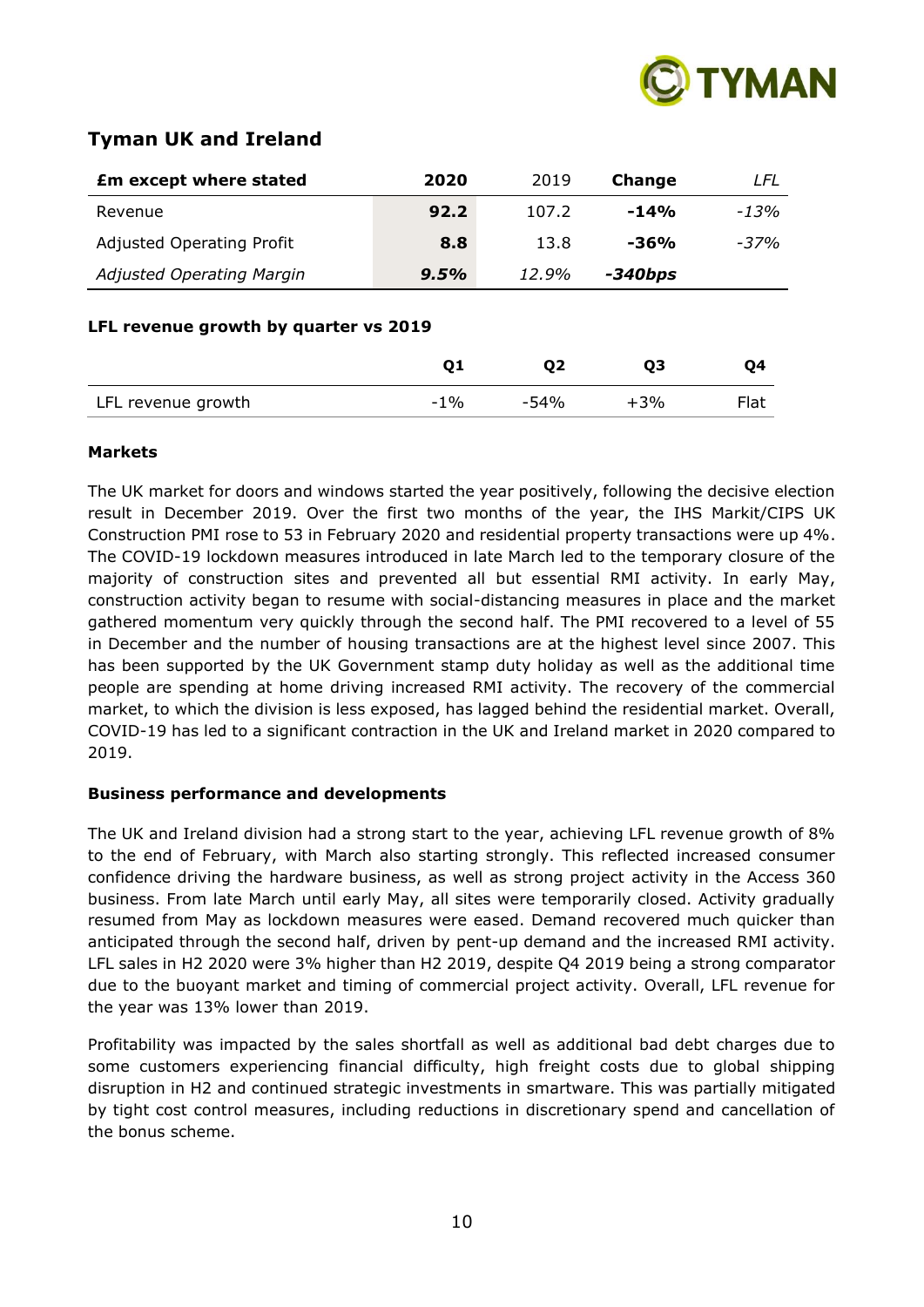

Hardware sales into both the OEM and distribution channels were strong in the first few months and rebounded strongly once lockdown restrictions were eased. The division benefitted from exposure to trade distributors who have a strong online presence, given that lockdown has accelerated the trend to online sales. Manufacturing of multi-point locks was transferred from the Far East to the UK in the period, with inventory benefits and cost-savings now being realised. Further opportunities to onshore manufacturing or assembly of certain products are being explored to reduce stock levels and ensure robustness of the supply chain.

Access 360, the division's commercial access portfolio, achieved strong revenue growth of 16% in the first two months of the year, reflecting the stronger projects pipeline and operational execution. Since construction activity recommenced in early May, sales have recovered well, although the commercial market has lagged behind the residential market as a result of reduced investment. Good progress has been made in better integrating and optimising the Access 360 business, with work on harmonising systems and streamlining the footprint underway, and the operational bottlenecks which arose in Profab in H2 2019 largely resolved. The business is also gaining traction in the growing specification market, having strengthened its engagement with architects and specifiers through enhancements to the website and social media presence, and increased online training.

The smartware offering continues to gain momentum, with the ERA Protect<sup>TM</sup> range being listed by a key national distributor in Q3 2020. The ERA website is being upgraded to enable homeowners to easily select an ERA accredited installer alongside purchasing their ERA Protect™ home security solution via the website. The ERA Protect<sup> $M$ </sup> range was the first home security portfolio to receive the BSI IoT Kitemark. The division has also enhanced its digital marketing capabilities and is further developing its digital strategy, to ensure it is well placed to capitalise on the shift to e-commerce.

In line with the Group's strategy to strengthen the base for future growth, Ventrolla, the division's sash window renovation and installation business, was divested on 5 November 2020 for nominal consideration. This business had been loss-making for a number of years and was non-core to the portfolio.

## *New product development*

NPD activities were impacted by COVID-19 during the year and several new product launches were delayed. This includes several extensions to the ERA Protect™ range, including the WindowSense<sup>™</sup> product, which will now be launched in early 2021. This is targeted at the OEM market as a pre-installed product and therefore expected to create further traction for the rest of the integrated range, all of which can be controlled through a single smartphone app. Also due for launch is the new TrueGlide custom-engineered spiral balance for vertical sliding sash windows, which provides silent, smooth operation, with only a light touch required by the user to open and close the window.

## **Outlook**

Since lockdown measures were eased, demand in the residential RMI and new housing market has rebounded quickly, in part due to pent-up demand, the "nesting" trend and UK government measures to increase the stamp-duty threshold driving up housing transactions. This momentum is expected to continue through Q1, supported by the continued high level of housing transactions. Beyond this, there remains significant uncertainty over the impact of COVID-19 on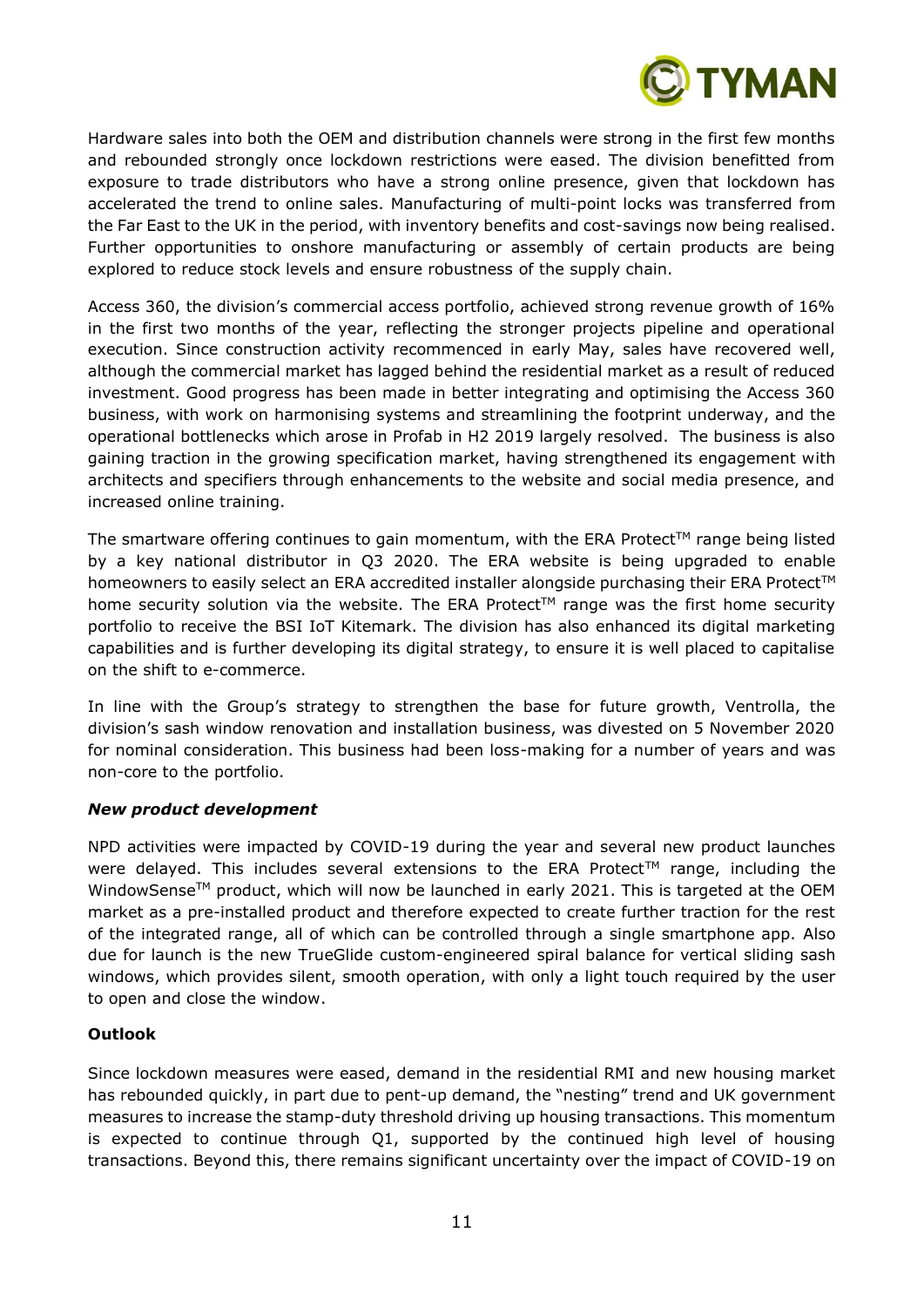

unemployment, consumer confidence and thereby the housing market as the stamp duty holiday and other government support measures come to an end.

In the commercial sector, the value of construction project awards and new project tender enquiries dropped significantly during the lockdown, and this is expected to impact activity in 2021. However, this sector may benefit from government stimulus targeted at infrastructure projects.

Rising material and shipping costs will create a headwind for 2021 and pricing actions are being taken to manage cost inflation. The division is also closely monitoring port congestion and amending order patterns to minimise supply chain disruption.

The division's focus in 2021 will continue to be driving momentum with new product launches, optimising the cost base through continued integration of the Access 360 business, and driving online sales through its e-commerce platform.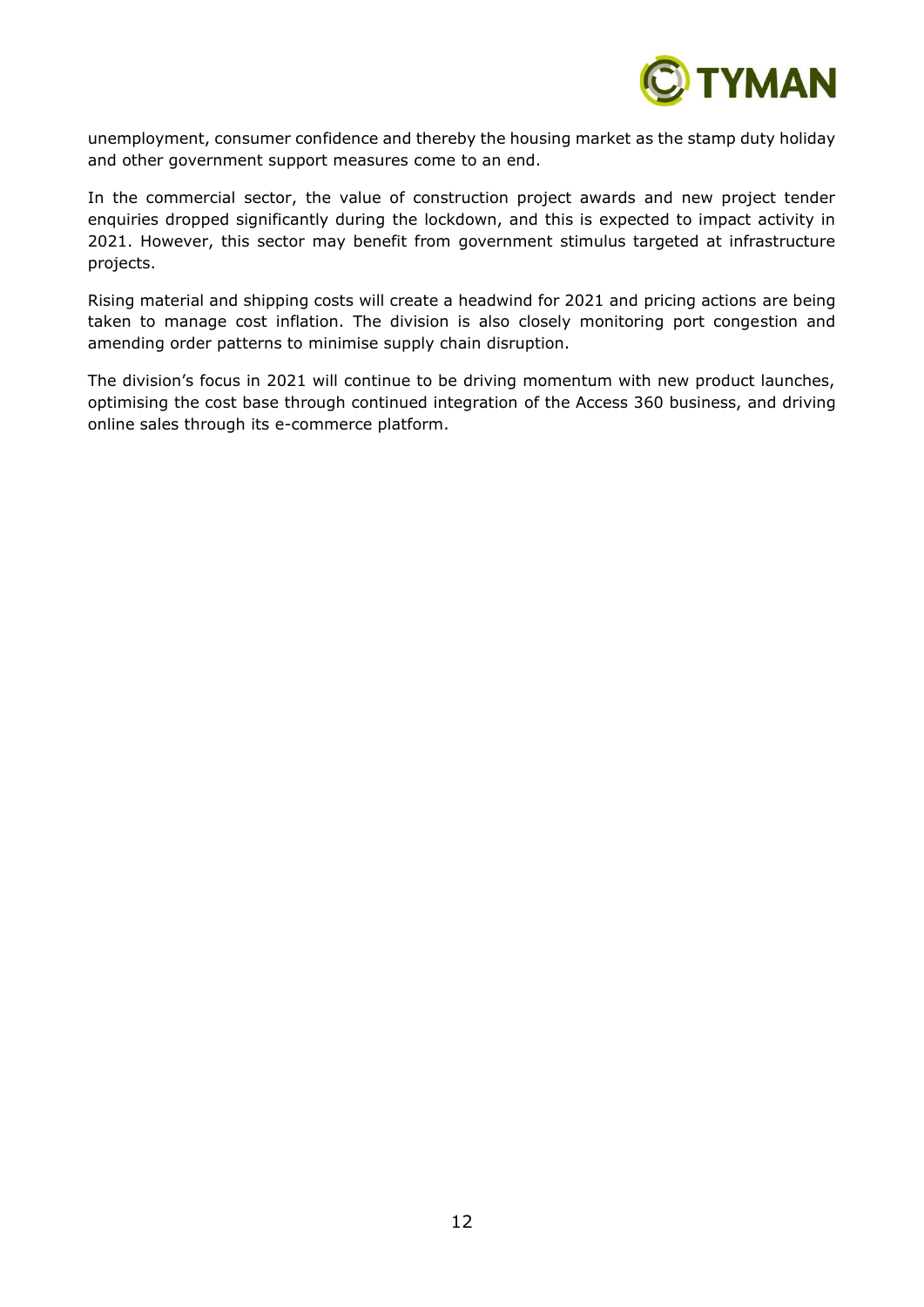

# **Tyman International**

| <b>Em except where stated</b> | 2020  | 2019  | <b>Change</b> | LFL    |
|-------------------------------|-------|-------|---------------|--------|
| Revenue                       | 108.5 | 120.5 | $-10%$        | $-9%$  |
| Adjusted operating profit     | 12.3  | 14.8  | $-17%$        | $-17%$ |
| Adjusted operating margin     | 11.3% | 12.3% | -100bps       |        |

## **LFL revenue growth by quarter vs 2019**

|                    |        |        | Ο3    | 04     |
|--------------------|--------|--------|-------|--------|
| LFL revenue growth | $-17%$ | $-27%$ | $+9%$ | $-1\%$ |

## **Markets**

The weakness seen in core markets in the second half of 2019 continued into early 2020, with challenging macroeconomic conditions and core markets impacted by COVID-19 earlier than other geographies. As of early February, markets were progressively impacted by COVID-19, with each market being affected at different times as the virus spread. Construction activity and customer operations were suspended in most markets for varying time periods in line with the lockdown measures imposed in each territory. The division's three largest markets of Italy, Spain, and China were subject to stringent lockdown measures between February and April.

Since restriction measures were eased, there has been a strong recovery in demand in core markets, supported by consumers prioritising investment in the home and government stimulus in certain territories. The IHS Markit Eurozone Construction PMI recovered to 46 in December from its low of 15 in April.

## **Business performance and developments**

LFL revenue for the international division declined 9% in 2020, with slight foreign exchange headwinds resulting in reported revenue down 10%. The business had a challenging start to the year due to the weak market conditions and was significantly impacted by COVID-19. The division's third largest market, China, was impacted in early February, followed by most other core markets from mid-March. Since lockdown measures have been eased in each territory, momentum in sales and order levels has built steadily. The division's largest market, Italy was particularly impacted by COVID-19 and although there has a been a strong recovery through the second half, it ended the year 20% below 2019. Other major European markets were similarly affected. China and Australia, where the pandemic was contained more quickly achieved growth, with government stimulus in China driving strong project activity. The move to a new distribution site in China impacted timing of sales between Q3 and Q4, with customers bringing forward purchases into September ahead of the planned closure in October.

A reduction in overheads, including savings from the reduction in personnel costs which took effect in the second half of 2019, combined with additional cost management actions taken and utilisation of available government schemes partially offset the impact of the sales shortfall on adjusted operating profit. LFL adjusted operating profit was 17% below 2019 and adjusted operating margin fell from 12.3% to 11.3%.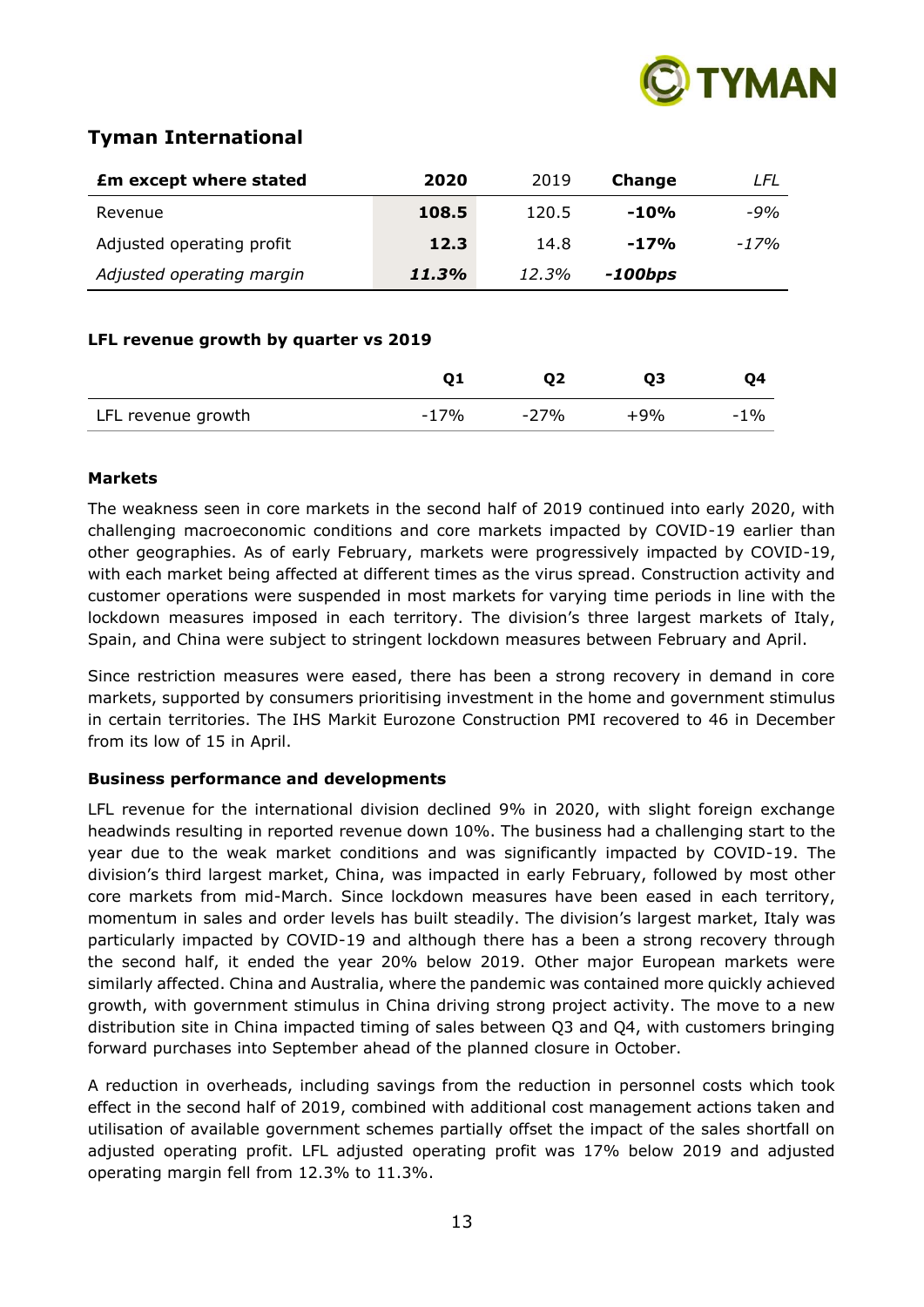

Despite some inevitable delays caused by COVID-19, the division has made good progress on its strategic initiatives. Momentum continued with the 'all in one' strategy, with the launch of a new fully-integrated SchlegelGiesse website that brings together all of the division's brands and products and supports driving further penetration of the portfolio including showcasing new products. During the lockdown period, webinars and virtual innovation workshops were delivered to distributors and window makers to maintain relationships and further progress the channel expansion strategic initiative. This enabled strong partnership activity with System Houses, with many agreements reached to develop systems based on the innovative 'Pull and Slide' system.

Self-help initiatives were completed as planned. The restructuring programme to streamline operations in Australia, China, Singapore and New Zealand has been fully executed with no customer disruption. Manufacturing ceased and the business transitioned to a distribution model in both Australia and China, and direct sales operations in Singapore and New Zealand were exited. These restructuring activities have resulted in a reduced fixed cost-base, the avoidance of significant future capital expenditure and will allow management bandwidth across the region to be better focused.

The integration of Reguitti, which was acquired in August 2018, has progressed, albeit at a slower rate than planned due to lockdown measures. Reguitti's performance was particularly impacted by COVID-19 due to its location in northern Italy. The full functional integration has been completed, and cross-selling activities have gained traction following integration of the sales force. A new mid-price point brand for the German market has been launched to better align the product offer with current market trends.

## *New product development*

The division continues to focus on innovation, although there have been delays to the launch of certain products due to COVID-19. New products launched in the year included the CHIC concealed door hinge range, which completes the minimal frame profile range for aluminium doors and windows, providing a coordinated modern aesthetic and brighter interiors, as a result of the higher glass to frame ratio. The hinge also allows easy installation, has a high load capacity and is reversible for left or right opening. The value-engineered range of bespoke products for the Chinese RMI market is also due for launch in early 2021, which supports the division's focus on this growing channel and will ensure it is well-placed to capture share as this market recovers. In addition, the Schlegel seal range achieved sustainability accreditation via the Cradle to Cradle<sup>TM</sup> certification in H2 2020, with other product lines expected to achieve this in 2021. The division continues to invest in developing and expanding its range of innovative products as a key driver of future growth.

## **Outlook**

The recovery seen through the second half is expected to continue at least through the first quarter of 2021, driven by continued high levels of building and remodelling activity in core markets as well as market share gain initiatives. There remains uncertainty beyond the first quarter due to the ongoing macroeconomic impact of COVID-19 as government support measures come to an end and the risk of further lockdown restrictions in various territories.

The main priorities of the International division in 2021 are to drive share gains in core markets through new product launches and continued channel expansion; and to deliver further self-help initiatives to create a stronger foundation for growth.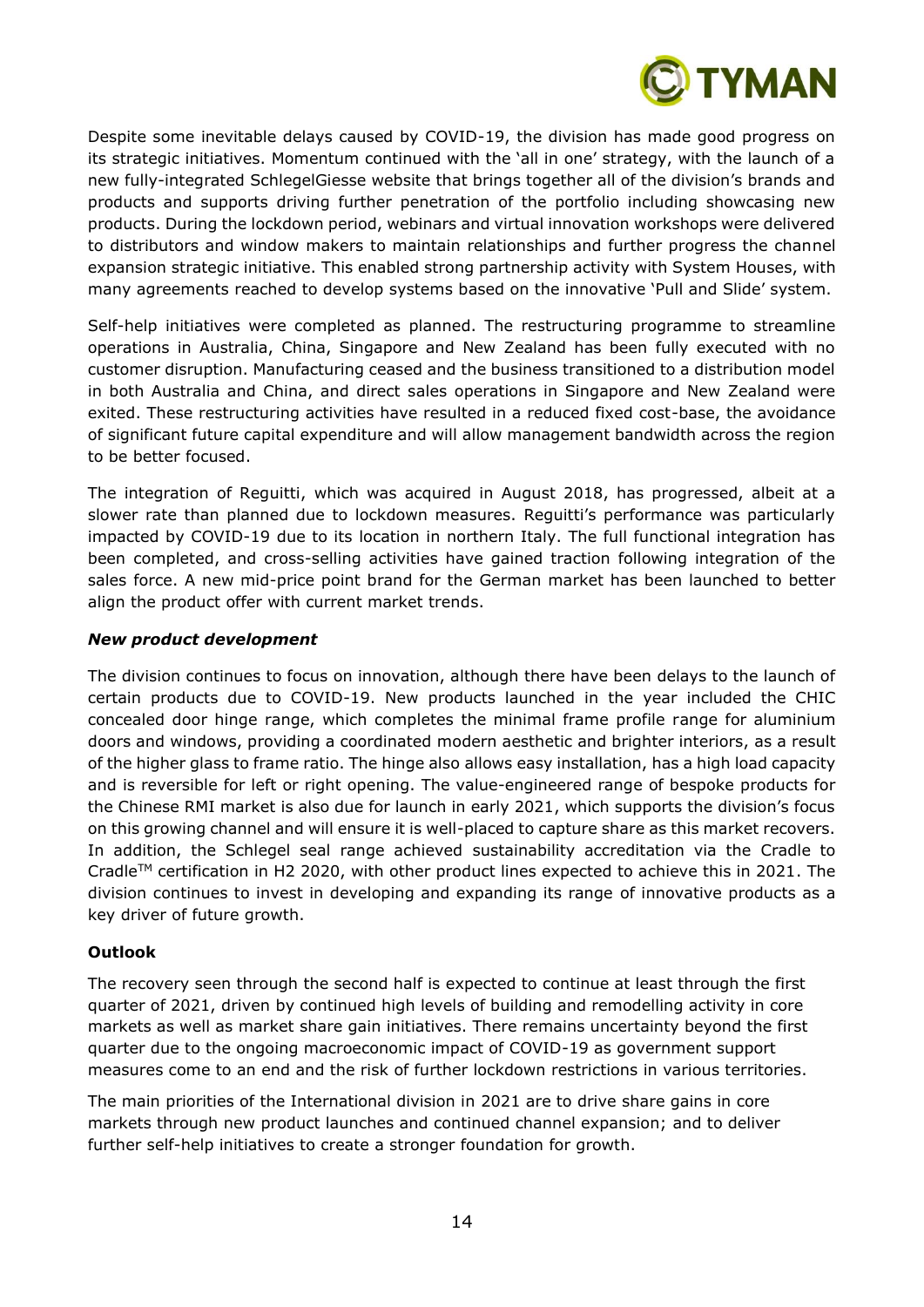

# **Financial review Income statement**

## **Revenue and profit**

Reported revenue for the year decreased by 6.7% to £572.8 million (2019: £613.7 million), primarily reflecting a volume reduction due to the impact of COVID-19, the drag through effect of the 2019 North America footprint consolidation related customer losses of c. £8.0 million, a reduction in US tariffs of £2.9 million, adverse foreign exchange movements of  $E3.4$  million, and the disposal of Ventrolla of £0.9 million, offset by an encouraging level of customer wins. On a LFL basis, revenue declined 6.0% compared to the prior year.

Adjusted administrative expenses decreased to £111.8 million (2019: £120.2 million), largely due to the benefit of cost-management initiatives taken to mitigate the impact of COVID-19, which included the curtailment of discretionary expenditure and cancellation of the senior management bonus scheme, and the receipt of government support from various territories outside the UK of £1.7 million. The unfavourable impact of foreign exchange was £1.3 million.

Adjusted operating profit decreased by 6.0% to £80.3 million (2019: £85.4 million). This was negatively impacted by the reduction in volume driven by COVID-19 and by c. £3.0 million from the drag through effect of the 2019 North America footprint consolidation customer losses, and adverse foreign exchange movements of £0.7 million. This was offset by a reduction in input costs of £2.3 million due to moderation of materials prices, net cost savings of c. £5 million, and productivity improvements of c. £6 million. On a LFL basis, adjusted operating profit declined 5.5%. The Group's adjusted operating margin increased by 10bps to 14.0% (2019: 13.9%).

Adjusted profit before taxation decreased by 3.7% to £68.4 million (2019: £71.0 million) and declined 3.4% on a LFL basis, benefiting from lower finance costs due to the reduction in net debt and the interest rate. Reported profit before taxation increased by 91.9% to £47.6 million (2019: £24.8 million), largely as a result of a decrease in exceptional items from £18.9 million to £1.8 million.

## **Materials and input costs**

|                                       | FY 2020                  |               |                     |
|---------------------------------------|--------------------------|---------------|---------------------|
| <b>Em except where stated</b>         | Materials <sup>(1)</sup> | Average $(2)$ | Spot <sup>(3)</sup> |
| Aluminium (Euro)                      | 14.8                     | -6%           | $+1\%$              |
| Polypropylene (Euro)                  | 30.9                     | $-21%$        | -16%                |
| Stainless steel (US)                  | 54.8                     | $+1\%$        | -20%                |
| Zinc (US)                             | 27.5                     | $-11%$        | $+6%$               |
| Far East components (UK) <sup>4</sup> | 37.4                     | $-4%$         | $+8%$               |

*(1) FY 2020 materials cost of sales for raw materials, components and hardware for overall category*

*(2) Average 2020 tracker price compared with average 2019 tracker price* 

*(3) Spot tracker price as at 31 December 2020 compared with spot tracker price at 31 December 2019*

*(4) Pricing on a representative basket of components sourced from the Far East by Tyman UK & Ireland*

Raw material costs moderated in 2020, with average prices across all commodity categories excluding stainless steel lower than 2019. Costs across most categories began to rise towards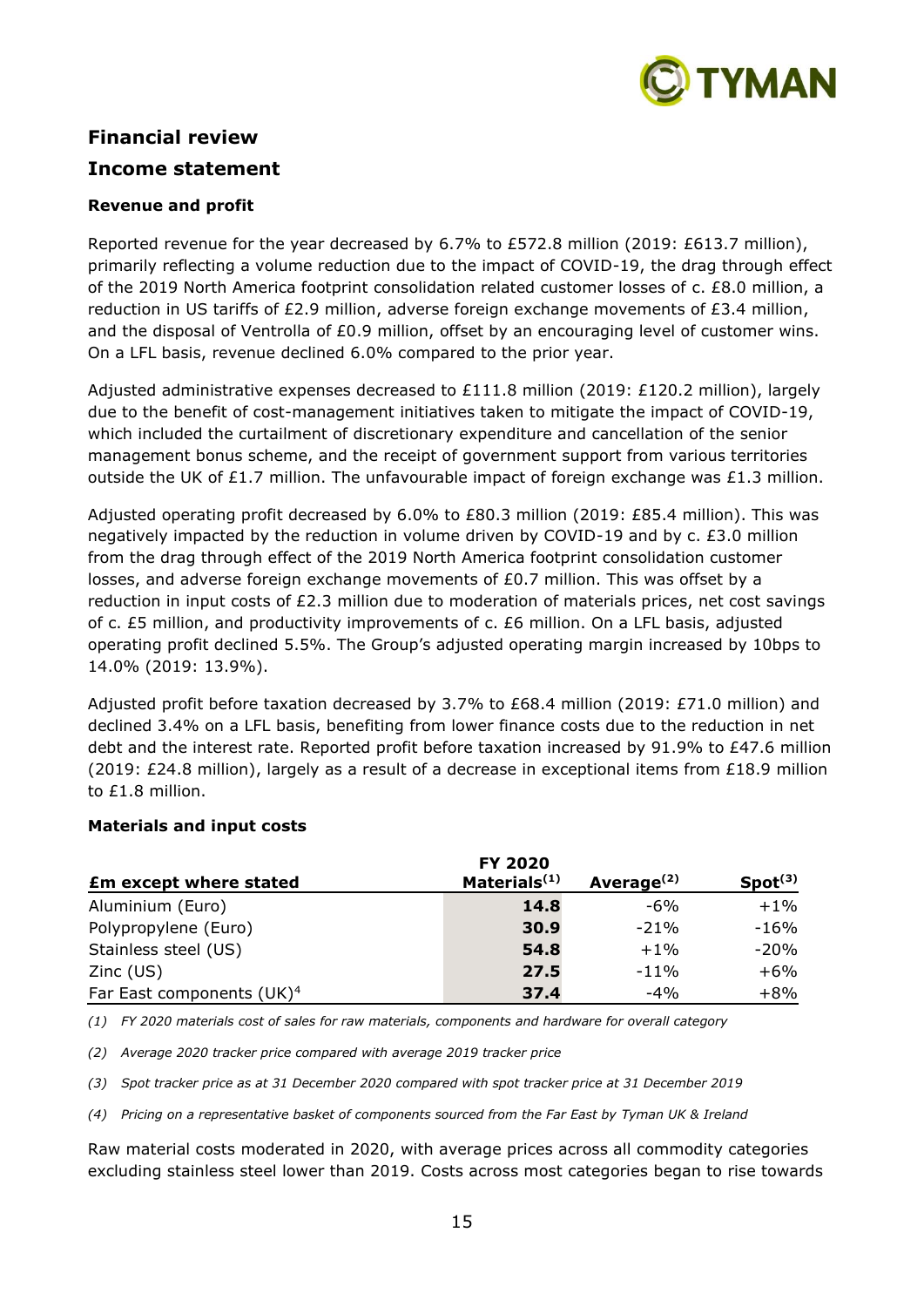

the end of the year, with the spot prices for all categories except polypropylene and stainless steel being higher than December 2019. Steel purchases in North America continue to be impacted by the direct and indirect effect of US tariffs. Surcharges are in place to recover these costs.

## **Exceptional items**

Certain items that are material and non-trading in nature have been drawn out as exceptional such that the effect of these items on the Group's results can be better understood and to enable a clearer analysis of trends in the Group's underlying performance.

| £m                                | 2020  | 2019   |
|-----------------------------------|-------|--------|
| Footprint restructuring - costs   |       | (7.1)  |
| Footprint restructuring - credits | 0.2   | 0.6    |
| Footprint restructuring - net     | 0.2   | (6.5)  |
| M&A and integration - costs       | (0.8) | (5.3)  |
| M&A and integration - credits     | 0.6   |        |
| M&A and integration - net         | (0.2) | (5.3)  |
| Loss on disposal of business      | (1.8) | (1.7)  |
| Impairment charges                |       | (5.4)  |
|                                   | (1.8) | (18.9) |

## *Footprint restructuring*

The footprint restructuring costs in prior periods related to directly attributable costs incurred in the multi-year North American footprint consolidation project, as well as provisions for costs associated with the closure of the Fremont, Nebraska facility and streamlining the international satellite operations which commenced in 2019. These projects were completed in 2020, with the small credit arising due to the actual costs being slightly less than estimated.

## *M&A and integration*

M&A and integration costs of £0.8 million relate to costs associated with the integration of businesses acquired in 2018, predominantly Ashland. M&A and integration credits of £0.6 million relate to the release of an excess warranty provision made on a previous acquisition.

## *Loss on disposal of business*

This charge relates to a loss on the disposal of the Ventrolla business, which was divested on 5 November 2020 for nominal consideration.

## *Impairment charges*

Impairment charges in 2019 relate to the write down of assets and inventory associated with the slower than expected uptake of the door seal product in North America.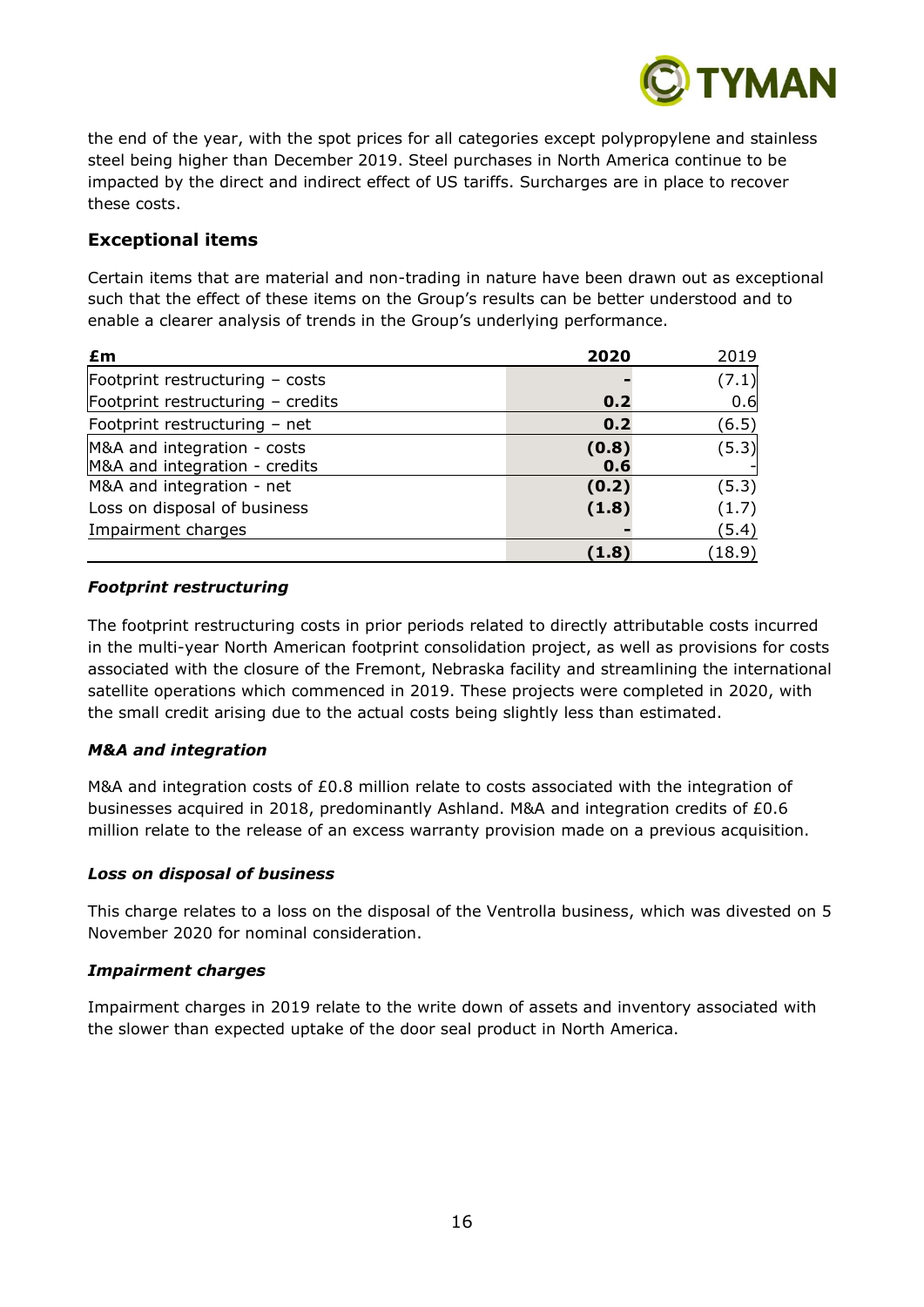

## **Finance costs**

Net finance costs decreased to £12.1 million (2019: £15.7 million).

Interest payable on bank loans, private placement notes and overdrafts decreased to £8.9 million (2019: £11.1 million), predominantly reflecting the reduction in borrowings, as well as lower interest rates following reductions in the US federal interest rate and UK official bank rate. Interest on lease liabilities of £2.8 million reduced slightly, reflecting the reduction in lease liabilities (2019: £3.0 million).

The Group's average cost of funds and margin payable over the year decreased by 50 bps to 3.4% (2019: 3.9%) reflecting lower interest rates and a reduction in the US dollar denominated borrowings which carry a higher rate of interest.

Non-cash movements charged to net finance costs in the period include amortisation of capitalised borrowing costs of £0.5 million (2019: £0.5 million) and pension interest cost of £0.2 million (2019: £0.3 million).

## *Interest rate swap contracts*

Until June 2020, the Group fixed a portion of floating rate borrowings under the RCF agreement via interest rate swap contracts. Due to the current low prevailing interest rates, these swaps were not replaced on expiry.

The Group has issued US\$100 million in aggregate under its US Private Placement programme, all of which is held at fixed rates. In total, 43.0% (2019: 46.0%) of the Group's adjusted debt excluding lease liabilities is held at fixed rates of interest.

## *Forward exchange contracts*

At 31 December 2020, the Group's portfolio of forward exchange contracts at fair value amounted to a net liability of £0.2 million (2019: net liability of £0.5 million). The notional value of the portfolio amounted to £23.7 million (2019: £34.1 million), comprising US dollar and Chinese renminbi forward exchange contracts with notional values of US\$23 million and RMB60 million respectively (2019: US\$39 million and RMB45 million). These contracts have a range of maturities up to 19 March 2021.

During the year, a fair value gain of £0.3 million (2019: fair value loss of £0.8 million) was recognised directly in the income statement.

## **Taxation**

The Group reported an income tax charge of £10.4 million (2019: £7.1 million), comprising a current tax charge of £14.1 million (2019: £13.4 million) and a deferred tax credit of £3.7 million (2019: £6.3 million). The increase in the income tax charge reflects the increase in profit before tax.

The adjusted tax charge was £15.3 million (2019: £17.5 million) representing an effective adjusted tax rate of 22.4% (2019: 24.6%). The reduction in the adjusted effective tax rate of 230bps reflects the release of an excess provision and utilisation of available tax credits.

During the period, the Group paid corporation tax of £13.8 million (2019: £14.2 million). This reflects a cash tax rate on adjusted profit before tax of 20.2% (2019: 20.0%).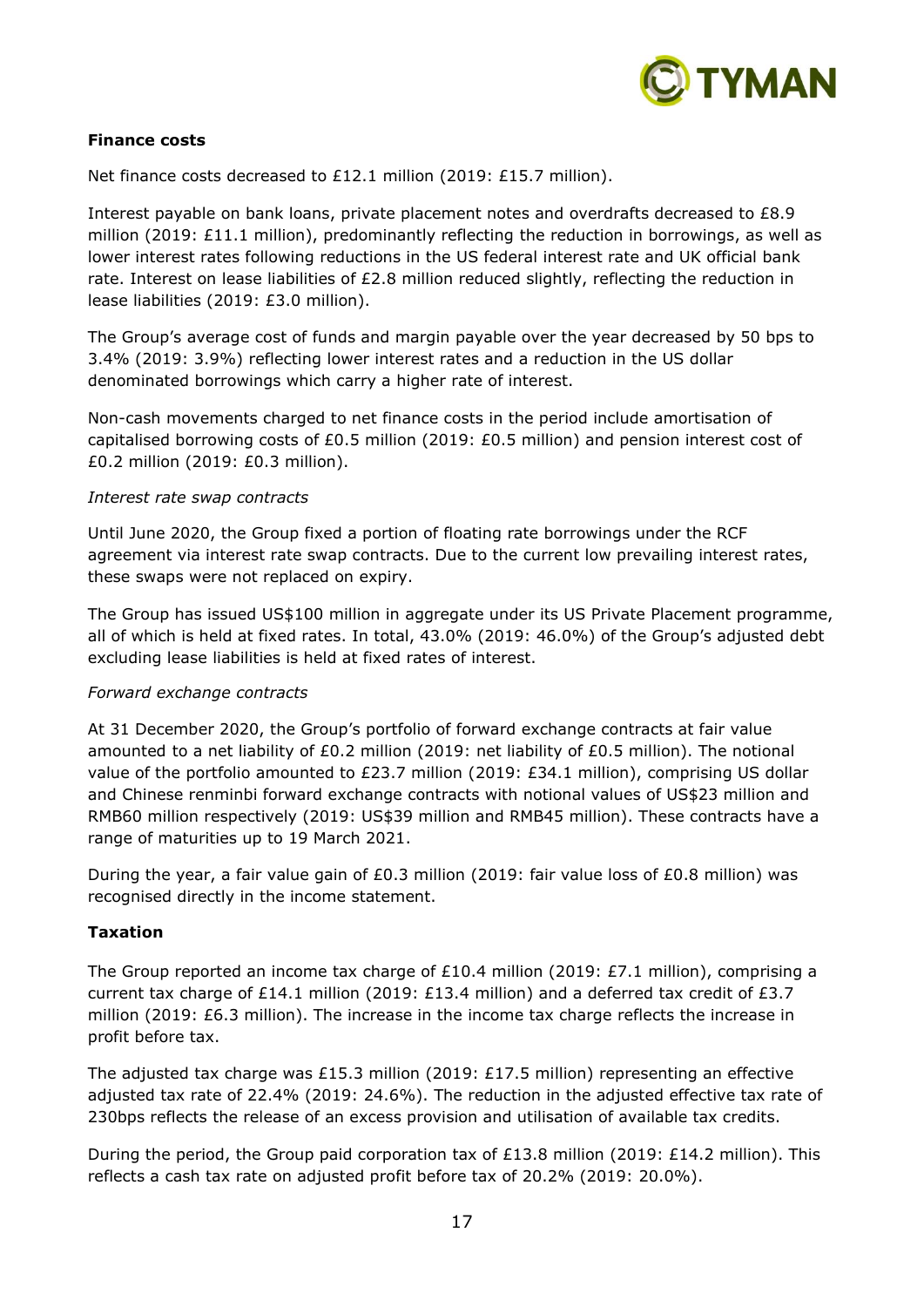

## **Earnings per share**

Basic earnings per share increased by 109.9% to 19.1 pence (2019: 9.1 pence). Adjusted earnings per share decreased slightly to 27.2 pence (2019: 27.5 pence) as a result of the slight reduction in adjusted profit after tax. There is no material difference between these calculations and the fully diluted earnings per share calculations.

## **Cash generation, funding and liquidity**

## **Cash and cash conversion**

| £m                                                 | 2020   | 2019   |
|----------------------------------------------------|--------|--------|
| Net cash generated from operations                 | 95.9   | 97.1   |
| Add: Pension contributions                         | 1.7    | 1.0    |
| Add: Income tax paid                               | 13.8   | 14.2   |
| Less: Purchases of property, plant and equipment   | (9.9)  | (10.7) |
| Less: Purchases of intangible assets               | (0.6)  | (0.8)  |
| Add: Proceeds on disposal of PPE                   |        | 0.8    |
| Operational cash flow after exceptional cash costs | 100.9  | 101.6  |
| Exceptional cash costs                             | 4.2    | 11.3   |
| <b>Operational cash flow</b>                       | 105.1  | 112.9  |
| Less: Pension contributions                        | (1.7)  | (1.0)  |
| Less: Income tax paid                              | (13.8) | (14.2) |
| Less: Net interest paid                            | (12.5) | (15.0) |
| Less: Exceptional cash costs                       | (4.2)  | (11.3) |
| <b>Free cash flow</b>                              | 72.9   | 71.4   |

Operational cash flow in the period decreased by 6.9% to £105.1 million, predominantly due to a lower working capital inflow following the focus on optimisation in 2019. This is after adding back £4.2 million (2019: £11.3 million) of exceptional costs cash settled in the period, which primarily related to costs associated with the footprint realignments provided for in 2019 and costs associated with the integration of Ashland. Operating cash conversion in 2020 continued to be very strong at 130.9% (2019: 132.2%).

Free cash flow in the period was slightly higher than 2019 at £72.9 million (2019: £71.4 million), with the lower operational cash flow being offset by the significant reduction in exceptional cash flows and reduction in interest payments due to lower net debt.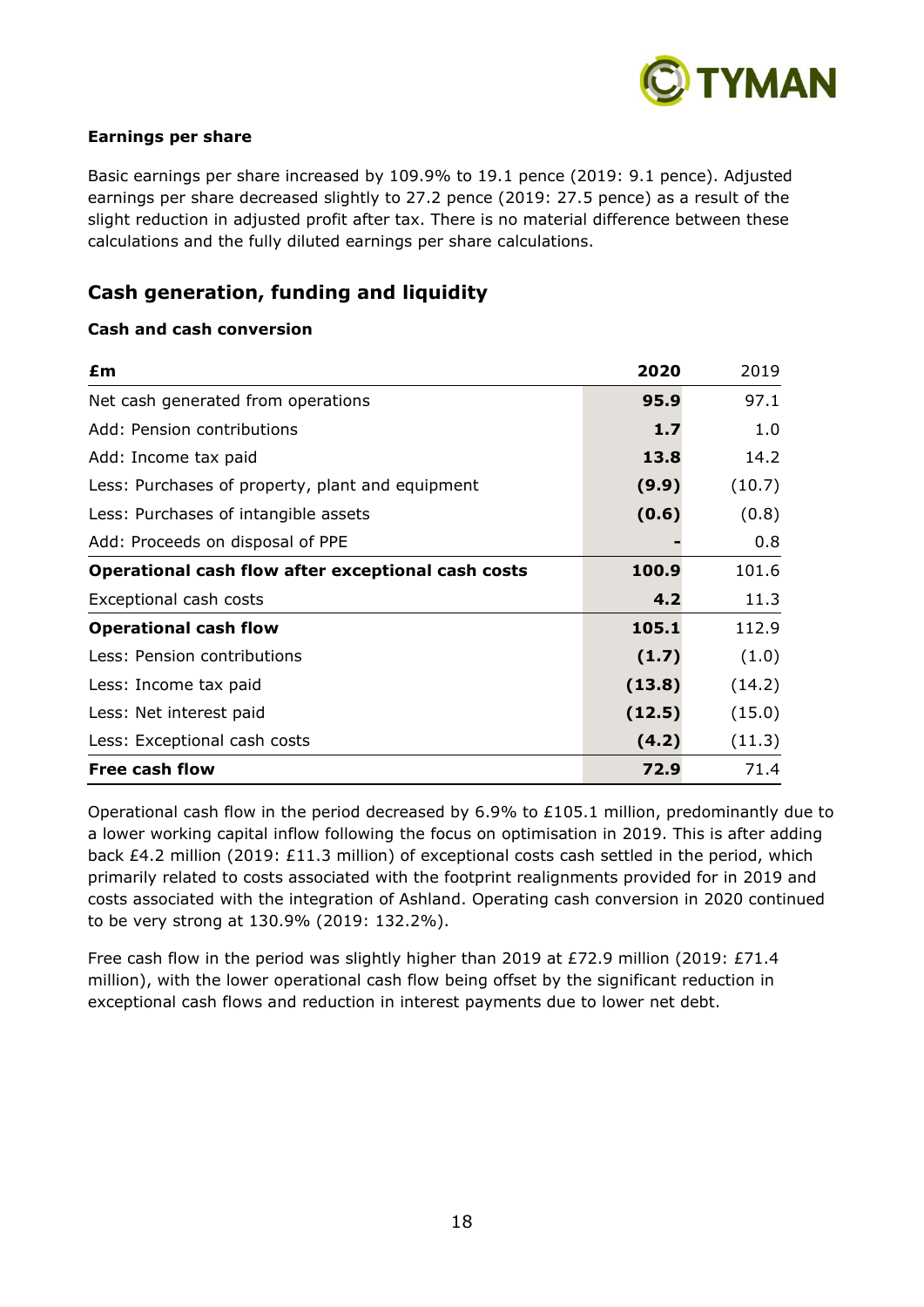

## **Debt facilities**

Bank and US private placement facilities available to the Group, as at 31 December 2020, were as follows:

| <b>Facility</b>  | <b>Maturity</b> | <b>Currency</b> | Committed | <b>Uncommitted</b> |
|------------------|-----------------|-----------------|-----------|--------------------|
| 2018 Facility    | Feb 2024        | Multicurrency   | £240.0m   | £70.0m             |
| 4.97 % USPP      | Nov 2021        | US\$            | US\$55.0m |                    |
| 5.37 % USPP      | Nov 2024        | US\$            | US\$45.0m |                    |
| Other facilities | Various         | €               | €0.3m     |                    |

The Group received eligibility in June 2020 to draw up to £100 million through the Bank of England CCFF, albeit the Group has not made use of this and the Bank of England has announced this facility will be closed after 22 March 2021 and therefore this is no longer available for use.

## **Liquidity**

At 31 December 2020 the Group had gross outstanding borrowings of £224.1 million (2019: £273.5 million), cash balances of £69.7 million (2019: £49.0 million) and committed but undrawn facilities of £143.1 million (2019: £102.8 million) as well as potential access to the uncommitted £70.0 million accordion facility. US\$55.0 million of the USPP debt is due for repayment in November 2021 and is therefore classified as current. There is sufficient cash and committed but undrawn amounts under the 2018 revolving credit facility to repay this.

Net debt at 31 December 2020 was £154.5 million (2019: £224.5 million). Adjusted net debt, which excludes lease liabilities and unamortised finance arrangement fees was £100.6 million  $(2019: E164.5$  million), with the reduction reflecting the strong operational cash generation and that dividends were not paid during the year.

## **Covenant performance**

| At 31 December 2020 |                  | Test Performance <sup>(1)</sup> | Headroom $(1)$ | Headroom $(2)$ |
|---------------------|------------------|---------------------------------|----------------|----------------|
| Leverage            | $<$ 3.5 $\times$ | 1.1x                            | 60.1m          | 63.1%          |
| Interest Cover      | $> 4.0 \times$   | 10.5x                           | 57.9m          | 62.1%          |

*(1) Calculated covenant performance consistent with the Group's banking covenant test (banking covenants set on a frozen GAAP basis and not impacted by IFRS 16)*

*(2) The approximate amount by which adjusted EBITDA would need to decline before the relevant covenant is breached*

At 31 December 2020, the Group retained significant headroom on its banking covenants. Leverage at the year end improved significantly to 1.1x (2019: 1.7x), reflecting the lower level of net debt. Interest cover increased to 10.5x (2019: 9.0x), largely reflecting the lower interest expense.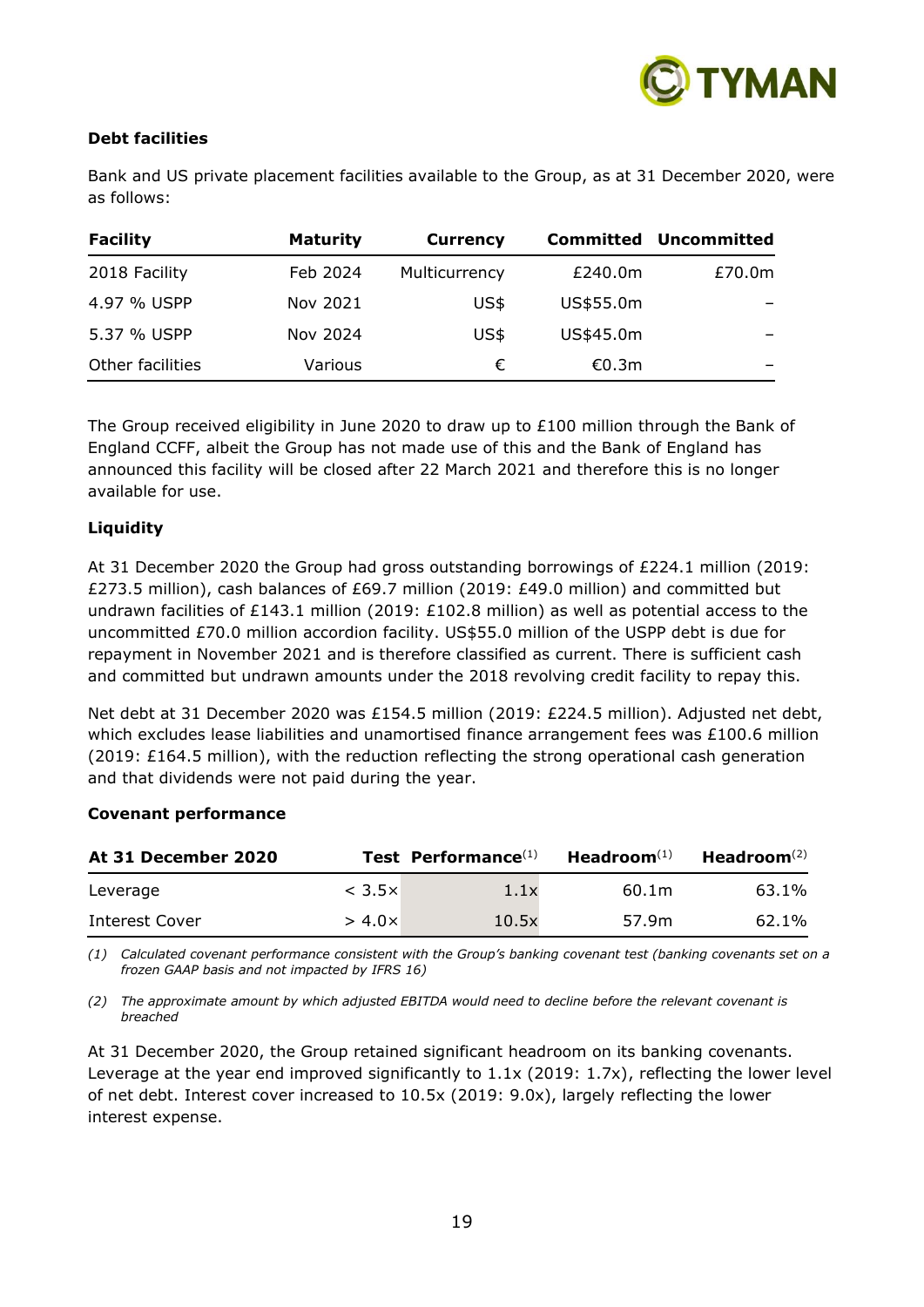

In July 2020, in order to provide additional headroom during the period of uncertainty, the Group agreed a temporary relaxation of the leverage covenant with its lenders from 3.0x adjusted EBITDA to 3.5x at December 2020 and 4.0x at 30 June 2021.

## **Balance sheet – assets and liabilities**

## **Working capital**

| £m                           | <b>FY 2019</b> | Mvt   | <b>FX</b> | 2020   |
|------------------------------|----------------|-------|-----------|--------|
| Inventories                  | 88.6           | (3.3) | (1.3)     | 84.0   |
| Trade receivables            | 60.5           | 3.0   | (0.4)     | 63.1   |
| Trade payables               | (46.6)         | (8.8) | 0.3       | (55.1) |
| <b>Trade working capital</b> | 102.5          | (9.1) | (1.4)     | 92.0   |

Trade working capital at the year end, net of provisions, was £92.0 million (2019: £102.5 million).

Inventories decreased by £4.6 million to £84.0 million (2019: £88.6 million), driven by the significant increase in demand in the second half of 2020 following a period of reduced production due to COVID-19. The provision for slow moving and obsolete inventory is slightly lower at £18.9 million (2019: £19.9 million).

Trade receivables increased by £2.6 million to £63.1 million (2019: £60.5 million) due to higher sales toward the end of 2020 compared to the end of 2019. Trade payables increased by £8.5 million to £55.1 million (2019: £46.6 million) reflecting higher purchases towards the end of the year in line with increased activity levels.

Of the decrease in trade working capital,  $£1.4$  million related to exchange.

## **Capital expenditure**

Gross capital expenditure decreased to £10.5 million (2019: £11.5 million) or 0.74x depreciation (excluding RoU asset depreciation) (2019: 0.79x), as a result of tight management of capital expenditure early in the year due to COVID-19. Net capital expenditure was £10.5 million (2019: £10.7 million). Included within 2019 net capital expenditure was £0.8 million of proceeds from disposal of property, plant and equipment.

## **Goodwill and intangible assets**

At 31 December 2020, the carrying value of goodwill and intangible assets was £446.0 million (2019: £475.3 million). The reduction in goodwill and intangible assets reflects amortisation of intangible assets through the income statement of £20.3 million (2019: £25.0 million), offset by exchange movements of £9.6 million due to the impact of the strengthening of Sterling on the translation of the underlying US dollar denominated carrying values into the Group's functional currency at the year end.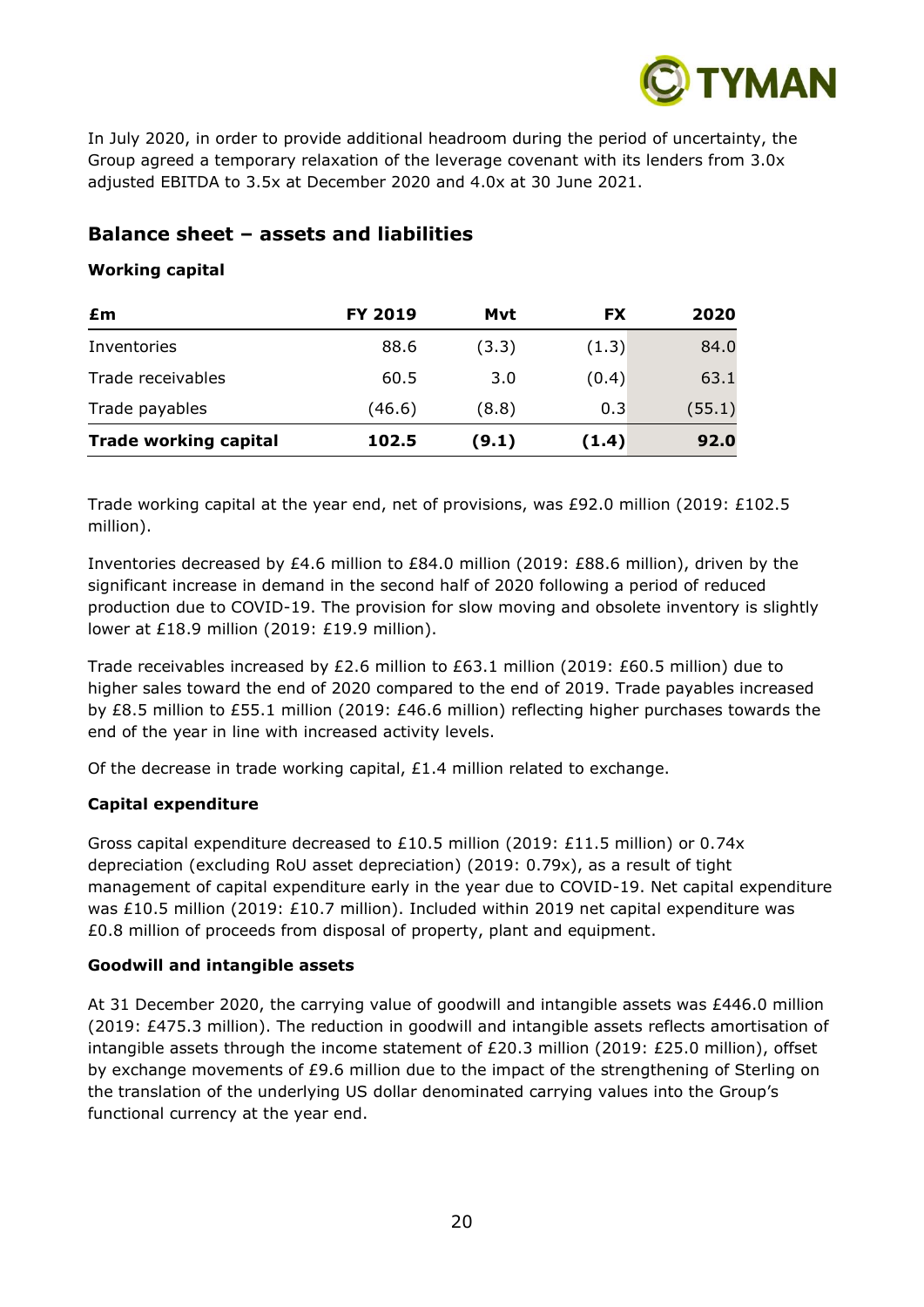

## **Provisions**

Provisions at 31 December 2020 reduced to £8.9 million (2019: £9.6 million), primarily reflecting settlement of provisions related to the footprint realignments and the release of an excess warranty provision made on a previous acquisition, which is no longer needed.

## **Balance sheet – equity**

## **Shares in issue**

At 31 December 2020, the total number of shares in issue was 196.8 million (2019: 196.8 million) of which 0.5 million shares were held in treasury (2019: 0.5 million).

## **Employee Benefit Trust purchases**

At 31 December 2020, the EBT held 1.1 million shares (2019: 1.4 million). During the period, the EBT purchased 0.1 million shares in Tyman plc at a total cost of £0.3 million.

## **Dividends**

As a result of uncertainty surrounding the COVID-19 pandemic, the Board took the decision to cancel the 2019 final dividend of 8.35 pence per ordinary share that was proposed with the 2019 results announcement on 5 March 2020. Furthermore, no interim dividend was declared in 2020.

As a result of the strong performance in the second half of 2020 and the robust balance sheet position, the Board considers it appropriate to declare a modest final dividend for 2020. A final dividend of 4.0 pence per share (2019: nil pence), equivalent to £7.8 million based on the shares in issue as at 31 December 2020, will be proposed at the Annual General Meeting (2019: £nil). The total dividend declared for the 2020 financial year is therefore 4.0 pence per share (2019: 3.9 pence), an increase of 2.6%. This equates to a Dividend Cover of 6.8x. The Board intends to return to a progressive dividend policy when conditions allow.

The ex-dividend date will be 22 April 2021 and the final dividend will be paid on 28 May 2021 to shareholders on the register at 23 April 2021.

Only dividends paid in the year have been charged against equity in the 2020 financial statements. No dividend payments were made to shareholders during 2020 (2019: £23.6 million).

## **Other financial matters**

## **Return on capital employed**

ROCE increased by 30 bps to 12.3% (2019: 12.0%) due to a significant reduction in average working capital resulting from the lack of seasonal build due to COVID-19, lower capital expenditure, as well as a lower carrying value of intangible assets through amortisation.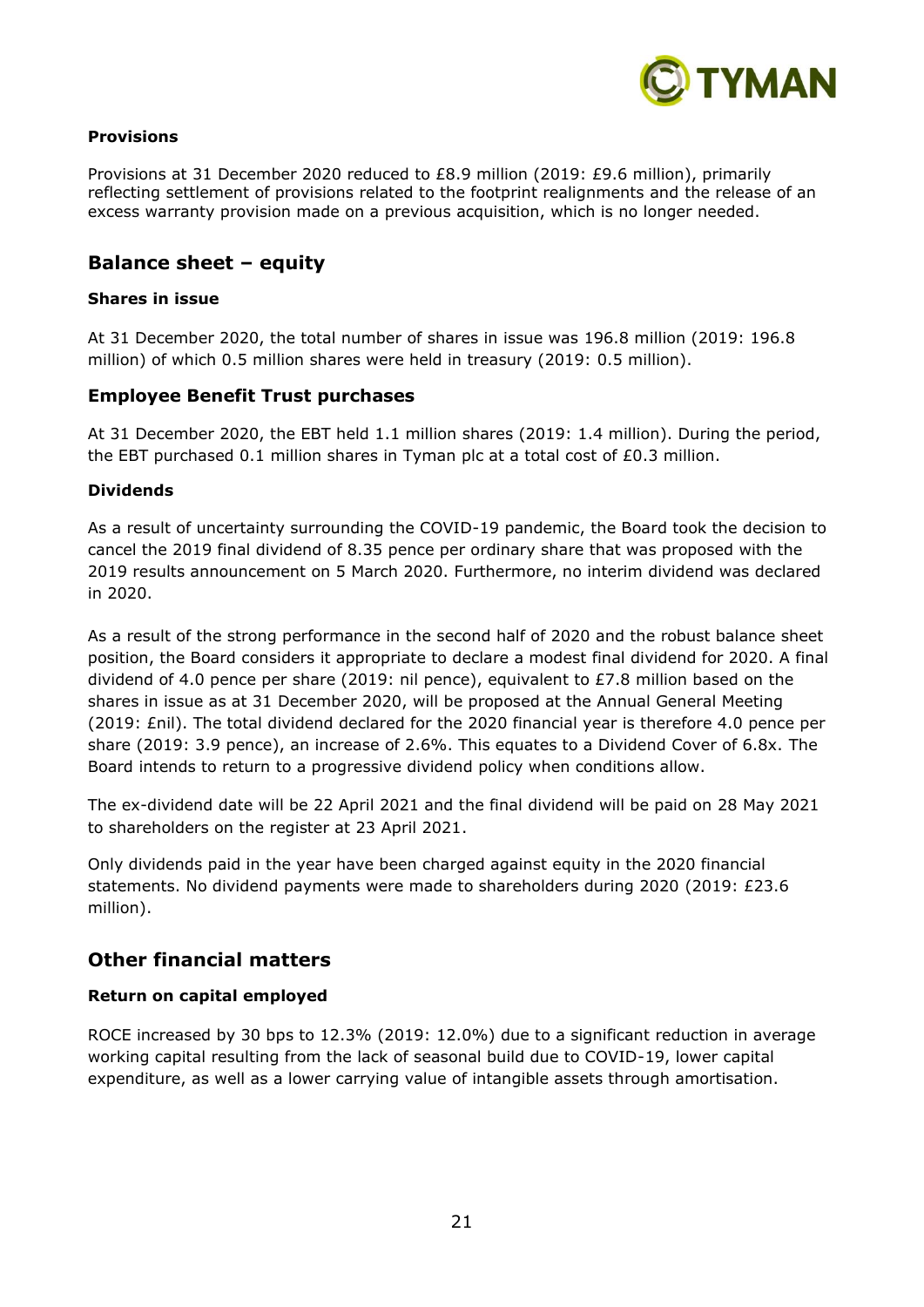

## **Returns on Acquisition Investment**

|              | <b>Acquisition</b><br><b>Date</b> | Original<br><b>Acquisition</b><br><b>Investment</b> | <b>ROAI</b><br>$2020^{(1)}$ |
|--------------|-----------------------------------|-----------------------------------------------------|-----------------------------|
| Ashland      | March 2018                        | US\$102.4m                                          | 17.9%                       |
| Zoo Hardware | May 2018                          | £18.7m                                              | 18.6%                       |
| Profab       | July 2018                         | £4.1m                                               | 8.8%                        |
| Reguitti     | August 2018                       | €16.2m                                              | 5.2%                        |

*(1) See Alternative performance measures on page 40.*

Ashland and Zoo Hardware have continued to perform well, with both exceeding the 14% minimum target return threshold after two years of ownership, in March 2020 and May 2020 respectively. Ashland achieved the planned £5 million of annualised synergy benefits in 2020.

Profab reached two years of ownership in August 2020, achieving an LTM run rate ROAI of 9%, which is significantly below the target threshold. The business suffered from operational bottlenecks in the second half of 2019, impacting productivity and was significantly impacted in H1 2020 by COVID-19 lockdown measures. Productivity has improved markedly, and sales rebounded well in the second half.

Reguitti reached two years of ownership in August 2020, achieving an LTM run rate ROAI of 5%, which is below the target threshold. Performance was significantly impacted by COVID-19, given its location in Northern Italy. The full functional integration been completed, and crossselling activities have gained traction following integration of the sales force.

## **Currency**

## *Currency in the consolidated income statement*

The principal foreign currencies that impact the Group's results are the US dollar, the Euro, the Australian dollar and the Canadian dollar. In 2020, the Sterling was stronger against the US dollar, Australian dollar and Canadian dollar, and weaker against the Euro when compared with the average exchange rates in 2019.

## *Translational exposure*

| <b>Currency</b>          | US\$    | Euro      | AUS\$ | CA\$                     | <b>Other</b> | Total |
|--------------------------|---------|-----------|-------|--------------------------|--------------|-------|
| % mvt in average rate    | $0.5\%$ | $(1.4\%)$ | 1.4%  | 1.5%                     |              |       |
| Em Revenue impact        | (1.9)   | 0.9       | (0.1) | (0.1)                    | (3.0)        | (4.2) |
| $Em$ Profit impact $(1)$ | (0.4)   | 0.1       | -     | $\overline{\phantom{a}}$ | (0.5)        | (0.9) |
| 1c decrease impact $(2)$ | 467k    | 68k       | 6k    | 5k                       |              |       |

*(1) Adjusted Operating Profit impact*

*(2) Defined as the approximate favourable translation impact of a 1c decrease in the Sterling exchange rate of the respective currency on the Group's Adjusted Operating Profit*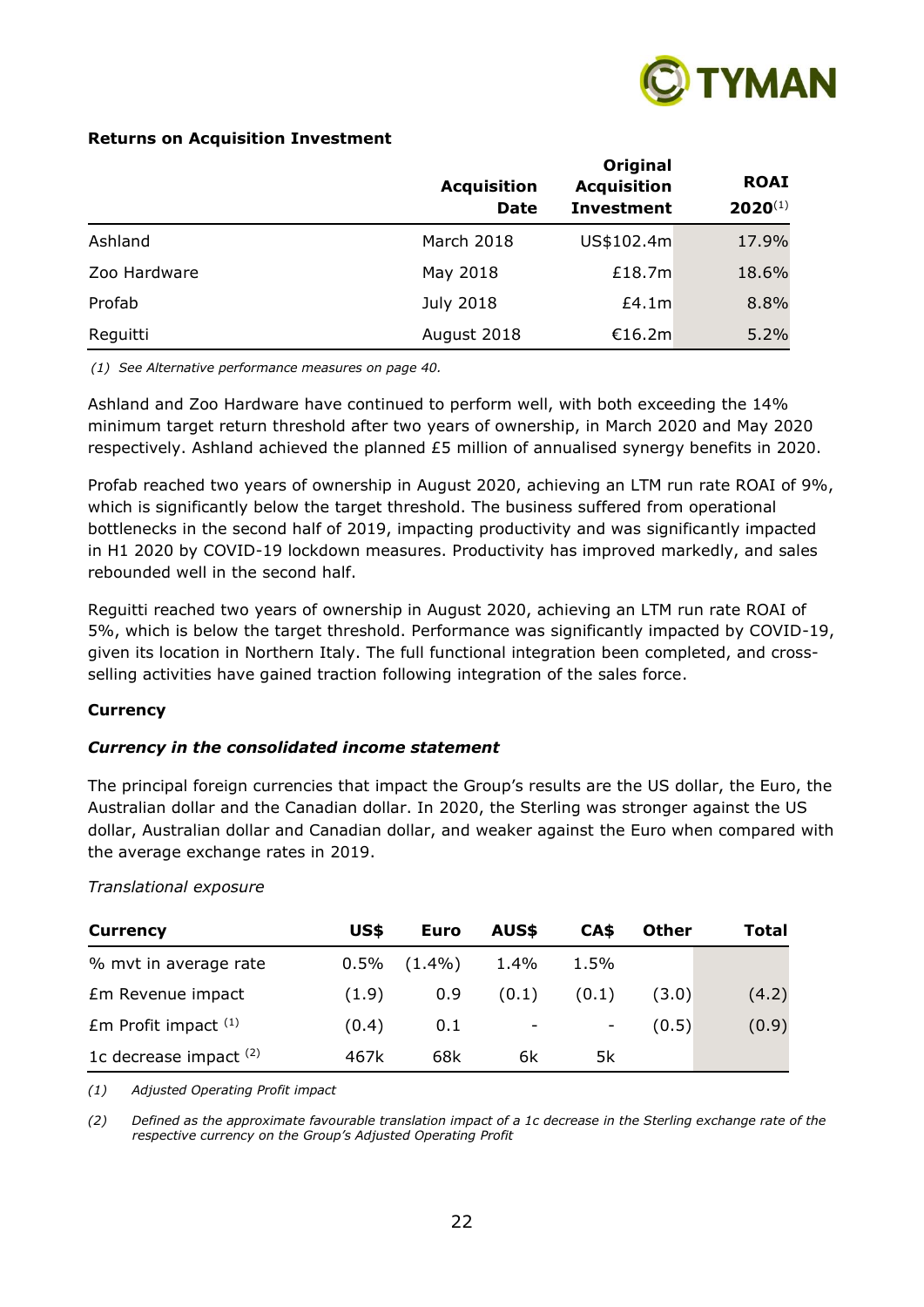

The net effect of currency translation caused revenue and adjusted operating profit from ongoing operations to decrease by £4.2 million and £0.9 million respectively compared with 2019.

## *Transactional exposure*

Divisions that purchase or sell products in currencies other than their functional currency will potentially incur transactional exposures. For purchases by the UK and Ireland division from the Far East, these exposures are principally Sterling/US dollar or Chinese renminbi. For purchases by the International division's Australian business from the US and the Far East, these exposures are principally Australian dollar/US dollar or Chinese renminbi.

The Group's policy is to recover adverse transactional currency movements through price increases or surcharges. Divisions typically buy currency forward to cover expected future purchases for up to around six months. The objective is to achieve an element of certainty in the cost of landed goods and to allow sufficient time for any necessary price changes to be implemented.

Foreign exchange hedges against the US dollar and renminbi held by the UK and Ireland division resulted in a gain of £0.3 million in 2020 compared to a loss of £0.8 million in 2019. The Group's other transactional exposures generally benefit from the existence of natural hedges and are immaterial.

## **Currency in the consolidated balance sheet**

The Group aims to mitigate the translational impact of exchange rate movements by denominating a proportion of total borrowings in those currencies where there is a material contribution to Adjusted Operating Profit. Tyman's banking facility allows for funds to be drawn in those currencies.

The Group's gross borrowings (excluding leases) are denominated in the following currencies:

|                         | 2020    | 2019          |         |      |
|-------------------------|---------|---------------|---------|------|
| £′m                     | Gross   | $\frac{O}{O}$ | Gross   | %    |
| US dollars              | (108.2) | 63.5          | (146.7) | 68.7 |
| Euros                   | (62.1)  | 36.5          | (66.8)  | 31.3 |
| <b>Gross borrowings</b> | (170.3) |               | (213.5) |      |

## **2021 summary guidance**

The market outlook is cautiously optimistic, with momentum seen at the end of 2020 expected to continue into the first half of 2021. There is however uncertainty beyond this as the full macroeconomic effect of COVID-19 is being masked to an extent by government stimulus. There may also be ongoing disruption due to further lockdowns or COVID-19 outbreaks as the vaccine roll-outs progress across territories.

Reported revenue and operating profit will be negatively impacted by a weakening US dollar due to the translation effect on the results of the US business.

The Group expects operating margin expansion due to increased volumes and the benefits of self-help activities, although headwinds are expected due to rising raw material and freight costs. The Group will continue to take pricing actions as necessary to recover input cost inflation.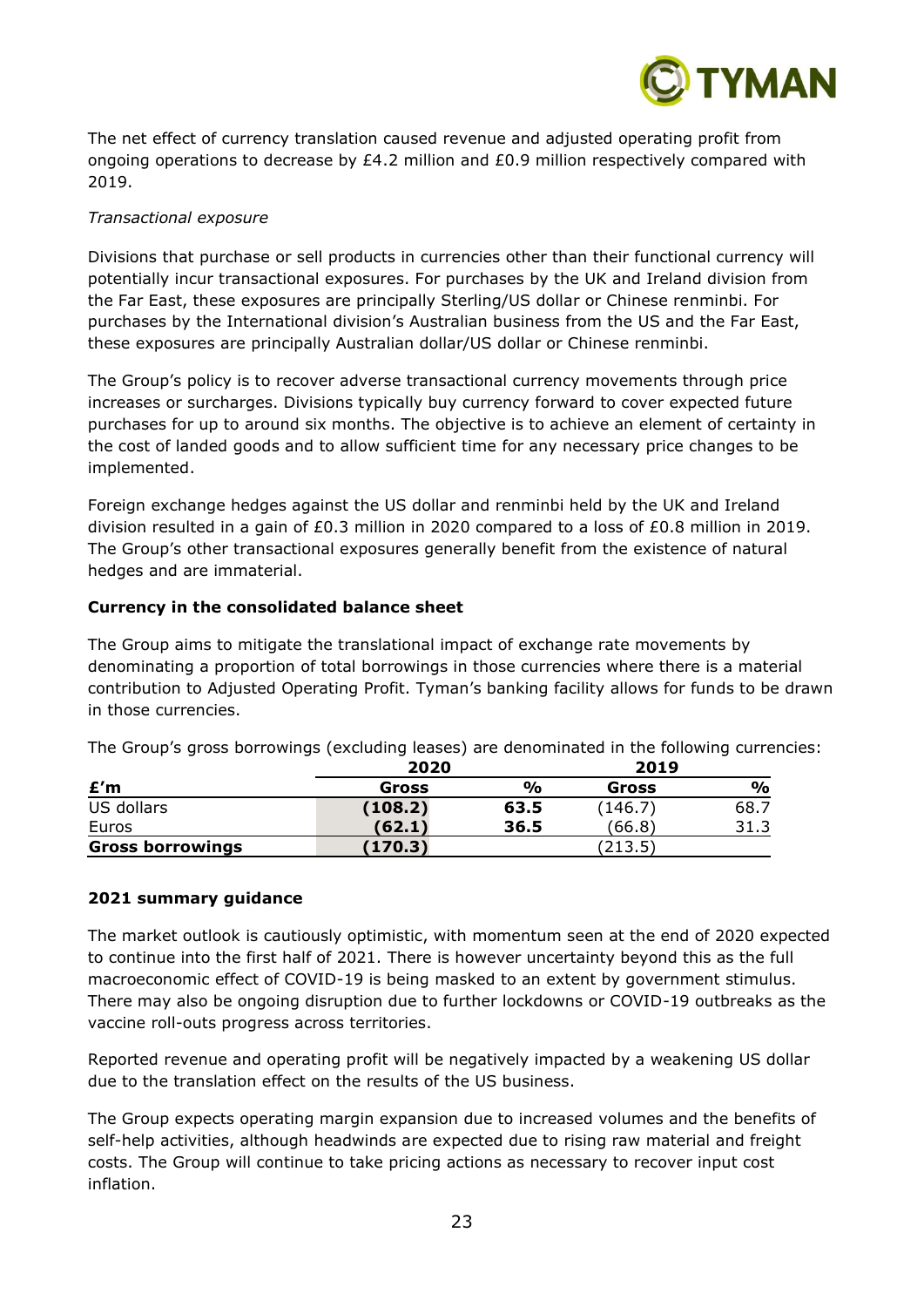

Total working capital trough to peak for the year is expected to be c. £25–£30 million with the working capital peak occurring around the half year, due to the need to rebuild depleted inventory levels ahead of the peak selling period. The majority of this will unwind in the second half, with a moderate outflow across the full year.

Capital expenditure for the 2021 financial year is expected to be  $E22 - E27$  million, reflecting catch up of expenditure deferred from 2020 and investment in new product development, operational excellence, and systems upgrades.

Operating cash conversion is expected to be c.75% - 85%, reflecting the investment in working capital, capital expenditure and reinstatement of discretionary expenditure necessary. This follows two years of well above average operating cash conversion. The Group's long term target remains at 90% per annum.

Leverage is expected to remain within the target range of  $1.0 \times$  to  $1.5 \times$  adjusted EBITDA.

The adjusted effective tax rate is expected to be c. 23.0% - 25.0%.

## **Jason Ashton**

## **Chief Financial Officer**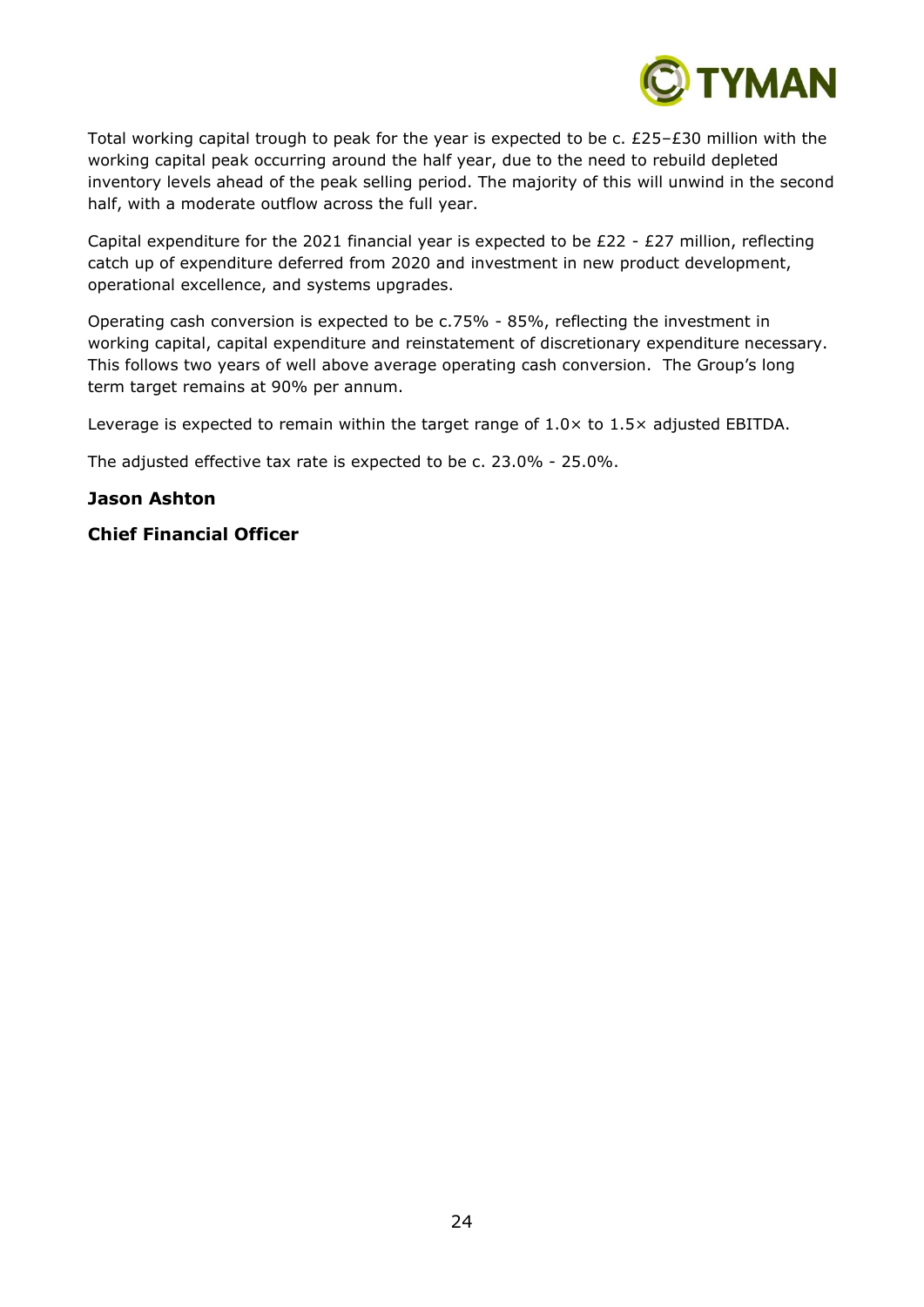

# Consolidated income statement

For the year ended 31 December 2020

|                                                        |      | 2020               | 2019    |
|--------------------------------------------------------|------|--------------------|---------|
|                                                        | Note | £'m                | £'m     |
| <b>Revenue</b>                                         | 3    | 572.8              | 613.7   |
| Cost of sales                                          | 3    | (380.7)            | (408.1) |
| <b>Gross profit</b>                                    |      | 192.1              | 205.6   |
| Administrative expenses                                |      | (132.4)            | (165.1) |
| <b>Operating profit</b>                                |      | 59.7               | 40.5    |
| Analysed as:                                           |      |                    |         |
| Adjusted <sup>1</sup> operating profit                 | 3    | 80.3               | 85.4    |
| <b>Exceptional items</b>                               | 4    | (1.8)              | (18.9)  |
| Amortisation of acquired intangible assets             | 7    | (18.8)             | (23.5)  |
| Impairment of acquired intangible assets               | 7    |                    | (2.5)   |
| <b>Operating profit</b>                                |      | 59.7               | 40.5    |
| Finance income                                         |      | 0.3                |         |
| Finance costs                                          |      | (12.4)             | (15.7)  |
| <b>Net finance costs</b>                               |      | (12.1)             | (15.7)  |
| <b>Profit before taxation</b>                          | 3    | 47.6               | 24.8    |
| Income tax charge                                      | 5    | (10.4)             | (7.1)   |
| Profit for the year                                    |      | 37.2               | 17.7    |
|                                                        |      |                    |         |
| Basic earnings per share                               | 6    | 19.07 <sub>p</sub> | 9.08p   |
| Diluted earnings per share                             | 6    | 19.00p             | 9.05p   |
|                                                        |      |                    |         |
| Non-GAAP alternative performance measures <sup>1</sup> |      |                    |         |
| Adjusted <sup>1</sup> operating profit                 |      | 80.3               | 85.4    |
| Adjusted <sup>1</sup> profit before taxation           | 6    | 68.4               | 71.0    |

| .                                   | ------             | .      |
|-------------------------------------|--------------------|--------|
|                                     |                    |        |
| Basic Adjusted earnings per share   | 27.22 <sub>D</sub> | 27.46p |
| Diluted Adjusted earnings per share | 27.12 <sub>p</sub> | 27.35p |
|                                     |                    |        |

1 Before amortisation of acquired intangible assets, deferred taxation on amortisation of acquired intangible assets, impairment of goodwill, exceptional items, unwinding of discount on provisions, gains and losses on the fair value of derivative financial instruments, amortisation of borrowing costs and the associated tax effect. See Alternative Performance Measures on page 40.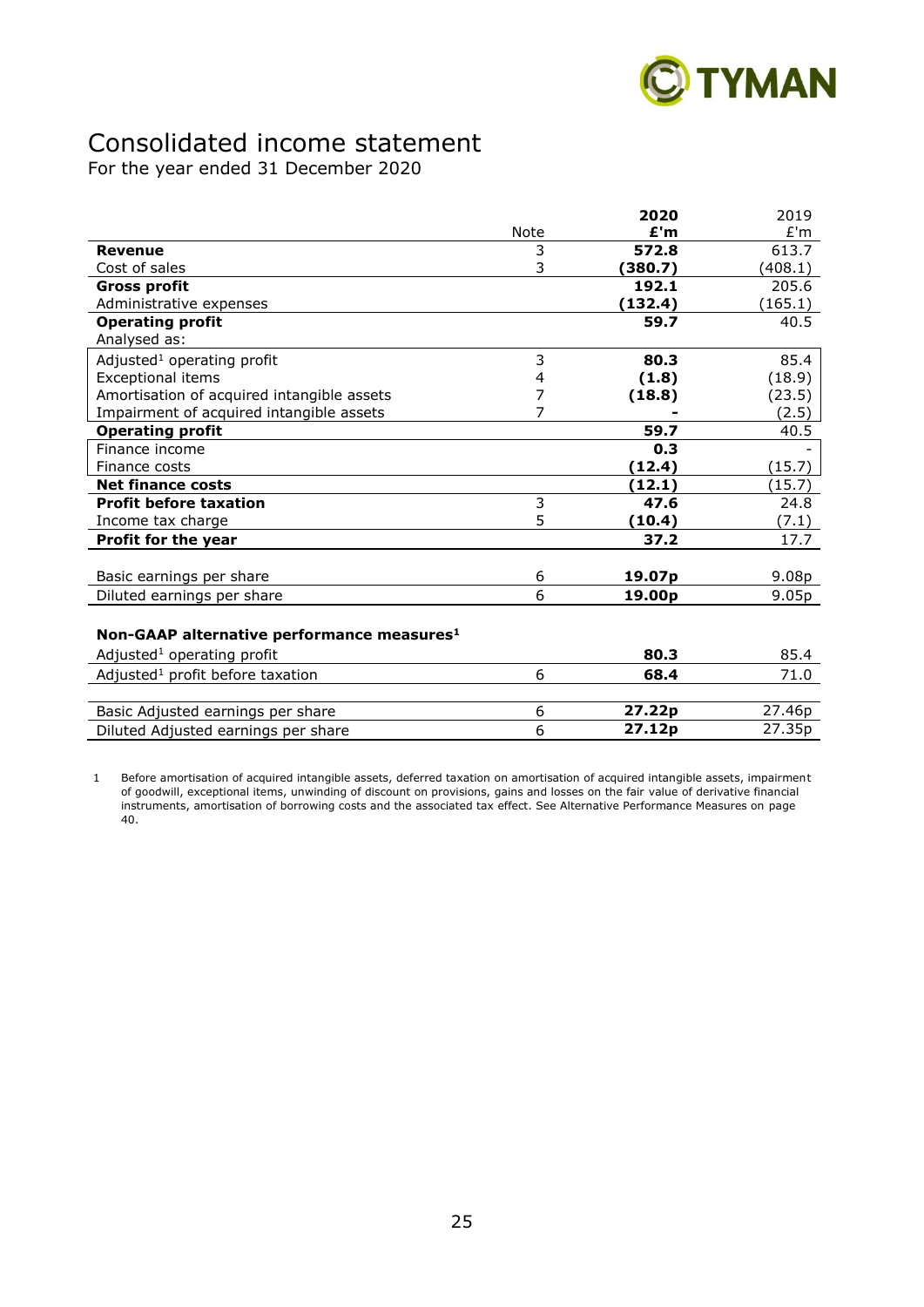

# Consolidated statement of comprehensive income

For the year ended 31 December 2020

|                                                               | 2020   | 2019   |
|---------------------------------------------------------------|--------|--------|
|                                                               | £'m    | £'m    |
| <b>Profit for the year</b>                                    | 37.2   | 17.7   |
| Other comprehensive income/(expense)                          |        |        |
| Items that will not be reclassified to profit or loss         |        |        |
| Remeasurements of post-employment benefit obligations         | 1.4    | (1.0)  |
| Total items that will not be reclassified to profit or loss   | 1.4    | (1.0)  |
| Items that may be reclassified subsequently to profit or loss |        |        |
| Exchange differences on translation of foreign operations     | (12.7) | (11.9) |
| Effective portion of changes in value of cash flow hedges     | 0.3    |        |
| Total items that may be reclassified to profit or loss        | (12.4) | (11.9) |
| Other comprehensive income/(expense) for the year, net of tax | (11.0) | (12.9) |
| Total comprehensive income for the year                       | 26.2   | 4.8    |

Items in the statement above are disclosed net of tax. The income tax relating to each component of other comprehensive income is disclosed in note 5.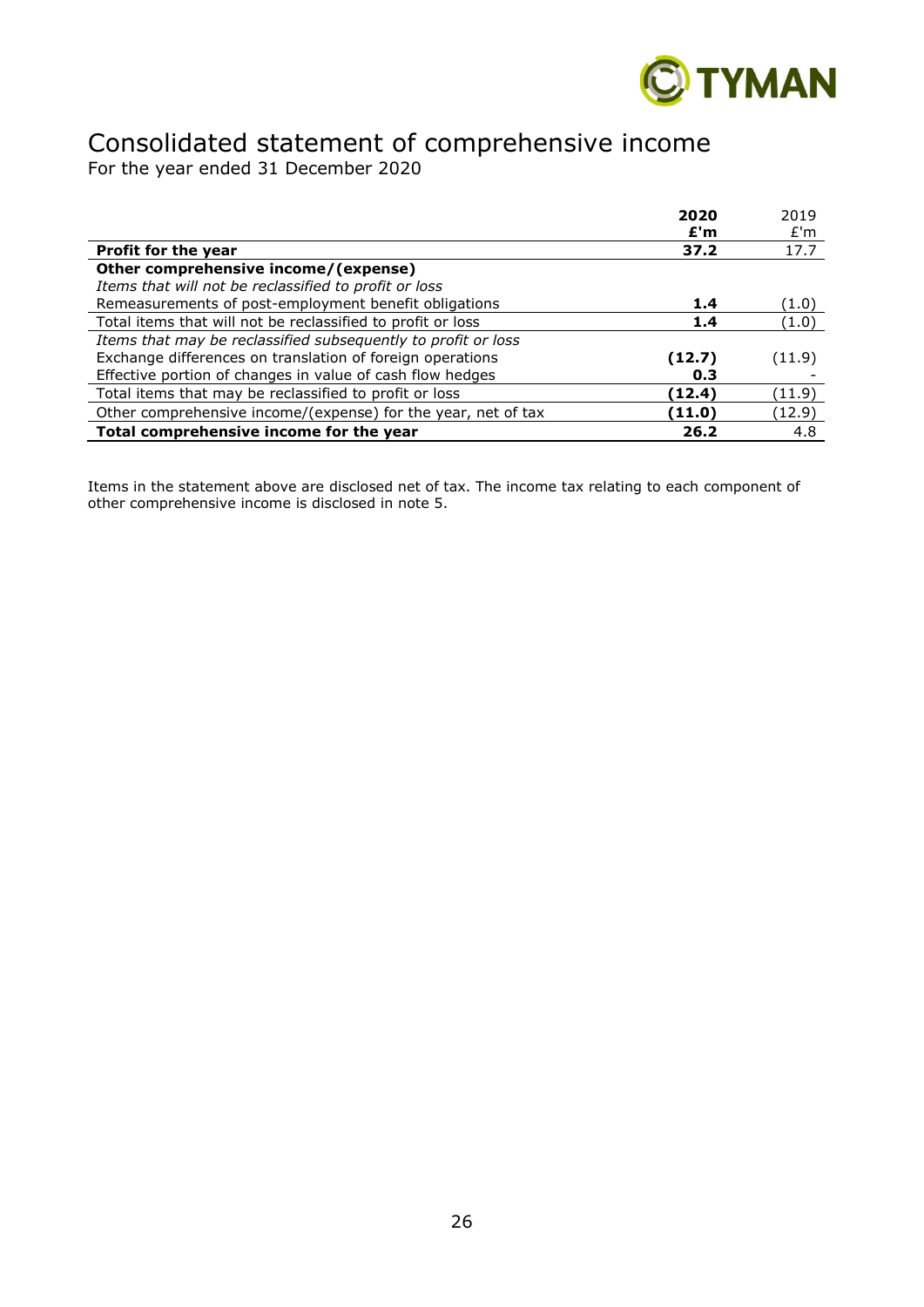

# Consolidated statement of changes in equity

For the year ended 31 December 2020

|                                          | Share<br>capital         | Share<br>premium         | Treasury<br>reserve      | Hedging<br>reserve | Translation<br>reserve   | Retained<br>earnings | Total<br>equity |
|------------------------------------------|--------------------------|--------------------------|--------------------------|--------------------|--------------------------|----------------------|-----------------|
|                                          | E'm                      | E'm                      | E'm                      | E'm                | E'm                      | E'm                  | E'm             |
| At 1 January 2019                        | 9.8                      | 132.2                    | (4.9)                    | (0.3)              | 71.4                     | 225.6                | 433.8           |
| Change in accounting policy <sup>1</sup> |                          |                          |                          |                    |                          | 2.4                  | 2.4             |
| Total comprehensive (expense)/           |                          |                          |                          |                    |                          |                      |                 |
| income                                   |                          | $\overline{\phantom{a}}$ | $\overline{\phantom{a}}$ |                    | (11.9)                   | 16.7                 | 4.8             |
| Profit for the year                      |                          |                          |                          |                    |                          | 17.7                 | 17.7            |
| Other comprehensive (expense)            |                          |                          |                          |                    | (11.9)                   | (1.0)                | (12.9)          |
| Transactions with owners                 | $\overline{\phantom{a}}$ | (132.2)                  | 0.6                      |                    |                          | 106.9                | (24.7)          |
| Share-based payments <sup>2</sup>        |                          |                          |                          |                    |                          | 0.9                  | 0.9             |
| Dividends paid                           |                          |                          |                          |                    | $\overline{\phantom{0}}$ | (23.6)               | (23.6)          |
| Capital reduction                        |                          | (132.2)                  |                          |                    |                          | 132.2                |                 |
| Issue of own shares from Employee        |                          |                          |                          |                    |                          |                      |                 |
| <b>Benefit Trust</b>                     |                          |                          | 2.6                      |                    |                          | (2.6)                |                 |
| Purchase of own shares for Employee      |                          |                          |                          |                    |                          |                      |                 |
| <b>Benefit Trust</b>                     |                          | $\overline{\phantom{0}}$ | (2.0)                    |                    |                          |                      | (2.0)           |
| At 31 December 2019                      | 9.8                      |                          | (4.3)                    | (0.3)              | 59.5                     | 351.6                | 416.3           |
| Total comprehensive income/(expense)     |                          |                          |                          | 0.3                | (12.7)                   | 38.6                 | 26.2            |
| Profit for the year                      | $\overline{\phantom{0}}$ |                          |                          |                    |                          | 37.2                 | 37.2            |
| Other comprehensive                      |                          |                          |                          |                    |                          |                      |                 |
| income/(expense)                         |                          |                          |                          | 0.3                | (12.7)                   | 1.4                  | (11.0)          |
| Transactions with owners                 |                          | $\sim$                   | 0.9                      |                    |                          | (0.3)                | 0.6             |
| Share-based payments <sup>2</sup>        |                          |                          |                          |                    |                          | 0.9                  | 0.9             |
| Issue of own shares from Employee        |                          |                          |                          |                    |                          |                      |                 |
| <b>Benefit Trust</b>                     |                          |                          | 1.2                      |                    |                          | (1.2)                |                 |
| Purchase of own shares for Employee      |                          |                          |                          |                    |                          |                      |                 |
| <b>Benefit Trust</b>                     |                          |                          | (0.3)                    |                    |                          |                      | (0.3)           |
| At 31 December 2020                      | 9.8                      |                          | (3.4)                    |                    | 46.8                     | 389.9                | 443.1           |

1 The change in accounting policy at 1 January 2019 relates to adoption of IFRS 16 'Leases'.

2 Share-based payments include a tax credit of £0.2 million (2019: tax credit of £0.1 million) and a release of the deferred share-based payment bonus accrual of £0.6 million (2019: £0.4 million).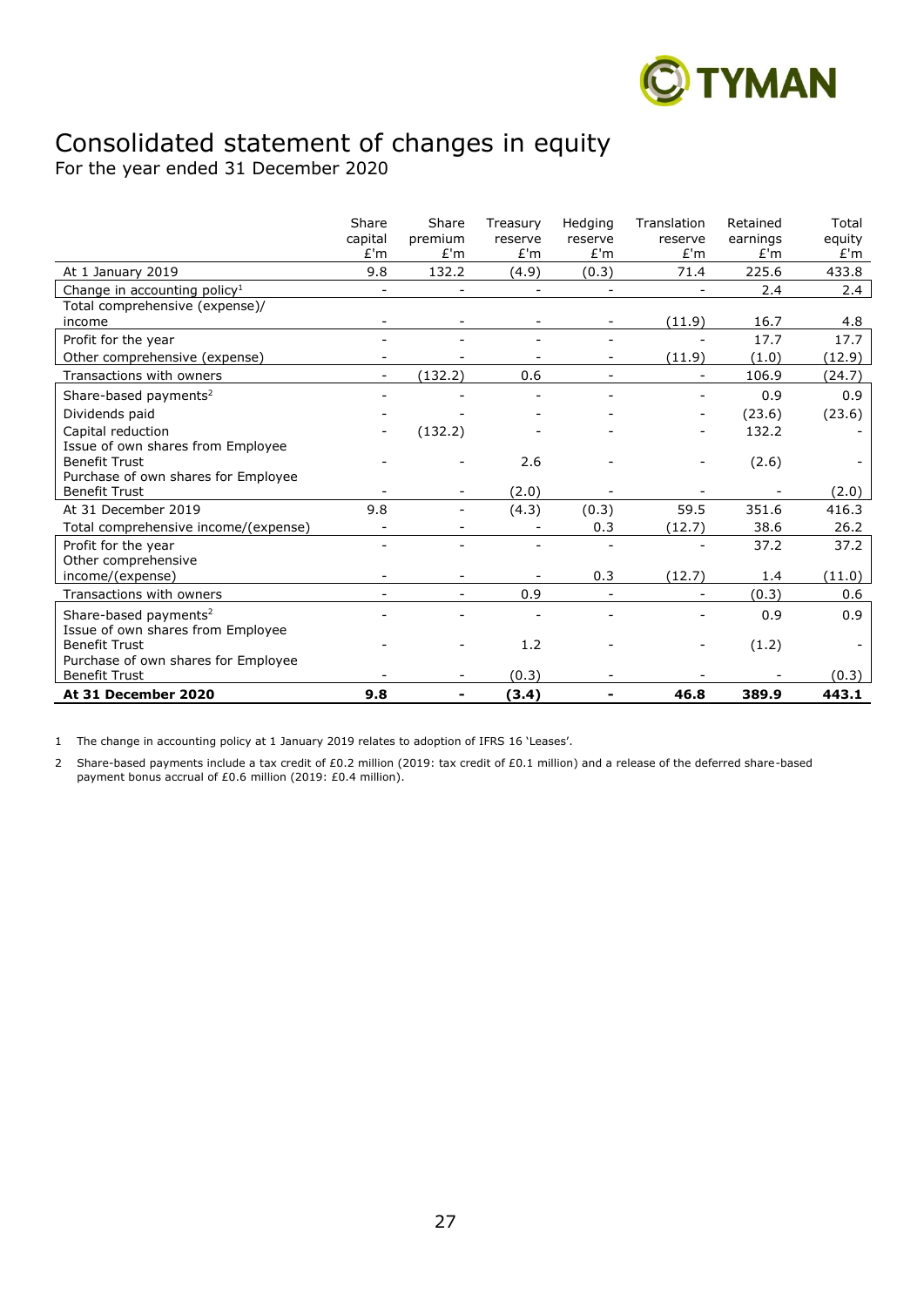

# Consolidated balance sheet

As at 31 December 2020

|                                                            |                | 2020    | 2019    |
|------------------------------------------------------------|----------------|---------|---------|
|                                                            | Note           | £'m     | E'm     |
| <b>TOTAL ASSETS</b>                                        |                |         |         |
| <b>Non-current assets</b>                                  |                |         |         |
| Goodwill                                                   | $\overline{7}$ | 361.9   | 371.3   |
| Intangible assets                                          | 7              | 84.1    | 104.0   |
| Property, plant and equipment                              |                | 60.7    | 65.8    |
| Right of use assets                                        | 8              | 51.8    | 59.4    |
| Financial assets at fair value through profit or loss      |                | 1.1     | 1.1     |
| Deferred tax assets                                        |                | 16.3    | 17.2    |
|                                                            |                | 575.9   | 618.8   |
| <b>Current assets</b>                                      |                |         |         |
| Inventories                                                |                | 84.0    | 88.6    |
| Trade and other receivables                                |                | 72.8    | 76.3    |
| Cash and cash equivalents                                  |                | 69.7    | 49.0    |
|                                                            |                | 226.5   | 213.9   |
| <b>TOTAL ASSETS</b>                                        |                | 802.4   | 832.7   |
| <b>LIABILITIES</b>                                         |                |         |         |
| <b>Current liabilities</b>                                 |                |         |         |
| Trade and other payables                                   |                | (84.4)  | (84.9)  |
| Derivative financial instruments                           |                | (0.2)   | (0.7)   |
| Borrowings                                                 | 9              | (40.3)  | (0.3)   |
| Lease liabilities                                          | 8              | (5.4)   | (6.0)   |
| <b>Current tax liabilities</b>                             |                | (6.8)   | (6.5)   |
| Provisions                                                 |                | (1.3)   | (2.5)   |
|                                                            |                | (138.4) | (100.9) |
| <b>Non-current liabilities</b>                             |                |         |         |
| <b>Borrowings</b>                                          | 9              | (128.8) | (211.5) |
| Lease liabilities                                          | 8              | (48.4)  | (54.0)  |
| Deferred tax liabilities                                   |                | (26.8)  | (31.3)  |
| Retirement benefit obligations                             |                | (8.9)   | (11.2)  |
| Provisions                                                 |                | (7.6)   | (7.1)   |
| Other payables                                             |                | (0.4)   | (0.4)   |
|                                                            |                | (220.9) | (315.5) |
| <b>TOTAL LIABILITIES</b>                                   |                | (359.3) | (416.4) |
| <b>NET ASSETS</b>                                          |                | 443.1   | 416.3   |
| <b>EQUITY</b>                                              |                |         |         |
| Capital and reserves attributable to owners of the Company |                |         |         |
| Share capital                                              |                | 9.8     | 9.8     |
| Treasury reserve                                           |                | (3.4)   | (4.3)   |
| Hedging reserve                                            |                |         | (0.3)   |
| <b>Translation reserve</b>                                 |                | 46.8    | 59.5    |
| Retained earnings                                          |                | 389.9   | 351.6   |
| <b>TOTAL EQUITY</b>                                        |                | 443.1   | 416.3   |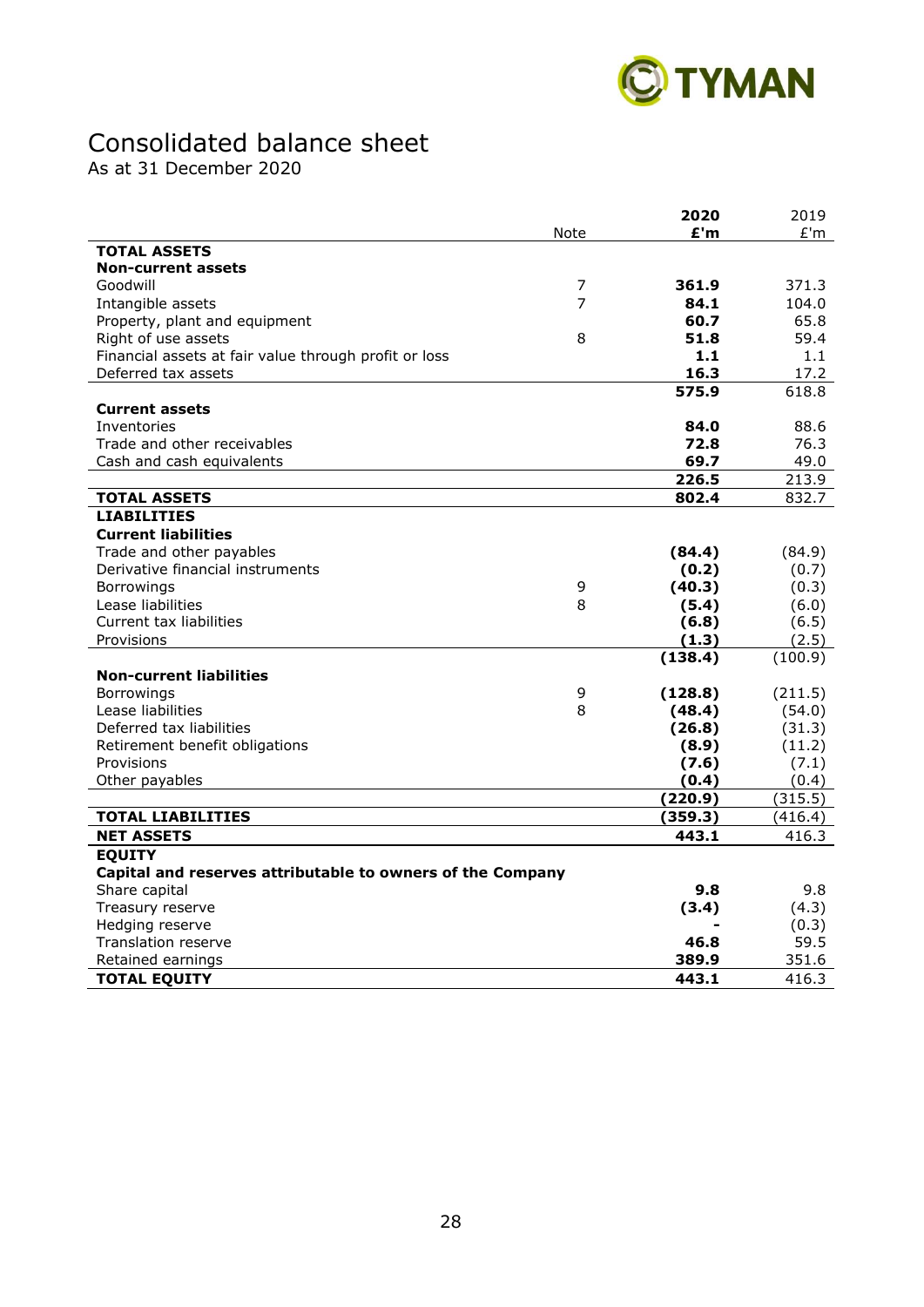

# Consolidated cash flow statement

For the year ended 31 December 2020

|                                                               |      | 2020    | 2019   |
|---------------------------------------------------------------|------|---------|--------|
|                                                               | Note | £'m     | E'm    |
| Cash flow from operating activities                           |      |         |        |
| Profit before taxation                                        | 3    | 47.6    | 24.8   |
| Adjustments                                                   | 11   | 55.9    | 71.9   |
| Changes in working capital <sup>1</sup> :                     |      |         |        |
| <b>Inventories</b>                                            |      | 3.3     | 13.7   |
| Trade and other receivables                                   |      | 1.7     | 7.7    |
| Trade and other payables                                      |      | 3.3     | 0.7    |
| Provisions utilised                                           |      | (0.4)   | (6.5)  |
| Pension contributions                                         |      | (1.7)   | (1.0)  |
| Income tax paid                                               |      | (13.8)  | (14.2) |
| Net cash generated from operations                            |      | 95.9    | 97.1   |
| Cash flow from investing activities                           |      |         |        |
| Purchases of property, plant and equipment                    |      | (9.9)   | (10.7) |
| Purchases of intangible assets                                | 7    | (0.6)   | (0.8)  |
| Proceeds on disposal of property, plant and equipment         |      |         | 0.8    |
| Acquisitions of subsidiary undertakings, net of cash acquired | 10   | (1.5)   | (0.9)  |
| Net cash used in investing activities                         |      | (12.0)  | (11.6) |
| <b>Cash flow from financing activities</b>                    |      |         |        |
| Interest paid                                                 |      | (12.5)  | (15.0) |
| Dividends paid                                                |      |         | (23.6) |
| Purchase of own shares for Employee Benefit Trust             |      | (0.3)   | (2.0)  |
| Refinancing costs paid                                        |      |         | (0.3)  |
| Proceeds from drawdown of revolving credit facility           |      | 91.6    | 33.5   |
| Repayments of revolving credit facility                       |      | (135.7) | (73.4) |
| Principal element of lease payments                           |      | (6.4)   | (5.6)  |
| Net cash used in financing activities                         |      | (63.3)  | (86.4) |
| Net increase/(decrease) in cash and cash equivalents          |      | 20.6    | (0.9)  |
| Exchange gains/(losses) on cash and cash equivalents          |      | 0.1     | (2.0)  |
| Cash and cash equivalents at the beginning of the year        |      | 49.0    | 51.9   |
| Cash and cash equivalents at the end of the year              |      | 69.7    | 49.0   |

1 Excluding the effects of exchange differences on consolidation.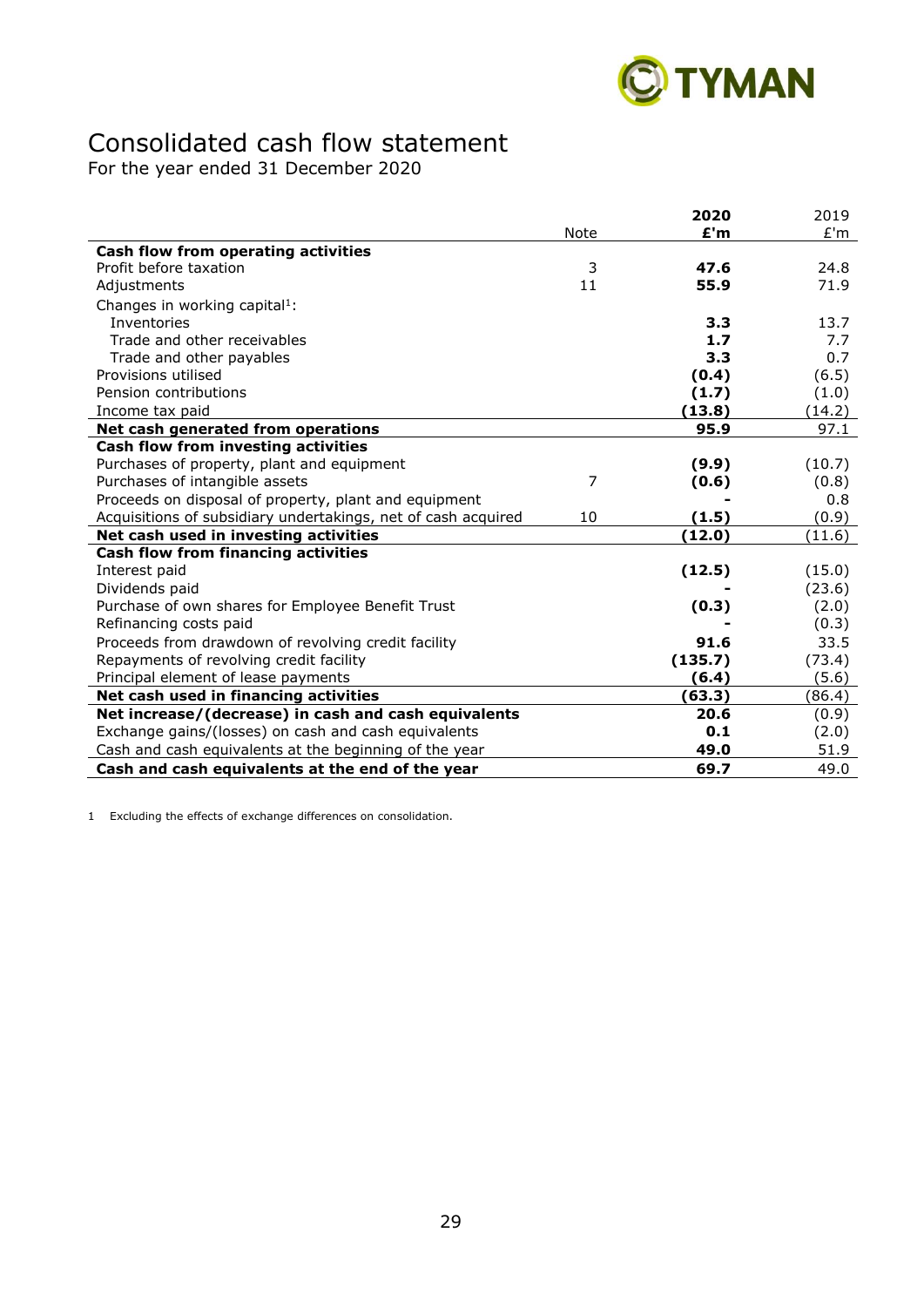

# Notes to the financial statements

## **1. General information**

Tyman plc is a leading international supplier of engineered fenestration and access solutions to the construction industry. The Group designs and manufactures products that enhance the comfort, sustainability, security, safety and aesthetics of residential homes and commercial buildings. Tyman serves its markets through three regional divisions. Headquartered in London, the Group employs approximately 4,130 people with facilities in 17 countries worldwide.

Tyman plc is a public limited company listed on the London Stock Exchange, incorporated and domiciled in England and Wales. The address of the Company's registered office is 29 Queen Anne's Gate, London SW1H 9BU.

## **2. Accounting policies and basis of preparation**

The consolidated financial statements of Tyman plc have been prepared in accordance with international accounting standards in conformity with the requirements of the Companies Act 2006 and international financial reporting standards adopted pursuant to Regulation (EC) No 1606/2002 as it applies in the European Union.

The consolidated financial statements have been prepared on a historical cost basis, except for items that are required by IFRS to be measured at fair value, principally certain financial instruments.

The financial information included in the full year results announcement does not constitute statutory accounts of the Company for the years ended 31 December 2020 and 2019. Statutory accounts for the year ended 31 December 2019 have been reported on by the Company's auditor and delivered to the Registrar of Companies. Statutory accounts for the year ended 31 December 2020 have been audited and will be delivered to the Registrar of Companies following the Company's Annual General Meeting. The report of the auditors for both years was (i) unqualified, (ii) did not include a reference to any matters to which the auditors drew attention by way of emphasis without qualifying their report, and (iii) did not contain a statement under Section 498 (2) or (3) of the Companies Act 2006.

These results were approved by the Board of Directors on 4 March 2021.

## *2.1 Going concern*

The Group's business activities, financial performance and position, together with factors likely to affect its future development and performance including the impact of COVID-19, are described in the overview of results on pages 3 to 6.

As at 31 December 2020, the Group had cash and cash equivalents of £69.7 million and an undrawn RCF available of £143.1 million, giving liquidity headroom of £212.8 million. The Group also has potential access to an uncommitted accordion facility of £70 million.

The Group is subject to leverage and interest cover covenants tested in June and December and had significant headroom on both covenants at 31 December 2020. In order to provide increased headroom during the period of uncertainty earlier in the year, the Group agreed a temporary relaxation of the leverage covenant from 3.0x adjusted EBITDA to 3.5x at 31 December 2020 and 4.0x at 30 June 2021.

The Group has performed an assessment of going concern through modelling several scenarios. The base case scenario reflects the budget for 2021 and the strategic plan financials for 2022, which assumes current market conditions are maintained. A severe but plausible downside scenario has also been modelled, which assumes a deterioration in revenue from the base case of 17%. This scenario could arise if further significant lockdown measures are introduced in key markets or the global economy enters a prolonged period of deep recession and reflects the level of deterioration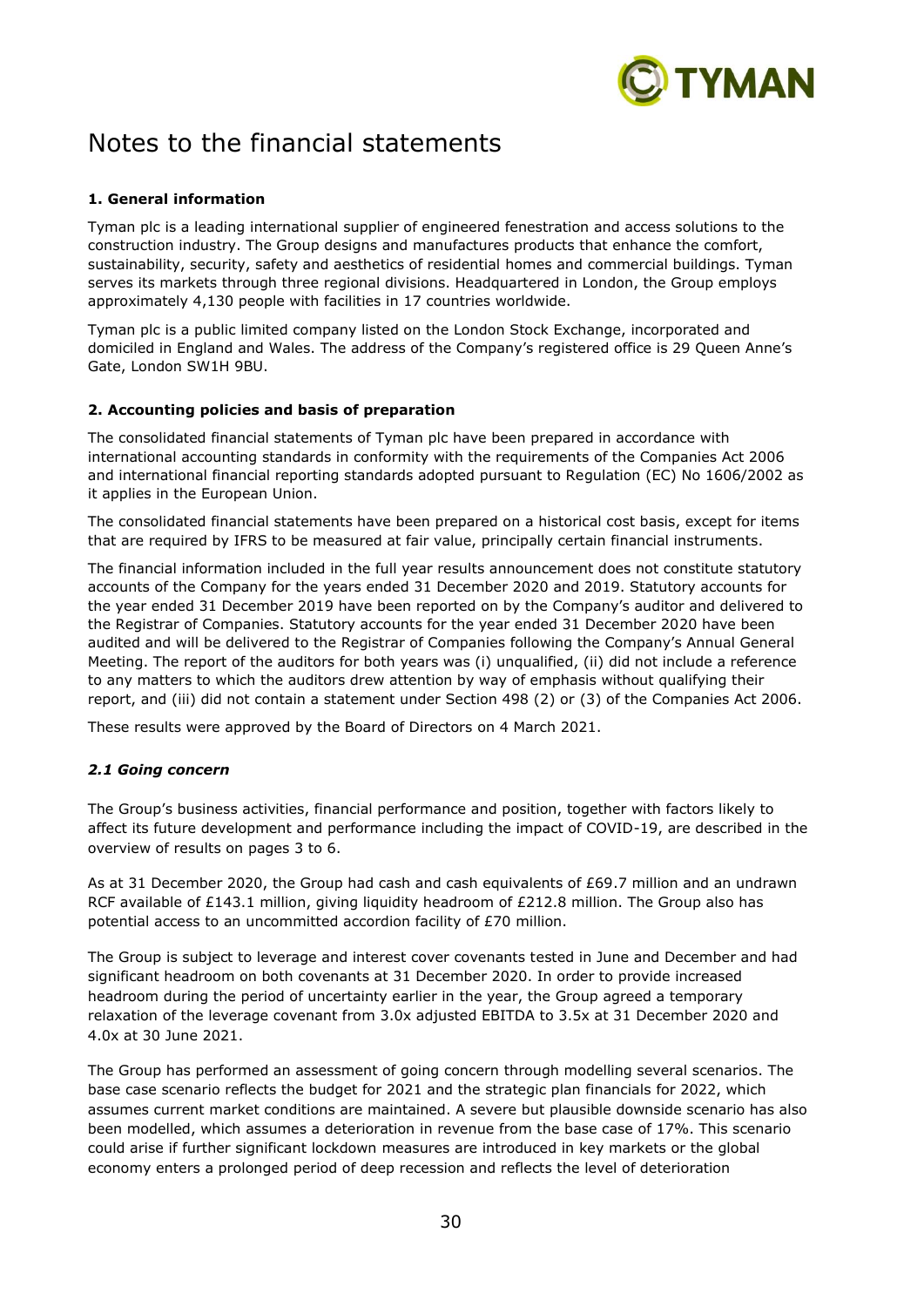

experienced in H1 2020 when the majority of the impact from COVID-19 was felt. This scenario includes additional cost reduction actions available, mainly in relation to further reductions in discretionary spend. There are further cost mitigating actions that could be taken by management in the event this became necessary.

In all scenarios modelled, the Group would retain significant liquidity and covenant headroom throughout the going concern period.

Reverse stress-testing has also been performed to model a scenario which would result in elimination of covenant headroom within the going concern assessment period. This scenario was considered highly unlikely.

Having reviewed the various scenario models, availably liquidity and taking into account current trading, the Directors are satisfied that the Group has sufficient resources to continue in operation for the foreseeable future, a period of not less than 12 months from the date of this report. Accordingly, the consolidated financial information has been prepared on a going concern basis.

Having reviewed the various scenario models, availably liquidity and taking into account current trading, the Directors are satisfied that the Group has sufficient resources to continue in operation for the foreseeable future, a period of not less than 12 months from the date of this report. Accordingly, the consolidated and Company financial information has been prepared on a going concern basis.

#### *2.2 Changes in accounting policies and disclosures*

#### *2.2.1 New, revised and amended EU-endorsed accounting standards*

The accounting standards that became applicable in the year did not materially impact the Group's accounting policies and did not require retrospective adjustments.

#### *2.2.2 New, revised and amended accounting standards currently EU-endorsed but not yet effective*

A number of new, revised and amended accounting standards and interpretations are currently endorsed but are effective for annual periods beginning on or after 1 January 2021, and have not been applied in preparing these consolidated financial statements.

None of the standards which have been issued by the IASB but are not yet effective are expected to have a material impact on the Group.

#### *2.2.3 Other changes to accounting policies*

The Group has utilised available government job retention schemes across various territories. The amount of government support received outside of the United Kingdom in the year is £1.7 million, and this has been accounted for as a government grant under IAS 20. As the grant has been intended to cover employee costs, this has been recognised in the profit or loss within administrative expenses, offsetting the related expense. £2.3 million of government support income received during the year in the United Kingdom was repaid in December 2020.

#### **3. Segment reporting**

#### *3.1 Segment information*

The reporting segments reflect the manner in which performance is evaluated and resources are allocated. The Group operates through three clearly defined divisions: Tyman North America, Tyman UK & Ireland and Tyman International.

North America comprises all the Group's operations within the US, Canada and Mexico. UK & Ireland comprises the Group's UK and Ireland hardware business, together with Access 360 and Tyman Sourcing Asia. International comprises the Group's remaining businesses outside the US, Canada, Mexico and the UK (although includes the two UK seal manufacturing plants). Centrally incurred functional costs that are directly attributable to a division are allocated or recharged to the division. All other centrally incurred costs and eliminations are disclosed as a separate line item in the segment analysis.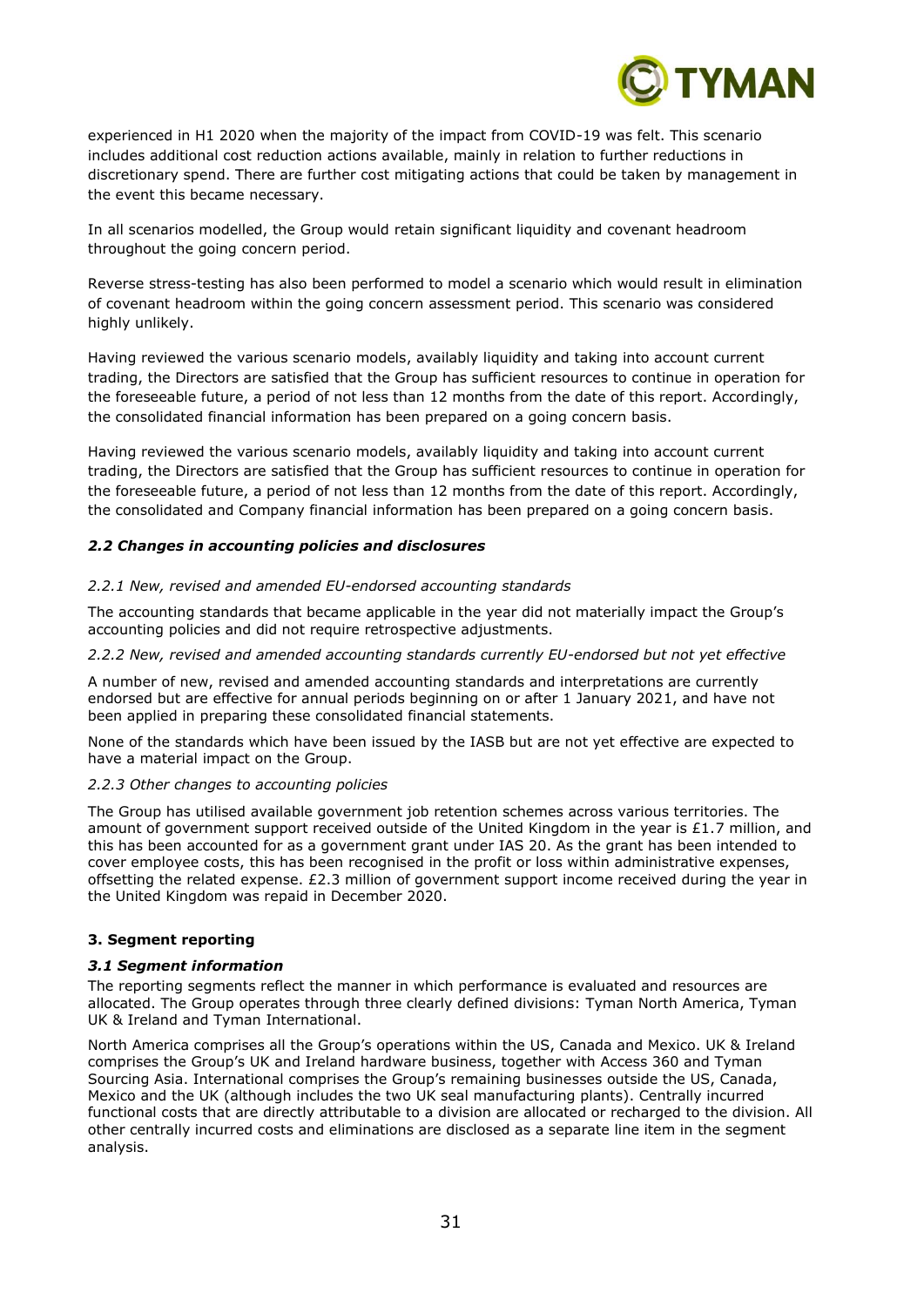

Each reporting segment broadly represents the Group's geographical focus, being the North American, UK and International operations respectively. In the opinion of the Board, there is no material difference between the Group's operating segments and segments based on geographical splits. Accordingly, the Board does not consider geographically defined segments to be reportable. For completeness, the Group discloses certain financial data for business carried on in the UK that is not accounted for in Tyman UK & Ireland in note 3.2.

The following tables present Group revenue and profit information for the Group's reporting segments, which have been generated using the Group accounting policies, with no differences of measurement applied, other than those noted above.

#### *3.2 Revenue*

|                      |                | 2020    |                 | 2019    |               |          |
|----------------------|----------------|---------|-----------------|---------|---------------|----------|
|                      |                | £'m     |                 | £'m     |               |          |
|                      |                | Inter-  |                 |         |               |          |
|                      | <b>Segment</b> | segment | <b>External</b> | Segment | Inter-segment | External |
|                      | revenue        | revenue | revenue         | revenue | revenue       | revenue  |
| North America        | 374.8          | (2.7)   | 372.1           | 388.3   | (2.3)         | 386.0    |
| UK & Ireland         | 92.8           | (0.6)   | 92.2            | 107.5   | (0.3)         | 107.2    |
| International        | 110.9          | (2.4)   | 108.5           | 122.8   | (2.3)         | 120.5    |
| <b>Total revenue</b> | 578.5          | (5.7)   | 572.8           | 618.6   | (4.9)         | 613.7    |

Included within the Tyman International segment is revenue attributable to the UK of £17.2 million (2019: £19.4 million). There are no single customers which account for greater than 10% of total revenue.

#### *3.3 Profit before taxation*

|                                            |                | 2020   | 2019   |
|--------------------------------------------|----------------|--------|--------|
|                                            | Note           | E'm    | E'm    |
| North America                              |                | 64.5   | 64.5   |
| UK & Ireland                               |                | 8.8    | 13.8   |
| International                              |                | 12.3   | 14.8   |
| Operating segment result                   |                | 85.6   | 93.1   |
| Centrally incurred costs                   |                | (5.3)  | (7.7)  |
| <b>Adjusted operating profit</b>           |                | 80.3   | 85.4   |
| <b>Exceptional items</b>                   | $\overline{4}$ | (1.8)  | (18.9) |
| Amortisation of acquired intangible assets | 7              | (18.8) | (23.5) |
| Impairment of acquired intangibles         |                |        | (2.5)  |
| <b>Operating profit</b>                    |                | 59.7   | 40.5   |
| Net finance costs                          |                | (12.1) | (15.7) |
| <b>Profit before taxation</b>              |                | 47.6   | 24.8   |

## **4. Exceptional items**

| 2020                                     | 2019   |
|------------------------------------------|--------|
| E'm                                      | E'm    |
| Footprint restructuring - costs          | (7.1)  |
| Footprint restructuring - credits<br>0.2 | 0.6    |
| Footprint restructuring - net<br>0.2     | (6.5)  |
| M&A and integration - costs<br>(0.8)     | (5.3)  |
| M&A and integration $-$ credits<br>0.6   |        |
| M&A and integration - net<br>(0.2)       | (5.3)  |
| Loss on disposal of business<br>(1.8)    | (1.7)  |
| Impairment charges                       | (5.4)  |
| (1.8)                                    | (18.9) |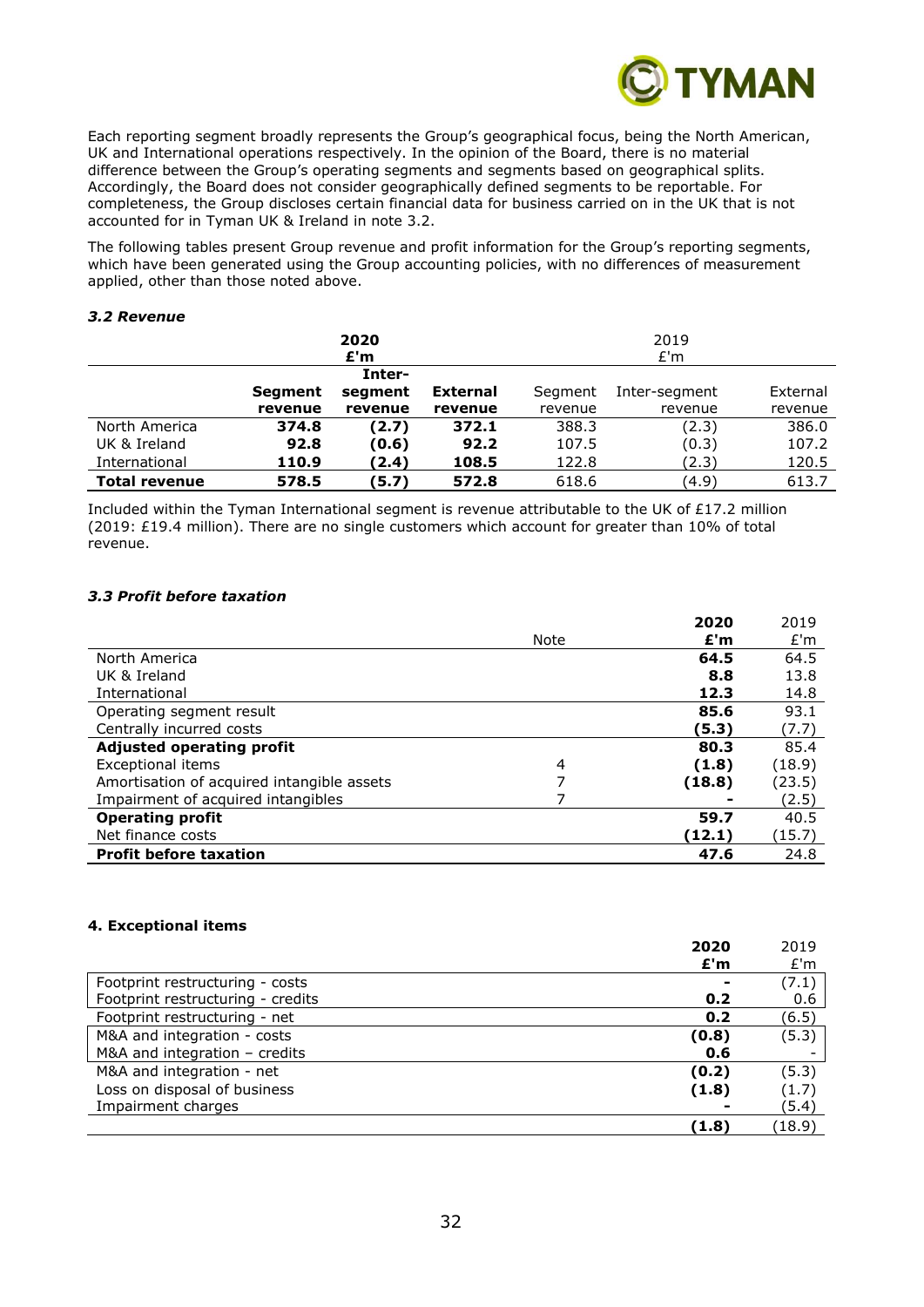

## **5. Taxation**

#### **5.1 Taxation – income statement and other comprehensive income**

|                                                       | 2020   | 2019   |
|-------------------------------------------------------|--------|--------|
|                                                       | £'m    | E'm    |
| <b>Current taxation</b>                               |        |        |
| Current tax on profit for the year                    | (15.5) | (15.0) |
| Prior year adjustments                                | 1.4    | 1.6    |
| Total current taxation                                | (14.1) | (13.4) |
| <b>Deferred taxation</b>                              |        |        |
| Origination and reversal of temporary differences     | 3.6    | 6.8    |
| Rate change adjustment                                | 0.1    | (0.1)  |
| Prior year adjustments                                |        | (0.4)  |
| Total deferred taxation                               | 3.7    | 6.3    |
| Income tax charge in the income statement             | (10.4) | (7.1)  |
| Total (charge)/credit relating to components of other |        |        |
| comprehensive income                                  |        |        |
| Current tax (charge)/credit on translation            | (0.2)  |        |
| Current tax credit on share-based payments            | 0.1    | 0.2    |
| Deferred tax charge on actuarial gains and losses     | 0.1    | 0.3    |
| Deferred tax (charge)/credit on share-based payments  | 0.1    | (0.1)  |
| Deferred tax (charge)/credit on translation           | (0.2)  | 0.3    |
| Income tax (charge)/credit in the statement of other  |        |        |
| comprehensive income                                  | (0.1)  | 0.7    |
| Total current taxation                                | (14.2) | (13.2) |
| Total deferred taxation                               | 3.7    | 6.8    |
| <b>Total taxation</b>                                 | (10.5) | (6.4)  |

The Group's UK profits for this financial year are taxed at the statutory rate of 19.0% (2019: 19.0%). The deferred tax balances have been measured using the applicable enacted rates. Taxation for other jurisdictions is calculated at rates prevailing in those respective jurisdictions.

#### *5.2 Reconciliation of the total tax charge*

The tax assessed for the year differs from the standard rate of tax in the UK of 19.0% (2019: 19.0%). The differences are explained below:

|                                                          | 2020   | 2019  |
|----------------------------------------------------------|--------|-------|
|                                                          | £'m    | E'm   |
| <b>Profit before taxation</b>                            | 47.6   | 24.8  |
| Rate of corporation tax in the UK of 19.0% (2019: 19.0%) | (9.0)  | (4.7) |
| Effects of:                                              |        |       |
| Expenses not deductible for tax purposes                 | (0.1)  | (1.6) |
| Overseas tax rate differences                            | (2.8)  | (1.9) |
| Rate change adjustment                                   | 0.1    | (0.1) |
| Prior year adjustments                                   | 1.4    | 1.2   |
| Income tax charge in the income statement                | (10.4) | (7.1) |

#### *5.3 Factors that may affect future tax charges*

On 25 April 2019, the European Commission published its final decision regarding its investigation into the UK CFC rules, concluding that the exemption applied to income derived from UK activities constituted a breach of EU State Aid rules. On 12 June 2019, the UK government applied to the EU General Court to annul this decision. Like many other multinational Groups that have acted in accordance with UK legislation, the Group may be affected by the final outcome of this case. The Group estimates the potential range of exposure is between £nil and £4 million. The Group does not consider that a provision is required at this stage based on the level of uncertainty that exists over the potential liability. This is considered to be a contingent liability at 31 December 2020.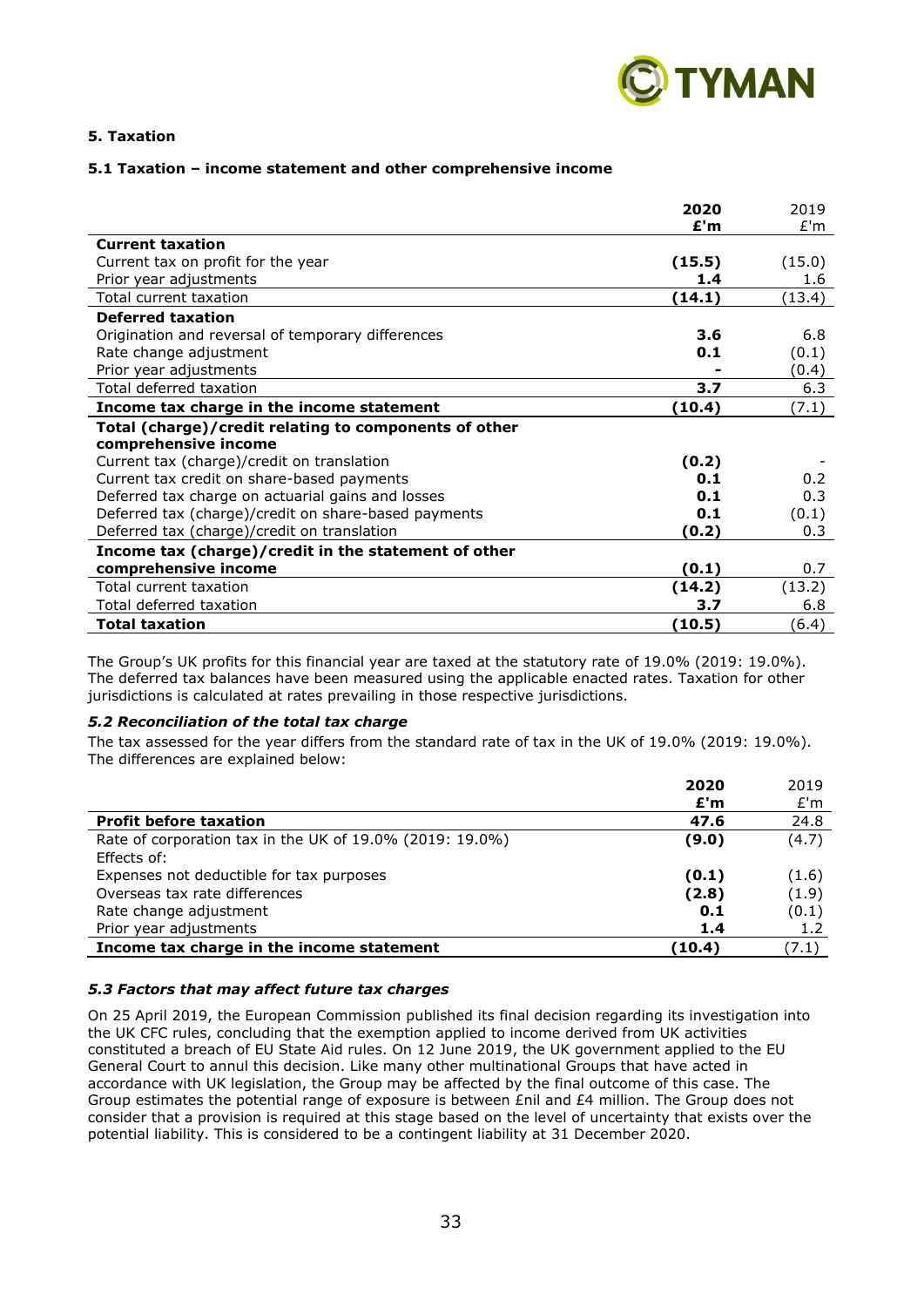

## **6. Earnings per share**

#### *6.1 Earnings per share*

|                            | 2020               | 2019              |
|----------------------------|--------------------|-------------------|
|                            | £'m                | £'m               |
| Profit for the year        | 37.2               | 17.7              |
| Basic earnings per share   | 19.07 <sub>p</sub> | 9.08p             |
| Diluted earnings per share | 19.00 <sub>p</sub> | 9.05 <sub>p</sub> |

Basic earnings per share amounts are calculated by dividing net profit for the year attributable to ordinary equity holders by the weighted average number of ordinary shares outstanding during the year.

Diluted earnings per share amounts are calculated by dividing the net profit attributable to ordinary equity holders by the weighted average number of ordinary shares outstanding during the year plus the weighted average number of ordinary shares that would be issued on the conversion of all the diluted potential ordinary shares into ordinary shares.

#### 6*.1.1 Weighted average number of shares*

|                                                                | 2020<br>'m | 2019<br>'m |
|----------------------------------------------------------------|------------|------------|
| Weighted average number of shares (including treasury          |            |            |
| shares)                                                        | 196.8      | 196.8      |
| Treasury and Employee Benefit Trust shares                     | (1.7)      | (1.9)      |
| Weighted average number of shares - basic                      | 195.1      | 194.9      |
| Effect of dilutive potential ordinary shares - LTIP awards and |            |            |
| options                                                        | 0.7        | 0.8        |
| Weighted average number of shares - diluted                    | 195.8      | 195.7      |

#### *6.1.2 Non-GAAP Alternative Performance Measure: adjusted earnings per share*

The Group presents an adjusted earnings per share measure which excludes the impact of exceptional items, certain non-cash finance costs, amortisation of acquired intangible assets and certain nonrecurring items. adjusted earnings per share has been calculated using the adjusted profit before taxation and using the same weighted average number of shares in issue as the earnings per share calculation.

Adjusted profit after taxation is derived as follows:

|                                                | 2020   | 2019   |
|------------------------------------------------|--------|--------|
|                                                | E'm    | E'm    |
| <b>Profit before taxation</b>                  | 47.6   | 24.8   |
| Exceptional items                              | 1.8    | 18.9   |
| (Loss)/gain on revaluation of fair value hedge | (0.3)  | 0.8    |
| Amortisation of borrowing costs                | 0.5    | 0.5    |
| Amortisation of acquired intangible assets     | 18.8   | 23.5   |
| Impairment of acquired intangible assets       |        | 2.5    |
| Adjusted profit before taxation                | 68.4   | 71.0   |
| Income tax charge                              | (10.4) | (7.1)  |
| Add back: Adjusted tax effect <sup>1</sup>     | (4.9)  | (10.4) |
| <b>Adjusted profit after taxation</b>          | 53.1   | 53.5   |

1 Tax effect of exceptional items, amortisation of borrowings costs, amortisation of acquired intangible assets, gain or loss on revaluation of fair value hedge and unwinding of discount on provisions.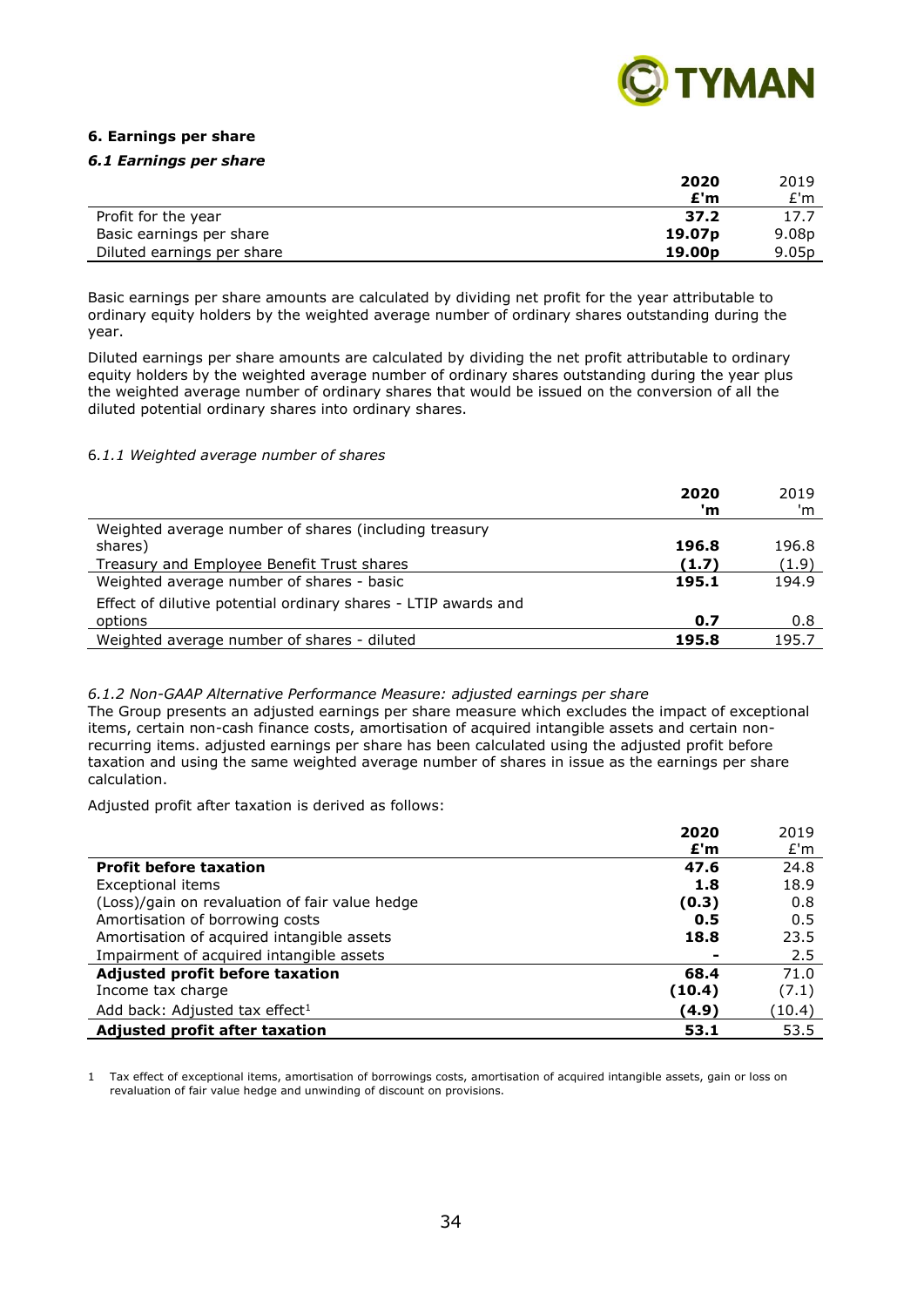

Adjusted earnings per share is summarised as follows:

|                                     | 2020               | 2019               |
|-------------------------------------|--------------------|--------------------|
| Basic Adjusted earnings per share   | 27.22p             | 27.46 <sub>p</sub> |
| Diluted Adjusted earnings per share | 27.12 <sub>p</sub> | 27.35p             |
|                                     |                    |                    |

## **7. Goodwill and intangible assets** *7.1 Carrying amount of goodwill*

|                              | £'m    |
|------------------------------|--------|
| Net carrying value           |        |
| At 1 January 2019            | 382.1  |
| Acquisitions of subsidiaries | 0.9    |
| Exchange difference          | (11.7) |
| At 31 December 2019          | 371.3  |
| Exchange difference          | (9.4)  |
| At 31 December 2020          | 361.9  |

Goodwill is monitored principally on an operating segment basis and the net book value of goodwill is allocated by CGU as follows:

|               | 2020  | 2019  |
|---------------|-------|-------|
|               | E'm   | E'm   |
| North America | 265.6 | 275.7 |
| UK & Ireland  | 60.2  | 60.2  |
| International | 36.1  | 35.4  |
|               | 361.9 | 371.3 |

#### *7.2 Carrying amount of intangible assets*

|                                    | Computer<br>software<br>E'm | Acquired<br>brands<br>E'm | Customer<br>relationships<br>E'm | Total<br>E'm |
|------------------------------------|-----------------------------|---------------------------|----------------------------------|--------------|
| Cost                               |                             |                           |                                  |              |
| At 1 January 2019                  | 14.9                        | 88.9                      | 266.9                            | 370.7        |
| Additions                          | 0.7                         |                           |                                  | 0.7          |
| <b>Disposals</b>                   | (1.8)                       |                           |                                  | (1.8)        |
| Acquisitions of subsidiaries       |                             | 0.6                       |                                  | 0.6          |
| Transfers from property, plant and |                             |                           |                                  |              |
| equipment                          |                             | 0.3                       |                                  | 0.3          |
| Exchange difference                | (0.6)                       | (3.3)                     | (8.8)                            | (12.7)       |
| At 31 December 2019                | 13.2                        | 86.5                      | 258.1                            | 357.8        |
| Additions                          | 0.6                         |                           |                                  | 0.6          |
| <b>Disposals</b>                   | (0.4)                       |                           |                                  | (0.4)        |
| Exchange difference                | (0.2)                       | (0.7)                     | (5.4)                            | (6.3)        |
| At 31 December 2020                | 13.2                        | 85.8                      | 252.7                            | 351.7        |
|                                    |                             |                           |                                  |              |
| <b>Accumulated amortisation</b>    |                             |                           |                                  |              |
| At 1 January 2019                  | (5.5)                       | (48.1)                    | (182.3)                          | (235.9)      |
| Amortisation charge for the year   | (1.5)                       | (6.4)                     | (17.1)                           | (25.0)       |
| <b>Disposals</b>                   | 0.5                         |                           |                                  | 0.5          |
| Impairment                         |                             |                           | (2.5)                            | (2.5)        |
| Exchange difference                | 0.6                         | 2.0                       | 6.5                              | 9.1          |
| At 31 December 2019                | (5.9)                       | (52.5)                    | (195.4)                          | (253.8)      |
| Amortisation charge for the year   | (1.5)                       | (5.7)                     | (13.1)                           | (20.3)       |
| <b>Disposals</b>                   | 0.2                         |                           |                                  | 0.2          |
| Exchange difference                | 0.1                         | 0.8                       | 5.4                              | 6.3          |
| At 31 December 2020                | (7.1)                       | (57.4)                    | (203.1)                          | (267.6)      |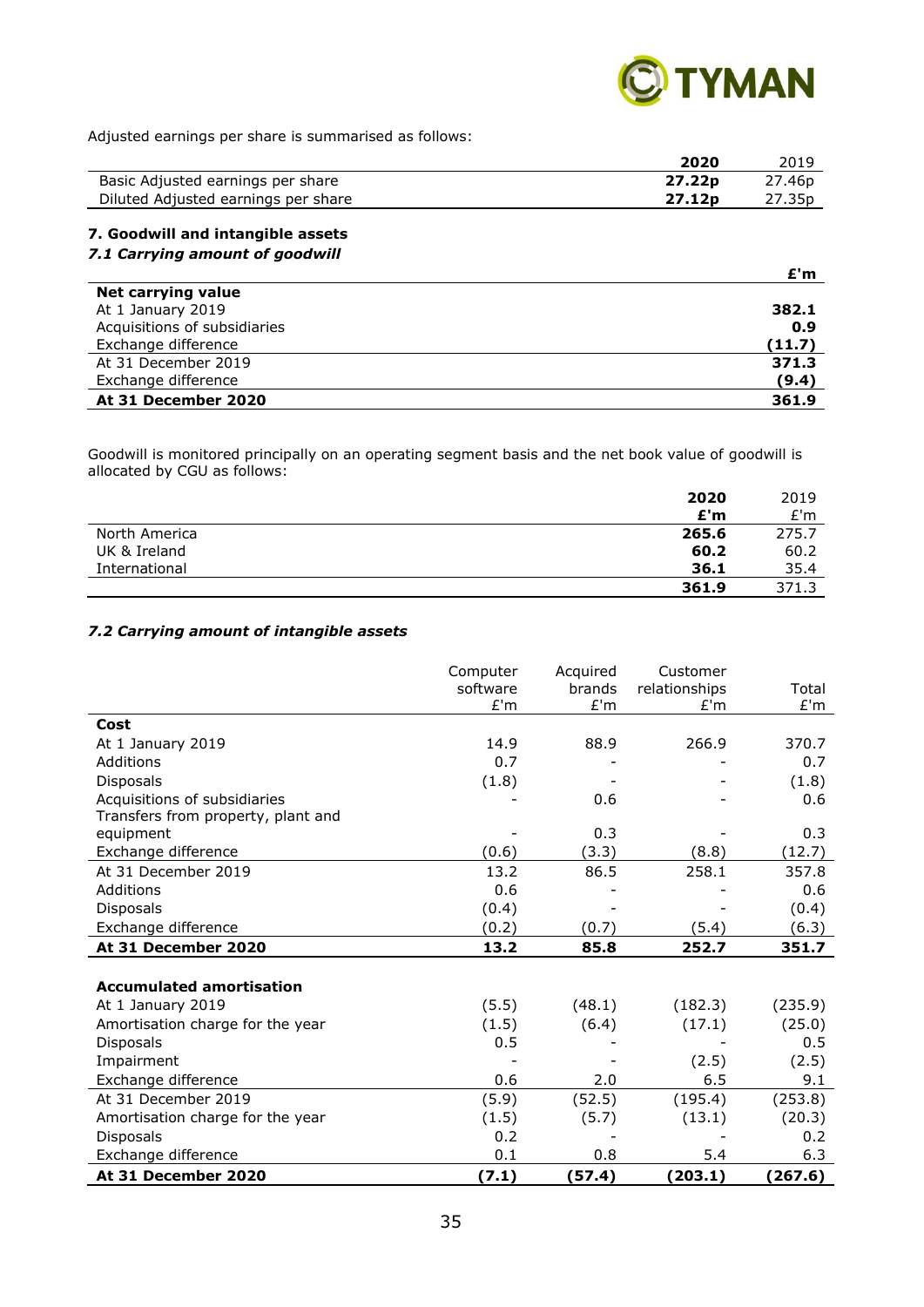

#### **Net carrying value**

| 2019<br>At 1 January <sup>-</sup> |      | 40.8 | 84.6 | 34.8ء |
|-----------------------------------|------|------|------|-------|
| At 31 December 2019               | ر .  | 34.C | 62.7 | 04.0⊥ |
| At 31 December 2020               | 0. L | 28.4 | 49.6 | 84.1  |

The acquisition of subsidiaries in 2019 relates to the acquisition of Y-Cam in February 2019.

The amortisation charge for the year has been included in administrative expenses in the income statement and comprises £18.8 million (2019: £23.5 million) relating to amortisation of acquired intangible assets and £1.5 million (2019: £1.5 million) relating to amortisation of other intangible assets.

An impairment charge of £2.5 million was recognised on customer relationship intangibles in 2019 as a result of the closure of the Fremont, Nebraska facility. No impairment has been recognised in 2020.

#### *8. Leases*

#### *8.1 The Group's leasing arrangements*

The Group leases manufacturing and warehousing facilities, offices, and various items of plant, machinery, and vehicles used in its operations.

Leases of manufacturing and warehousing facilities and offices generally have lease terms between 5 and 25 years, while plant, machinery, and vehicles generally have lease terms between 6 months and 5 years. The Group's obligations under its leases are secured by the lessor's title to the leased assets. Generally, the Group is restricted from assigning and subleasing the leased assets. There are several lease contracts that include extension and termination options and variable lease payments, which are further discussed below.

#### *8.2 Carrying value of right of use assets*

Set out below are the carrying amounts of right-of-use assets recognised and the movements during the year

|                        | Note | Land and<br>buildings<br>E'm | Plant and<br>machinery<br>E'm | Total<br>E'm |
|------------------------|------|------------------------------|-------------------------------|--------------|
| At 1 January 2019      |      | 62.8                         | 2.2                           | 65.0         |
| Additions              |      | 1.9                          | 1.2                           | 3.1          |
| Depreciation charge    |      | (6.5)                        | (1.0)                         | (7.5)        |
| Exchange difference    |      | (1.2)                        |                               | (1.2)        |
| At 31 December 2019    |      | 57.0                         | 2.4                           | 59.4         |
| Additions              |      | 2.9                          | 0.4                           | 3.3          |
| <b>Disposals</b>       |      | (1.6)                        |                               | (1.6)        |
| Depreciation charge    |      | (6.7)                        | (1.0)                         | (7.7)        |
| Revaluation impairment |      | (0.3)                        |                               | (0.3)        |
| Exchange difference    |      | (1.3)                        |                               | (1.3)        |
| At 31 December 2020    |      | 50.0                         | 1.8                           | 51.8         |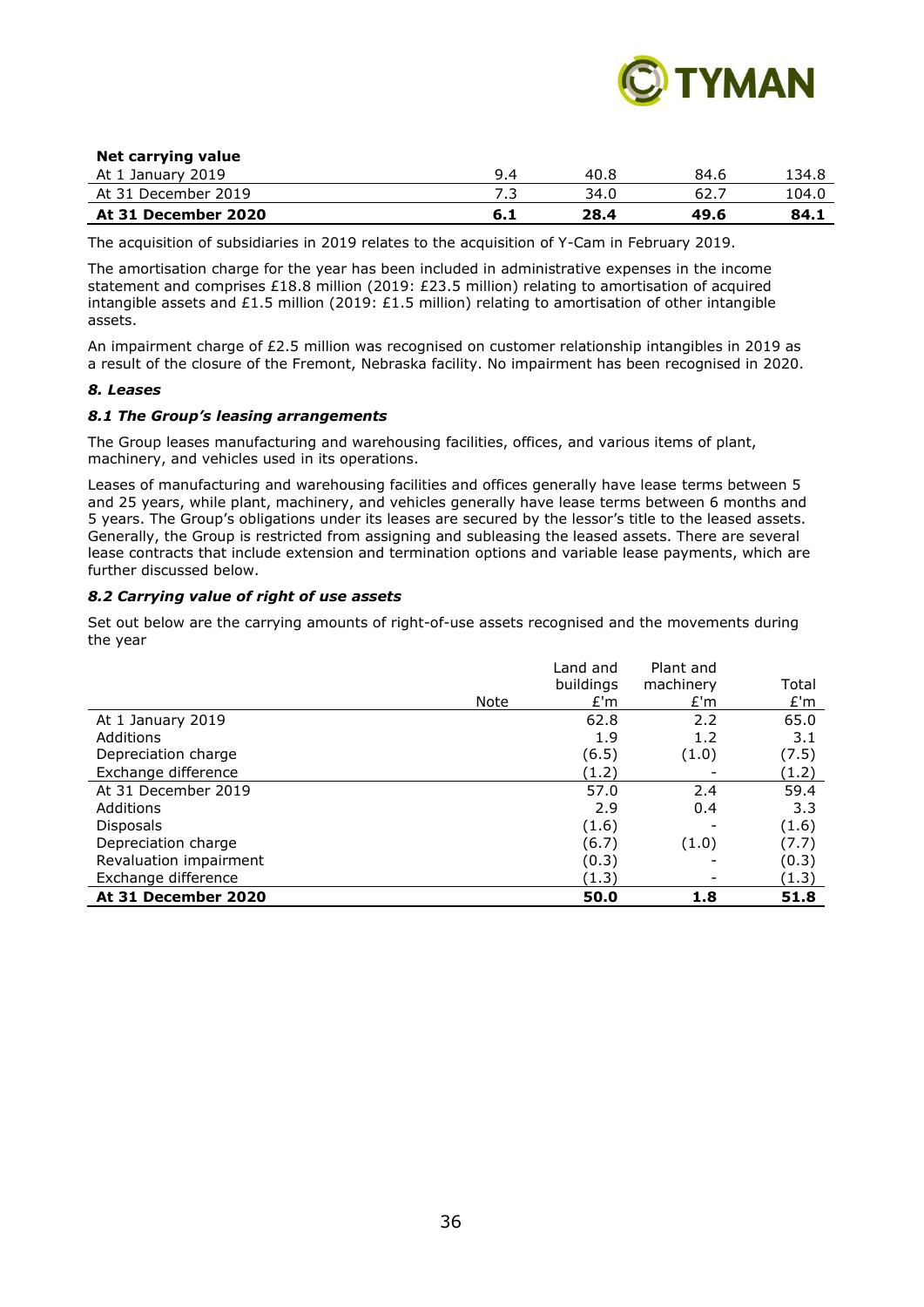

#### *8.3 Carrying value of lease liabilities*

Set out below are the carrying amounts of lease liabilities (included under interest-bearing loans and borrowings) and the movements during the year:

|                         | 2020   | 2019   |
|-------------------------|--------|--------|
|                         | E'm    | E'm    |
| At 1 January            | (60.0) | (63.7) |
| New leases              | (3.3)  | (3.1)  |
| Lease disposals         | 1.6    |        |
| Interest charge         | (2.8)  | (3.0)  |
| Lease payments          | 9.2    | 8.6    |
| Foreign exchange        | 1.5    | 1.2    |
| At 31 December          | (53.8) | (60.0) |
| Current liabilities     | (5.4)  | (6.0)  |
| Non-current liabilities | (48.4) | (54.0) |
| At 31 December          | (53.8) | (60.0) |

#### *8.4 Amounts recognised in profit or loss*

The following are the amounts recognised in profit or loss

|                                                                                                                                                     | 2020   | 2019   |
|-----------------------------------------------------------------------------------------------------------------------------------------------------|--------|--------|
|                                                                                                                                                     | E'm    | E'm    |
| Depreciation of RoU assets                                                                                                                          | (7.7)  | (7.5)  |
| Interest expense (included in finance cost)                                                                                                         | (2.8)  | (3.0)  |
| Expense relating to short-term and low-value assets not<br>included in lease liabilities (included in cost of sales and<br>administration expenses) | (1.0)  | (1.3)  |
| Expense relating to variable lease payments not included in<br>lease liabilities (included in cost of sales and administration<br>expenses)         | (0.5)  | (0.5)  |
|                                                                                                                                                     | (12.0) | (12.3) |

#### *8.5 Extension and termination options*

The Group has several lease contracts that include extension and termination options. These options are negotiated by management to provide flexibility in managing the leased-asset portfolio and align with the Group's business needs.

As at 31 December 2020, potential future cash outflows of £68.1 million (2019: £63.0 million) (undiscounted) have not been included in the lease liability because it is not reasonably certain that the leases will be extended (or not terminated).

#### **9. Interest-bearing loans and borrowings**

#### *9.1 Carrying amounts of interest-bearing loans and borrowings*

|                                         |   | 2020    | 2019    |
|-----------------------------------------|---|---------|---------|
| Unsecured borrowings at amortised cost: |   | E'm     | E'm     |
| Bank borrowings                         |   | (97.0)  | (137.7) |
| Senior notes                            |   | (73.3)  | (75.8)  |
| Capitalised borrowing costs             |   | 1.2     | 1.7     |
| <b>Borrowings</b>                       |   | (169.1) | (211.8) |
| Lease liabilities                       | 8 | (53.8)  | (60.0)  |
| Total interest-bearing liabilities      |   | (222.9) | (271.8) |
| Analysed as:                            |   |         |         |
| <b>Current liabilities</b>              |   | (45.7)  | (6.3)   |
| Non-current liabilities                 |   | (177.2) | (265.5) |
|                                         |   | (222.9) | (271.8) |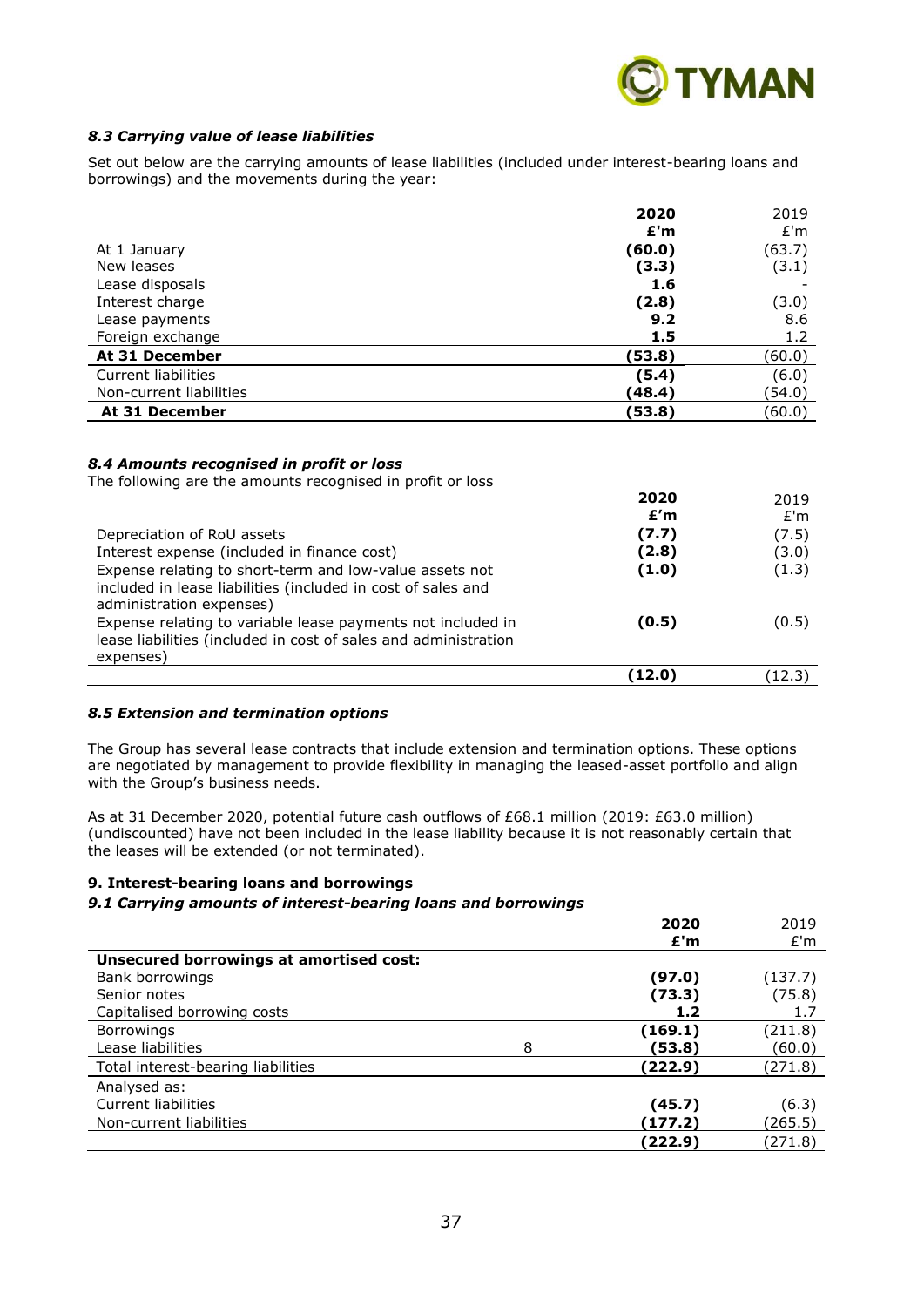

There were no defaults in interest payments in the year under the terms of the existing loan agreements.

Non-cash movements in the carrying amount of interest-bearing loans and borrowings relate to the amortisation of borrowing costs.

The carrying amounts of interest-bearing loans and borrowings (excluding lease liabilities) are denominated in the following currencies:

|            | 2020    | 2019    |
|------------|---------|---------|
|            | £'m     | E'm     |
| Sterling   | 1.2     | 1.7     |
| US dollars | (108.2) | (146.7) |
| Euros      | (62.1)  | (66.8)  |
|            | (169.1) | (211.8) |

#### *9.1.2 Bank borrowings*

#### *Multi-currency revolving credit facility*

On 19 February 2018, the Group entered into the 2018 Facility. The 2018 Facility gives the Group access to up to £310.0 million of borrowings and comprises a £240.0 million committed revolving credit facility and a £70.0 million uncommitted accordion facility, expiring in February 2024. The banking facility is unsecured and is guaranteed by Tyman plc and its principal subsidiary undertakings.

As at 31 December 2020, the Group has undrawn amounts committed under the multi-currency revolving credit facility of £143.1 million (2019: £102.8 million). These amounts are floating rate commitments which expire beyond 12 months.

#### *Other borrowings*

The Group acquired bank borrowings as part of the acquisition of Reguitti. At 31 December 2020, the remaining facility has a carrying value of £0.2 million (2019: £0.5 million) an undrawn value of £Nil (2019: £Nil). The facility has a maturity of 22 May 2022 and is unsecured.

#### *9.1.3 Private placement notes*

On 19 November 2014, the Group issued private debt placement notes with US financial institutions totalling US\$100.0 million.

The debt placement is unsecured and comprises US\$55.0 million debt with a seven-year maturity at a coupon of 4.97% and US\$45.0 million with a 10-year maturity at a coupon of 5.37%. The US\$55.0 million is due for repayment in November 2021 and is therefore classified as a current liability. The \$45.0 million is due in 2024 and is classified as non-current.

#### *9.2 Net debt*

*9.2.1 Net debt summary*

|                   | 2020    | 2019    |
|-------------------|---------|---------|
|                   | E'm     | E'm     |
| Borrowings        | (169.1) | (211.8) |
| Lease liabilities | (53.8)  | (60.0)  |
| Cash              | 69.7    | 49.0    |
| At 31 December    | (153.2) | (222.8) |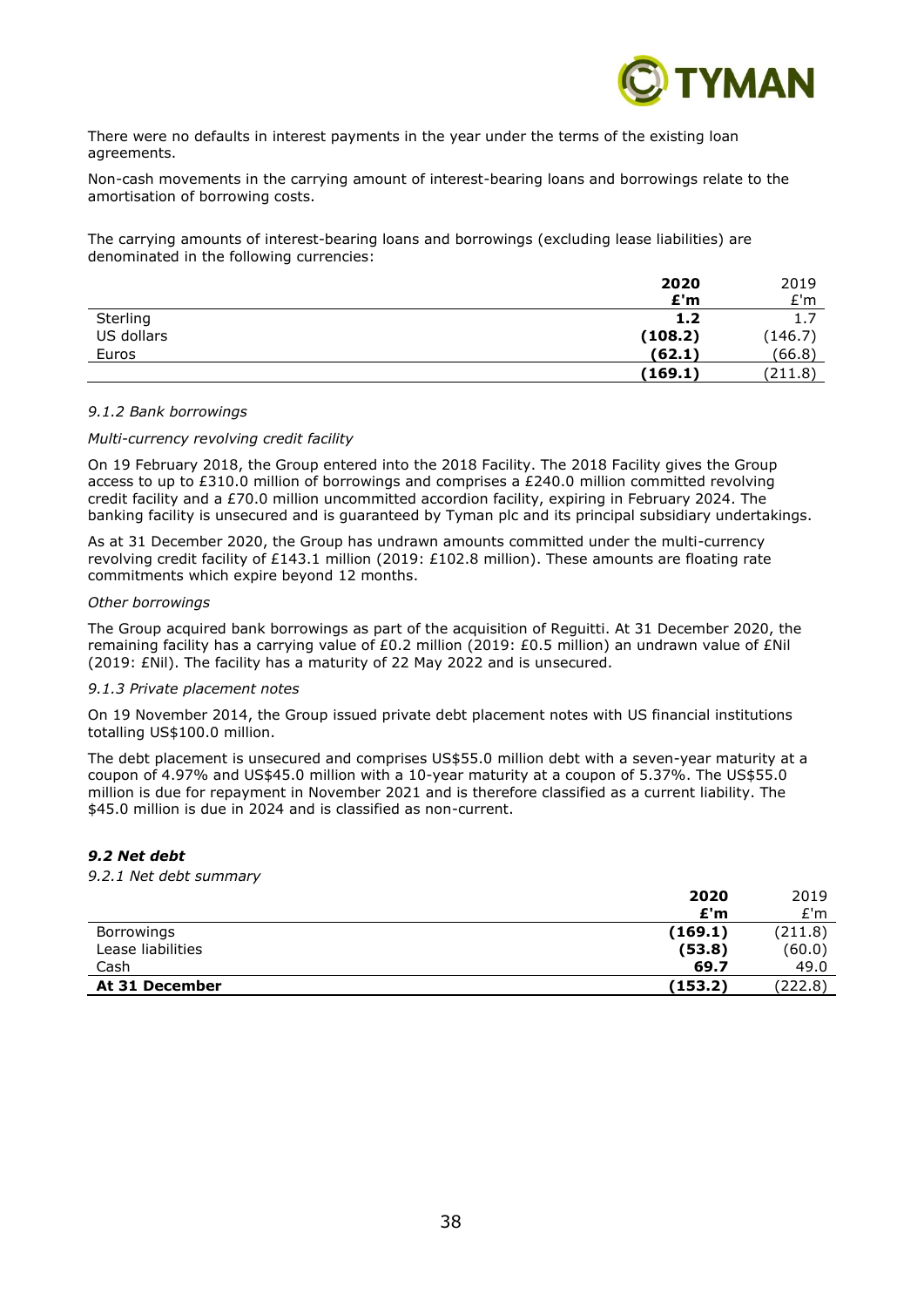

#### *9.2.2 Net debt reconciliation*

|                                 |       |                   | Lease       |         |
|---------------------------------|-------|-------------------|-------------|---------|
|                                 | Cash  | <b>Borrowings</b> | liabilities | Total   |
| At 1 January 2019               | 51.9  | (260.7)           | (63.7)      | (272.5) |
| Cash flows                      |       | 40.4              | 8.6         | 49.0    |
| Acquisitions                    | (0.9) |                   |             | (0.9)   |
| New leases                      |       |                   | (3.0)       | (3.0)   |
| Lease modifications             |       |                   | (0.1)       | (0.1)   |
| Lease interest accretion        |       |                   | (3.0)       | (3.0)   |
| Foreign exchange adjustments    | (2.0) | 9.0               | 1.2         | 8.2     |
| Amortisation of borrowing costs |       | (0.5)             |             | (0.5)   |
| At 31 December 2019             | 49.0  | (211.8)           | (60.0)      | (222.8) |
| Cash flows                      | 22.1  | 44.0              | 9.2         | 75.3    |
| Acquisitions                    | (1.5) |                   |             | (1.5)   |
| <b>Disposals</b>                |       |                   | 1.6         | 1.6     |
| New leases                      |       |                   | (3.3)       | (3.3)   |
| Lease interest accretion        |       |                   | (2.8)       | (2.8)   |
| Foreign exchange adjustments    | 0.1   | (0.8)             | 1.5         | 0.8     |
| Amortisation of borrowing costs |       | (0.5)             |             | (0.5)   |
| At 31 December 2020             | 69.7  | (169.1)           | (53.8)      | (153.2) |

#### **10. Acquisitions and disposals**

#### *10.1 Acquisitions*

During the year, £1.5 million of deferred consideration was settled in relation to Zoo Hardware Limited, which was acquired in 2018.

#### *102. Disposals*

The trade and certain assets of the Ventrolla business were divested on 5 November 2020, for consideration of £1. A loss on disposal of £1.8 million was recorded, reflecting the difference between the carrying value of assets sold and the fair value of consideration. This has been recognised in exceptional items in the income statement.

#### **11. Adjustments to cash flows from operating activities**

The following non-cash and financing adjustments have been made to profit before taxation to arrive at operating cash flow:

|                                                         |      | 2020  | 2019 |
|---------------------------------------------------------|------|-------|------|
|                                                         | Note | £'m   | E'm  |
| Net finance costs                                       |      | 12.1  | 15.7 |
| Depreciation of PPE                                     |      | 12.7  | 13.1 |
| Depreciation of right of use assets                     |      | 7.7   | 7.5  |
| Amortisation of intangible assets                       |      | 20.3  | 25.0 |
| Impairment of intangible assets                         |      |       | 2.5  |
| Impairment of property, plant and equipment             |      | 0.5   | 4.3  |
| Impairment of right of use assets                       |      | 0.3   |      |
| Loss on disposal of property, plant and equipment       |      | 1.3   | 1.4  |
| Pension service costs and expected administration costs |      | 0.4   | 0.3  |
| Non-cash provision movements                            |      | (0.1) | 1.3  |
| Share-based payments                                    |      | 0.7   | 0.8  |
|                                                         |      | 55.9  | 71.9 |

#### **12. Events after the balance sheet date**

There were no events after the balance sheet date.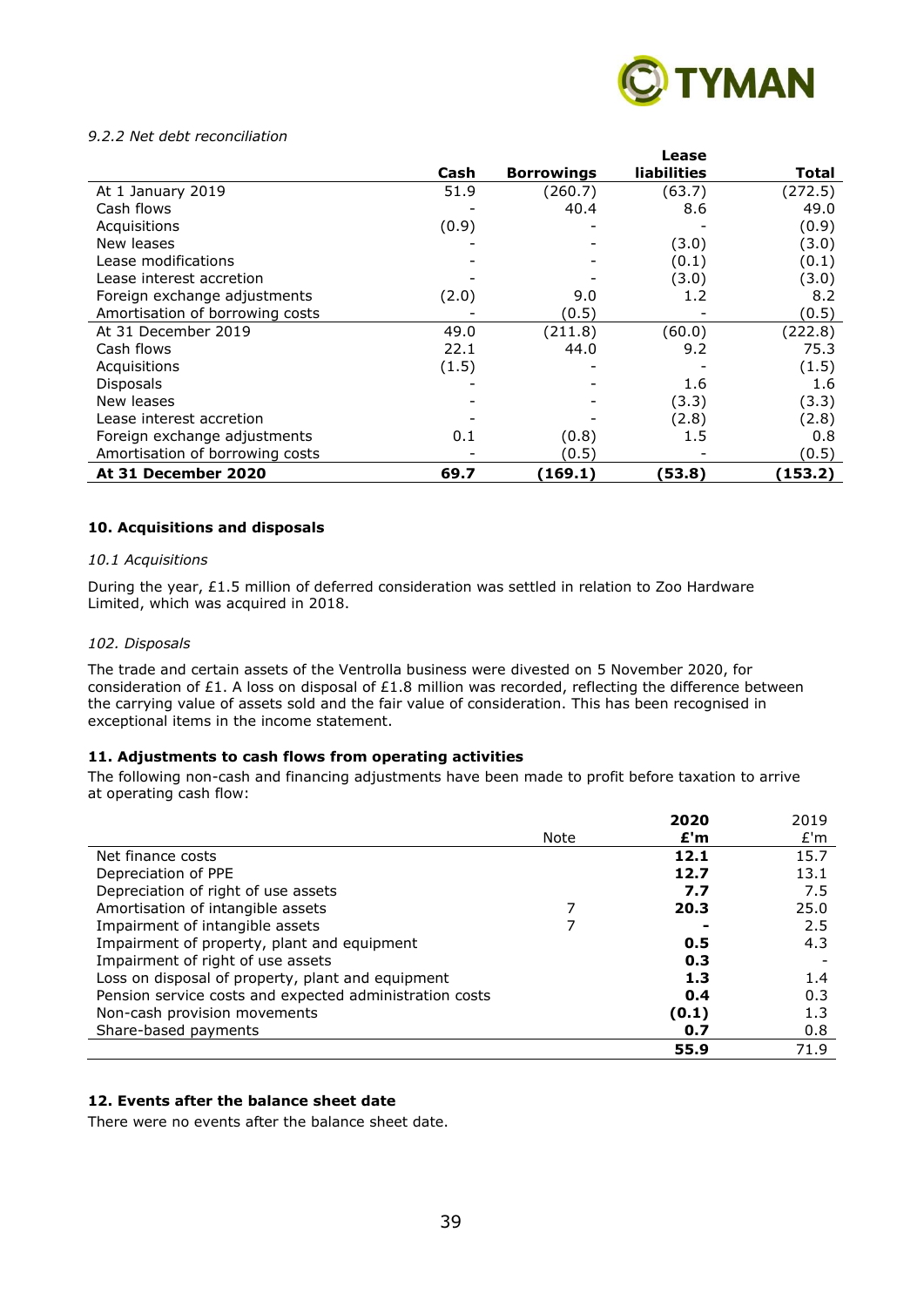

# Alternative performance measures

The Group uses a number of alternative performance measures. APMs provide additional useful information to shareholders on the underlying performance of the business. These APMs are consistent with how business performance is measured internally by the Group, align with the Group's strategy, and remuneration policies. These measures are not recognised under IFRS and may not be comparable with similar measures used by other companies. APMs are not intended to be superior to or a substitute for GAAP measures.

The following summarises the key APMs used, why they are used by the Group, and how they are calculated. Where appropriate, a reconciliation to the nearest GAAP number is presented. Details of other APMs are included in the Group's Annual Report and Accounts. Measures formerly referred to as 'Underlying' are now referred to as 'Adjusted'.

#### **Adjusted operating profit and adjusted operating margin**

#### *Definition*

Operating profit before amortisation of acquired intangible assets, deferred tax on amortisation of acquired intangible assets, impairment of acquired intangible assets, impairment of goodwill, and exceptional items.

Adjusted operating margin is adjusted operating profit divided by revenue.

#### *Purpose*

This measure is used to evaluate the trading operating performance of the Group.

Exceptional items are excluded from this measure as they are largely one off and non-trading in nature and therefore drawing these out aids the understanding of performance.

Amortisation of acquired intangible assets is excluded from this measure as this is a significant noncash fixed charge that is not affected by the trading performance of the business.

Impairment of acquired intangible assets and goodwill is excluded, as this can be a significant noncash charge.

#### *Reconciliation/calculation*

Adjusted operating profit is reconciled on the face of the Income Statement on page 25.

## **Like for like or LFL revenue and operating profit**

#### *Definition*

The comparison of revenue or adjusted operating profit, as appropriate, excluding the impact of any acquisitions made during the current year and, for acquisitions made in the comparative year, excluding from the current year result the impact of the equivalent current year pre-acquisition period. For disposals, the results are excluded for the whole of the current and prior period. The prior period comparative is retranslated at the current period average exchange rate. The result of Y-cam is not adjusted as it is not material. The Group considers these amendments provide shareholders with a comparable basis from which to understand the organic trading performance in the year.

#### *Purpose*

This measure is used by management to evaluate the Group's organic growth in revenue and adjusted operating profit year on year, excluding the impact of M&A and currency movements.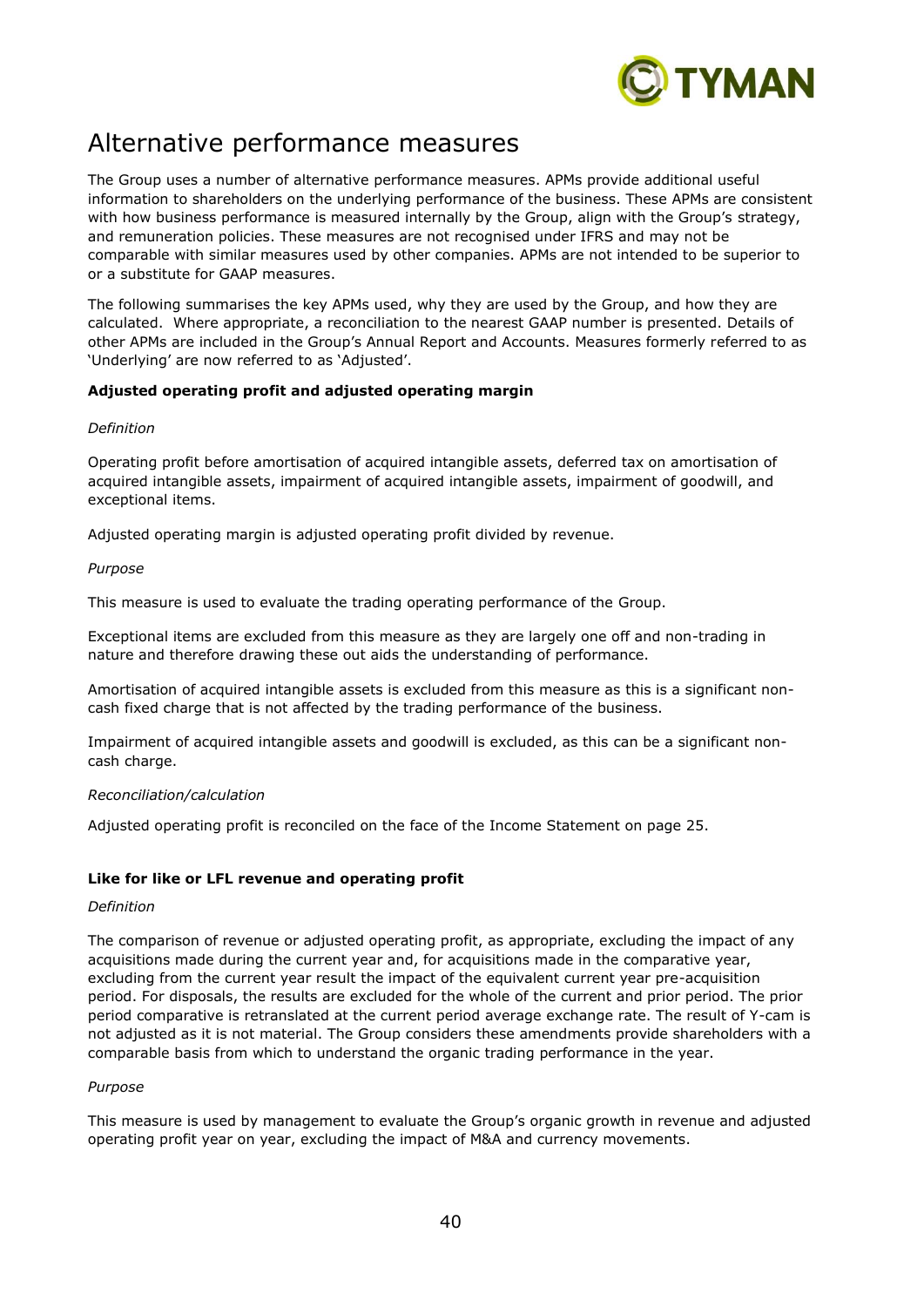

#### *Reconciliation/calculation*

|                                                             | 2020  | 2019  |
|-------------------------------------------------------------|-------|-------|
|                                                             | £'m   | E'm   |
| Reported revenue                                            | 572.8 | 613.7 |
| Revenue from businesses disposed of in current year         |       | (0.9) |
| Effect of exchange rates                                    |       | (3.4) |
| Like-for-like revenue                                       | 572.8 | 609.4 |
|                                                             |       |       |
| Adjusted operating profit                                   | 80.3  | 85.4  |
| Operating profit for businesses disposed of in current year |       | 0.2   |
| Effect of exchange rates                                    |       | (0.6) |
| Like-for-like adjusted operating profit                     | 80.3  | 85.0  |

#### **Adjusted profit before tax and adjusted profit after tax**

#### *Definition*

Profit before amortisation of acquired intangible assets, deferred tax on amortisation of acquired intangible assets, impairment of acquired intangible assets, impairment of goodwill, exceptional items, unwinding of discount on provisions, gains and losses on the fair value of derivative financial instruments, amortisation of borrowing costs and the associated tax effect.

#### *Purpose*

This measure is used to evaluate the profit generated by the Group through trading activities. In addition to the items excluded from operating profit above, the gains and losses on the fair value of derivative financial instruments, amortisation of borrowing costs and the associated tax effect are excluded. These items are excluded as they are of a non-trading nature.

#### *Reconciliation/calculation*

A reconciliation is included in note 6.1.

#### **Adjusted earnings per share**

#### *Definition*

Adjusted profit after tax divided by the basic weighted average number of ordinary shares in issue during the year, excluding those held as treasury shares.

#### *Purpose*

This measure is used to determine the improvement in adjusted EPS for our shareholders.

#### *Reconciliation/calculation*

A reconciliation of adjusted profit after tax and the number of shares can be found in note 6.

#### **Leverage**

#### *Definition*

Adjusted net debt translated at the average exchange rate for the year divided by adjusted EBITDA, as defined in the banking agreements.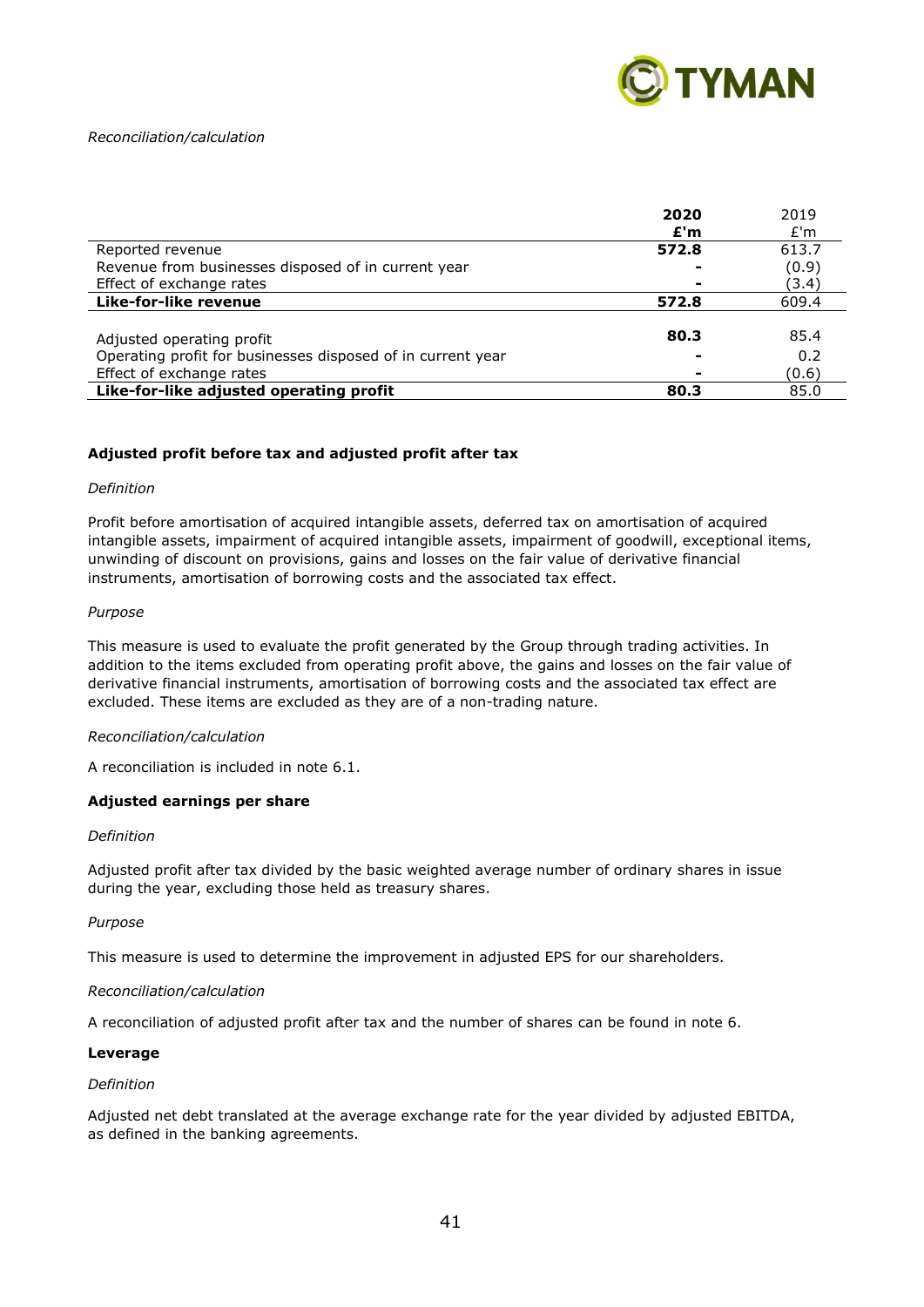

#### *Purpose*

This measure is used to evaluate the ability of the Group to generate sufficient cash flows to cover its contractual debt servicing obligations.

*Reconciliation/calculation*

|                                                | 2020  | 2019  |
|------------------------------------------------|-------|-------|
|                                                | £'m   | £'m   |
| Adjusted Net Debt (at average exchange rate)   | 105.3 | 170.1 |
| Adjusted EBITDA (in accordance with covenants) | 95.2  | 98.9  |
| Leverage                                       | 1.1x  | 1.7x  |

#### **Return on Capital Employed (ROCE)**

#### *Definition*

Adjusted operating profit as a percentage of the last thirteen month average capital employed.

#### *Purpose*

This measure is used to evaluate how efficiently the Group's capital is being employed to improve profitability.

#### *Reconciliation/calculation*

|                           | 2020  | 2019  |
|---------------------------|-------|-------|
|                           | £'m   | £'m   |
| Adjusted operating profit | 80.3  | 85.4  |
| Average capital employed  | 653.8 | 709.9 |
| <b>ROCE</b>               | 12.3% | 12.0% |

#### **Return on acquisition investment (ROAI)**

#### *Definition*

For acquisitions made in the current year, this reflects ROAI calculated on the basis of adjusted operating profit generated in the year since the acquisition date. For acquisitions made in previous years, this reflects ROAI calculated on the basis of adjusted operating profit generated in the year or the last 12 months to the end of the two-year period since acquisition.

#### *Purpose*

These measures are used to evaluate the efficiency and returns achieved by the Group from its investments in recent material business acquisitions. ROAI is measured over a two-year period following acquisition.

#### *Reconciliation/calculation*

|                                         | Ashland | Zoo   | Profab | Reguitti |
|-----------------------------------------|---------|-------|--------|----------|
|                                         | \$m     | £m    | £m     | €m       |
| Adjusted operating profit               | 18.8    | 3.4   | 0.4    | 1.0      |
| Acquisition enterprise value            | 106.9   | 19.1  | 4.4    | 16.7     |
| Change in controllable capital employed | (1.9)   | (0.8) | 0.3    | 1.7      |
|                                         | 105.0   | 18.3  | 4.7    | 18.4     |
| <b>ROAI</b>                             | 17.9%   | 18.6% | 8.8%   | $5.2\%$  |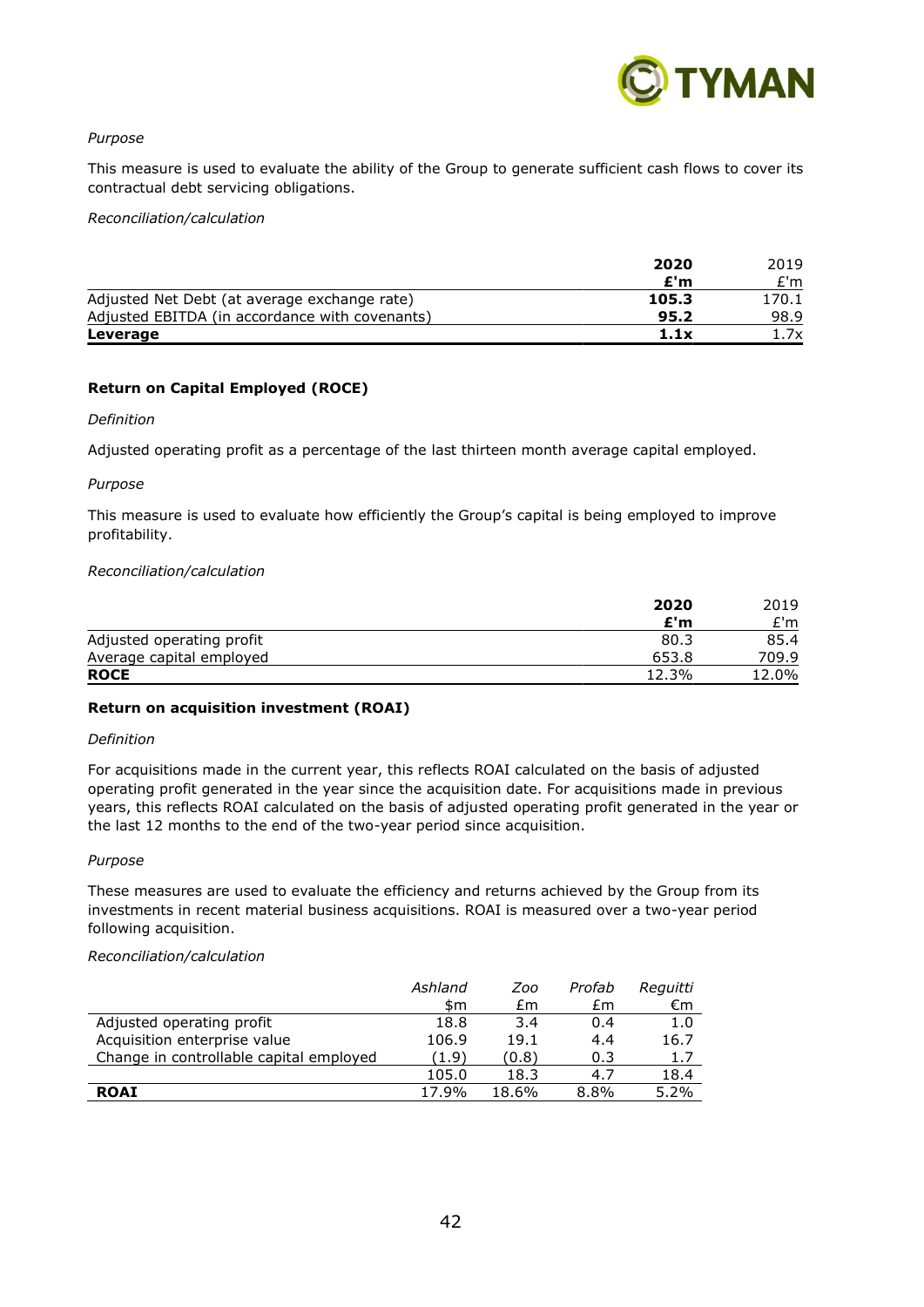

#### **Operating cash conversion and operational cash flow**

*Definition*

#### *Operational cash flow*

Net cash generated from operations before income tax paid, exceptional costs cash settled in the year and pension contributions, and after proceeds on disposal of property, plant and equipment, payments to acquire property, plant and equipment and payments to acquire intangible assets.

### *Operating cash conversion*

Operational cash flow divided by adjusted operating profit.

#### *Purpose*

These measures are used to evaluate the cash flow generated by operations in order to pay down debt, return cash to shareholders and make further investment in the business.

#### *Reconciliation/calculation*

A reconciliation is included in the financial review on page 18.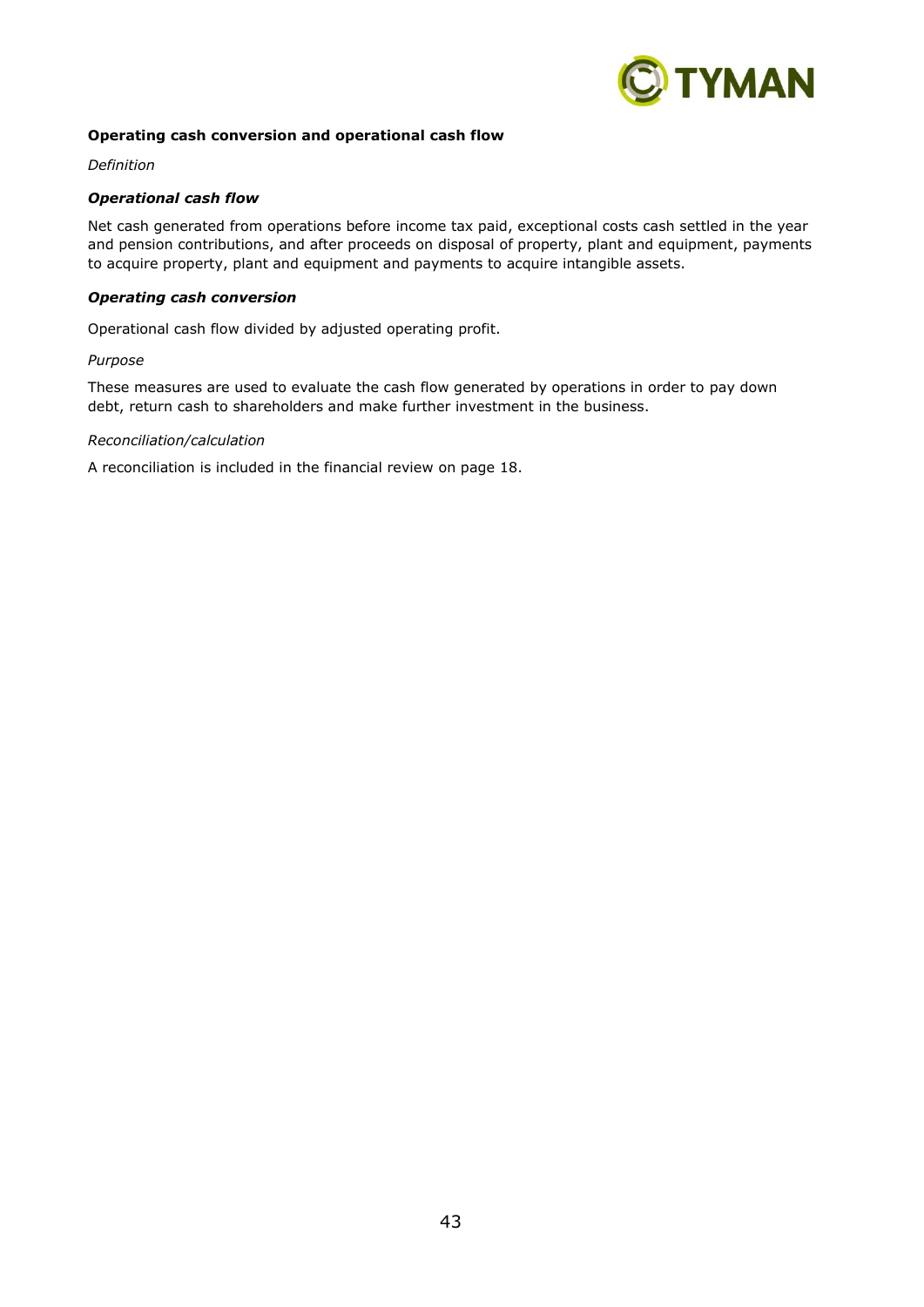

# Definitions and glossary of terms

| Access 360          | The Access Solutions business, constituting Bilco UK, Profab and Howe Green              |
|---------------------|------------------------------------------------------------------------------------------|
| <b>APM</b>          | Alternative Performance Measure                                                          |
| Ashland             | Ashland Hardware Holdings Inc, acquired by AmesburyTruth on 15 March 2018                |
| <b>Bilco</b>        | The Bilco Company acquired by the Group's Amesbury Truth Division on 1 July<br>2016      |
| bps                 | Basis points                                                                             |
| CGU                 | Cash Generating Unit                                                                     |
| <b>CIPS</b>         | Chartered Institute of Purchasing and Supply                                             |
| <b>DSBP</b>         | Deferred share bonus plan                                                                |
| EB Trust (EBT)      | The Tyman Employees' Benefit Trust                                                       |
| <b>EBITDA</b>       | Earnings before Interest, Taxation, Depreciation and Amortisation                        |
| EMEAI               | Europe, Middle East and Africa and India region                                          |
| <b>EPS</b>          | Earnings per Share                                                                       |
| <b>ESSP</b>         | Employee Sharesave plan                                                                  |
| ExCo                | <b>Executive Committee</b>                                                               |
| <b>FVPL</b>         | Fair value through profit or loss                                                        |
| Giesse              | Giesse Group acquired by the Group's Schlegel International Division on 7 March<br>2016. |
| Howe Green          | Howe Green Limited acquired by the Group on 3 March 2017                                 |
| IoT                 | <b>Internet of Things</b>                                                                |
| <b>LFL</b>          | Like-for-like                                                                            |
| <b>LTM</b>          | Last twelve months                                                                       |
| M&A                 | Mergers and acquisitions                                                                 |
| <b>NAHB</b>         | The National Association of Home Builders                                                |
| <b>NPD</b>          | New Product Development                                                                  |
| <b>OEM</b>          | Original equipment manufacturer                                                          |
| PMI                 | Purchasing Managers' Index                                                               |
| <b>PPE</b>          | Property, plant and equipment                                                            |
| Profab              | Profab Access Solutions Limited acquired by ERA on 31 July 2018                          |
| Reguitti            | Reguitti S.P.A acquired by SchlegelGiesse on 31 August 2018                              |
| ROAI                | Return on acquisition investment                                                         |
| RMI                 | Renovation, maintenance and improvement                                                  |
| <b>ROCE</b>         | Return on capital employed                                                               |
| <b>SKU</b>          | Stock keeping unit                                                                       |
| Smartware           | Integrated and mechanical and electronic security solutions                              |
| <b>TCFD</b>         | Taskforce for climate related financial disclosures                                      |
| <b>USPP</b>         | US private placement                                                                     |
| Ventrolla           | Sash window refurbishment business in ERA                                                |
| Zoo or Zoo Hardware | Zoo Hardware Limited acquired by ERA on 10 May 2018                                      |